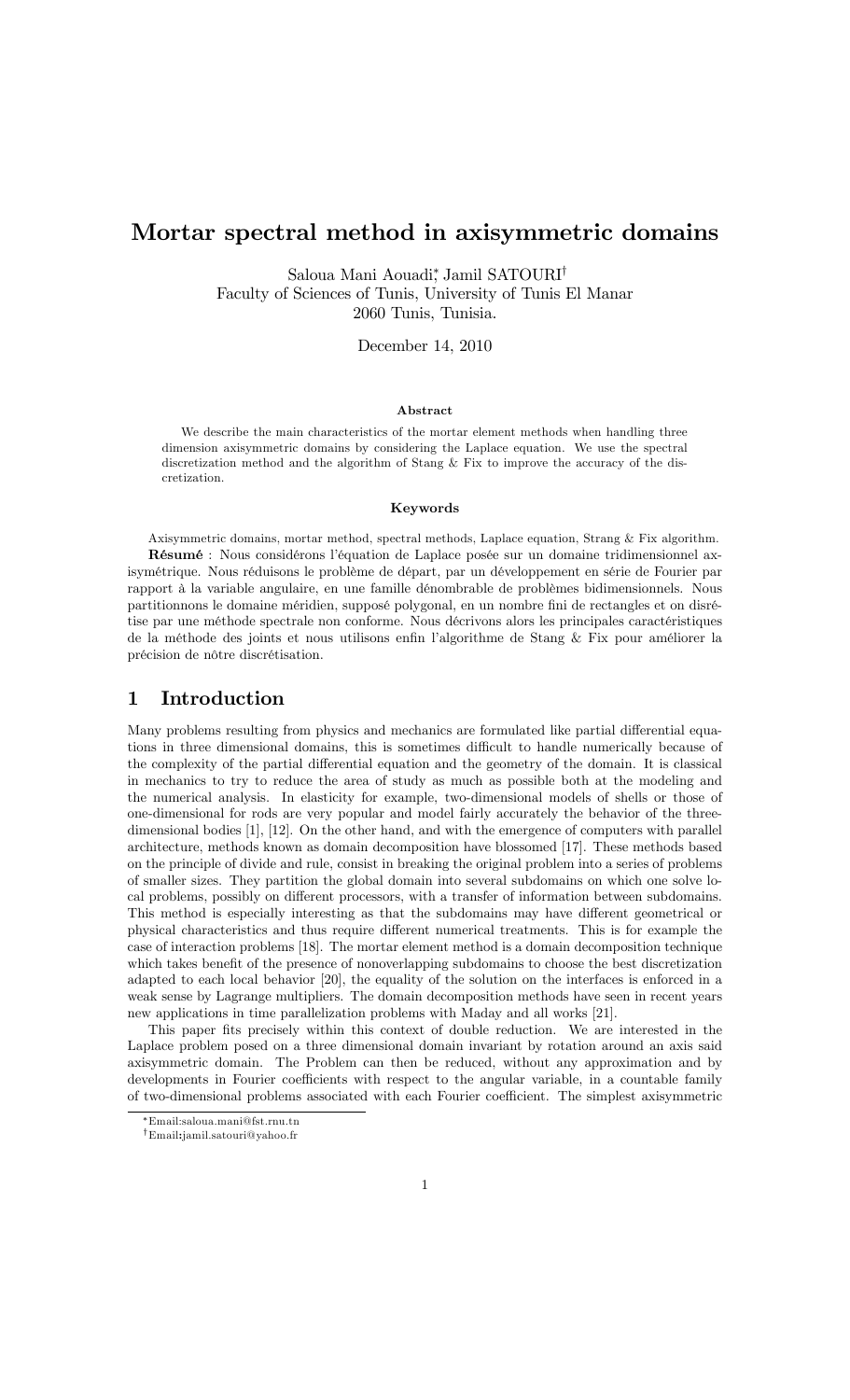domain is obviously the cylinder generated by a unique rectangle and is treated in [2]. Though interesting, rather frequent in physics and containing the essential theoretical tools, this case is restrictive for the real problems. This is why we generalize with a polygonal meridian domain that models, for example, cylinders with obstacles so common in the industry. The meridian domain can thus be broken up into a finite number of rectangles and a domain decomposition method is then applied. Nevertheless, the presence of corners in the meridian domain induces severe limitations on the regularity of the solutions [16] and thus a low speed of convergence when we approximate our solution. We break up then the solution into a regular part, with optimal regularity and a linear combination of singular functions [13]. The algorithm of Strang & Fix is then used to improve the accuracy of the discretization [23].

To approximate our solution we use spectral methods, which are fully appropriate handle both the Fourier discretization with respect to the angular variable and the weighted measure in the radial direction together with the use of tensorized bases of orthogonal polynomials and of Gauss-Lobatto type quadrature formulas. An analysis in the general framework of Chebyshev or integrable Jacobi weights is performed in [6], [8] and [11]. The mortar element method is then used.

An outline of the paper is as follows. In the second section, we present the geometry and the continuous three dimensional problem. The weighted Sobolev spaces which will be used are introduced. The third section is interested to the spectral discretization in the axisymmetric case. Only the Fourier coefficient of order  $k = 0$  is no null and so only one discrete problem has to be solved. An error estimate is established. Section 4 is devoted to the discretization in the general case. In section 5, we come back to the three dimensional problem and estimate the error between the exact solution and the solution tripling approached by truncation of Fourier series, numerical integration and approximation by the spectral method. The section 6 is devoted to Strang and Fix algorithm. Numerical tests which confirm our theoretical predictions are presented in the last section.

### 2 The geometry and the continuous problem

### 2.1 Geometry

For a point of  $\mathbb{R}^3$ , we use the Cartesian coordinates  $(x, y, z)$  or cylindrical ones  $(r, \theta, z)$  with

$$
x = r\cos\theta, \ y = r\sin\theta, \ r \in \mathbb{R}_+, \ \theta \in [-\pi, \pi[
$$

We denote by  $\mathbb{R}^2_+$  the half space of  $\mathbb{R}^2$  defined by  $\mathbb{R}^2_+ = \{(r, z) \in \mathbb{R}^2, r \ge 0\}$ . Let  $\Omega$  be a polygon in  $\mathbb{R}^2_+$  with boundary  $\partial \Omega = \bigcup_{i=1}^n$  $\bigcup_{i=1}^{\infty} \Gamma_i$  made of a finite number of segments  $\Gamma_i$ ,  $1 \leq i \leq n$ . The finite endpoints of these segments are known as corners of  $\Omega$ . We call  $c_1, c_2, ... c_p$  the corners of the polygon which are on the axis  $r = 0$ , and  $e_1, e_2, \dots e_j$  the other corners of  $\Omega$ . We denote by  $\Gamma_0$  the intersection of  $\partial\Omega$  with the axis  $r = 0$  and  $\Gamma = \partial\Omega\backslash\Gamma_0$ . Let  $\tilde{\Omega}$  be the domain of  $\mathbb{R}^3$  obtained by rotation of  $\Omega$  around the axis  $r = 0$ . The set  $\Omega$  is called meridian domain and we have

$$
\check{\Omega} = \left\{ (r, \theta, z) \in \mathbb{R}^3, \ (r, z) \in \Omega \cup \Gamma_0, \ -\pi \le \theta \le \pi \right\}.
$$

We break up  $\Omega$  into L open rectangles  $\Omega_{\ell}$ ,  $1 \leq \ell \leq L$ , such that

$$
\bar{\Omega} = \bigcup_{\ell=1}^{L} \bar{\Omega}_{\ell} \text{ and } \Omega_{\ell} \cap \Omega_{m} = \varnothing, \quad 1 \leq \ell < m \leq L. \tag{1}
$$

In Figure 1, we illustrate some examples of domains  $\check{\Omega}$  which we treat numerically.

### 2.2 Weighted Sobolev spaces

We define the Hilbert spaces  $L_1^2(\Omega)$ ,  $L_{-1}^2(\Omega)$  and  $H_1^m(\Omega)$ , for  $m \in \mathbb{N}^*$ , by:

$$
L_{\pm1}^2(\Omega)=\{u:\Omega\longrightarrow\mathbb{C}\;\text{measurable},\;\|u\|_{L_{\pm1}^2(\Omega)}=(\int\limits_\Omega|u^2\left(r,z\right)|r^{\pm1}drdz)^{\frac{1}{2}}<+\infty\}
$$

$$
H_1^m(\Omega) = \{u : \Omega \longrightarrow \mathbb{C} \text{ measurable}, ||u||_{H_1^m(\Omega)} = \left(\sum_{k=0}^m \sum_{\ell=0}^k ||\partial_r^{\ell} \partial_z^{k-\ell} u||_{L_1^2(\Omega)}^2\right)^{\frac{1}{2}} < +\infty\}.
$$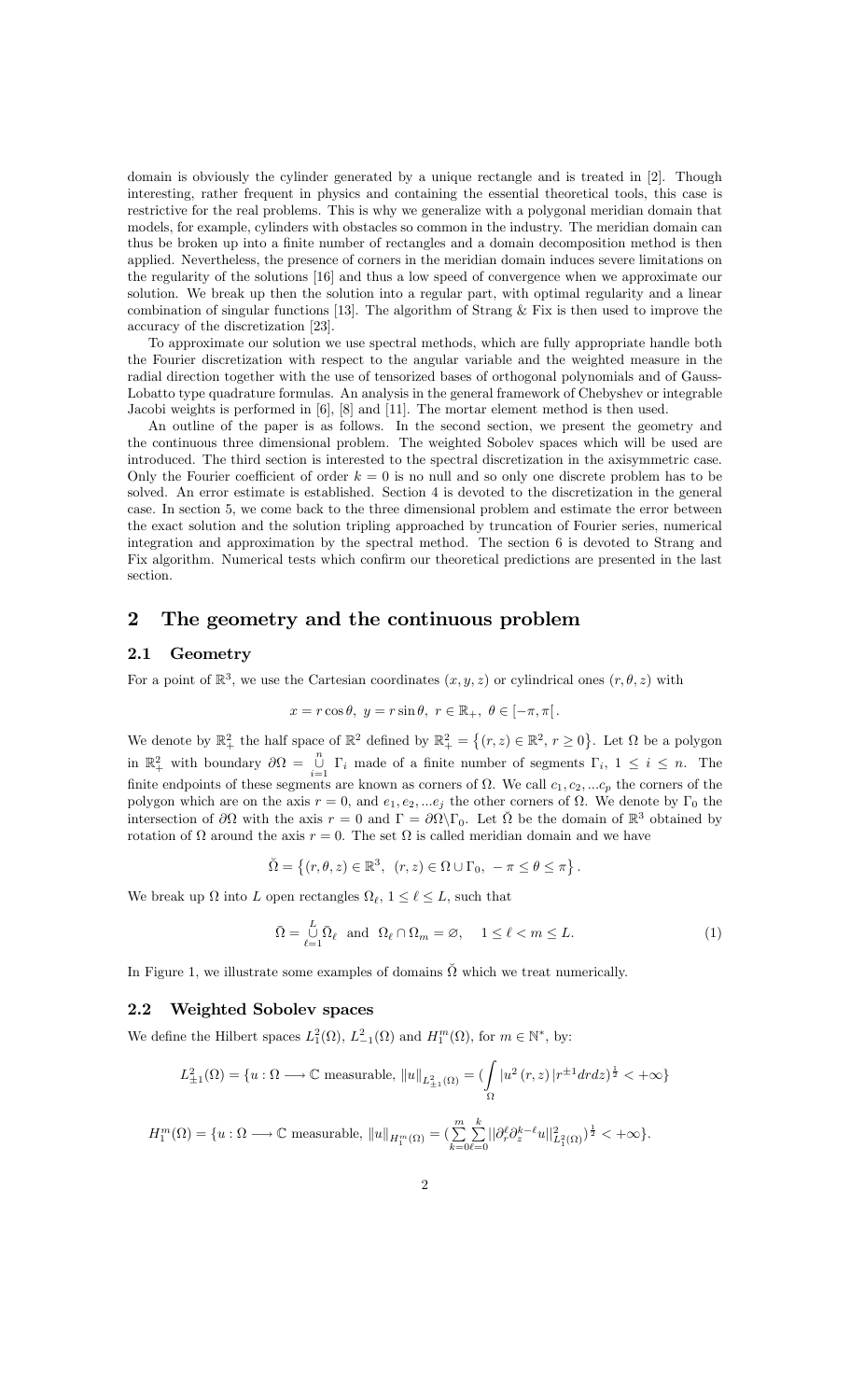

Figure 1: Domains of study

For a positive real number s, the space  $H_1^s(\Omega)$  is deduced in a standard way by interpolation between 1 the space  $H_1^{[s]}(\Omega)$  and  $H_1^{[s]+1}(\Omega)$ , where [s] stands for the integral part of s [19]. We define the Hilbert space  $V_1^s(\Omega)$  by:

$$
V_1^s(\Omega) = \{v \in H_1^s(\Omega), \partial_r^j w_{|\Gamma_0} = 0, 1 \leq j < s-1\} \text{ if } s \text{ is not an integer},
$$
  

$$
V_1^s(\Omega) = \{v \in H_1^s(\Omega), \partial_r^j w_{|\Gamma_0} = 0, 1 \leq j < s-1 \text{ and } \partial_r^{s-1} w \in L_{-1}^2(\Omega)\} \text{ if } s \text{ is an integer},
$$

We remark that for  $s = 1$ ,  $V_1^1(\Omega)$  coincides with  $H_1^1(\Omega) \cap L_{-1}^2(\Omega)$ . We provide it with the norm  $||w||_{V_1^1(\Omega)} = (||w||^2_{H_1^1(\Omega)} + ||w||^2_{L_{-1}^2(\Omega)})^{\frac{1}{2}}$ .

For any  $\check{v}$  defined in  $H^s(\check{\Omega})$ , we associate the Fourier coefficients  $v^k, k \in \mathbb{Z}$  given by

$$
v^{k}(r,z) = \frac{1}{\sqrt{2\pi}} \int_{-\pi}^{\pi} \breve{v}(r,\theta,z)e^{-ik\theta}d\theta.
$$
 (2)

We recall from [2] that the mapping  $\check{\nu} \longmapsto (v_k)_{k \in \mathbb{Z}}$  is one to one from  $H^s(\check{\Omega})$  onto  $\Pi_{k \in \mathbb{Z}} H^s_{(k)}(\Omega)$ where  $H^s_{(k)}(\Omega)$  is defined by:

if 
$$
|k| > s - 1
$$
,  $H_{(k)}^s(\Omega) = V_1^s(\Omega)$  endowed with the norm  

$$
||w||_{H_{(k)}^s(\Omega)} = (||w||_{H_1^s(\Omega)}^2 + |k|^{2s}||r^{-s}w||_{L_{-1}^2(\Omega)}^2)^{\frac{1}{2}}
$$

and if  $|k| \leq s - 1$ :

$$
\begin{aligned} H^s_{(k)}(\Omega) &= \left\{ w \in H^s_+(\Omega), \partial_r^j w_{|\Gamma_0} = 0,\, 1 \leq j \leq |k|-1 \right\} \text{, if $k$ is even,}\\ & \text{endowed with the norm } ||.||_{H^s_+(\Omega)},\\ H^s_{(k)}(\Omega) &= \left\{ w \in H^s_-(\Omega), \partial_r^j w|_{\Gamma_0} = 0,\, 1 \leq j \leq |k|-1 \right\} \text{, if $k$ is odd,}\\ & \text{endowed with the norm } ||.||_{H^s_-(\Omega)}, \end{aligned}
$$

The spaces  $H^s_{\pm}(\Omega)$  are defined by:

$$
H_+^s(\Omega) = \left\{ w \in H_1^s(\Omega), \partial_r^{2j-1} w_{|\Gamma_0} = 0, 1 \le j < s/2 \right\},\tag{3}
$$

endowed with the norm  $||.||_{H_+^s(\Omega)} = ||.||_{H_1^s(\Omega)}$ , if s is not an even integer and

$$
H_+^s(\Omega) = \left\{ w \in H_1^s(\Omega), \partial_r^{2j-1} w_{|\Gamma_0} = 0, 1 \le j < s/2 \text{ and } \partial_r^{s-1} w \in L_{-1}^2(\Omega) \right\} \tag{4}
$$

endowed with the norm  $||w||_{H_+^s(\Omega)} = (||w||_{H_1^s(\Omega)}^2 + ||\partial_r^{s-1}w||_{L_{-1}^2(\Omega)}^2)^{1/2}$  if s is an even integer,

$$
H_{-}^{s}(\Omega) = \left\{ w \in H_{1}^{s}(\Omega), \partial_{r}^{2j} w_{|\Gamma_{0}} = 0, 1 \le j < \frac{s-1}{2} \right\}
$$
 (5)

endowed with the norm  $||w||_{H^s_{-}(\Omega)} = ||w||_{H^s_1(\Omega)}$ , if s is not an odd integer and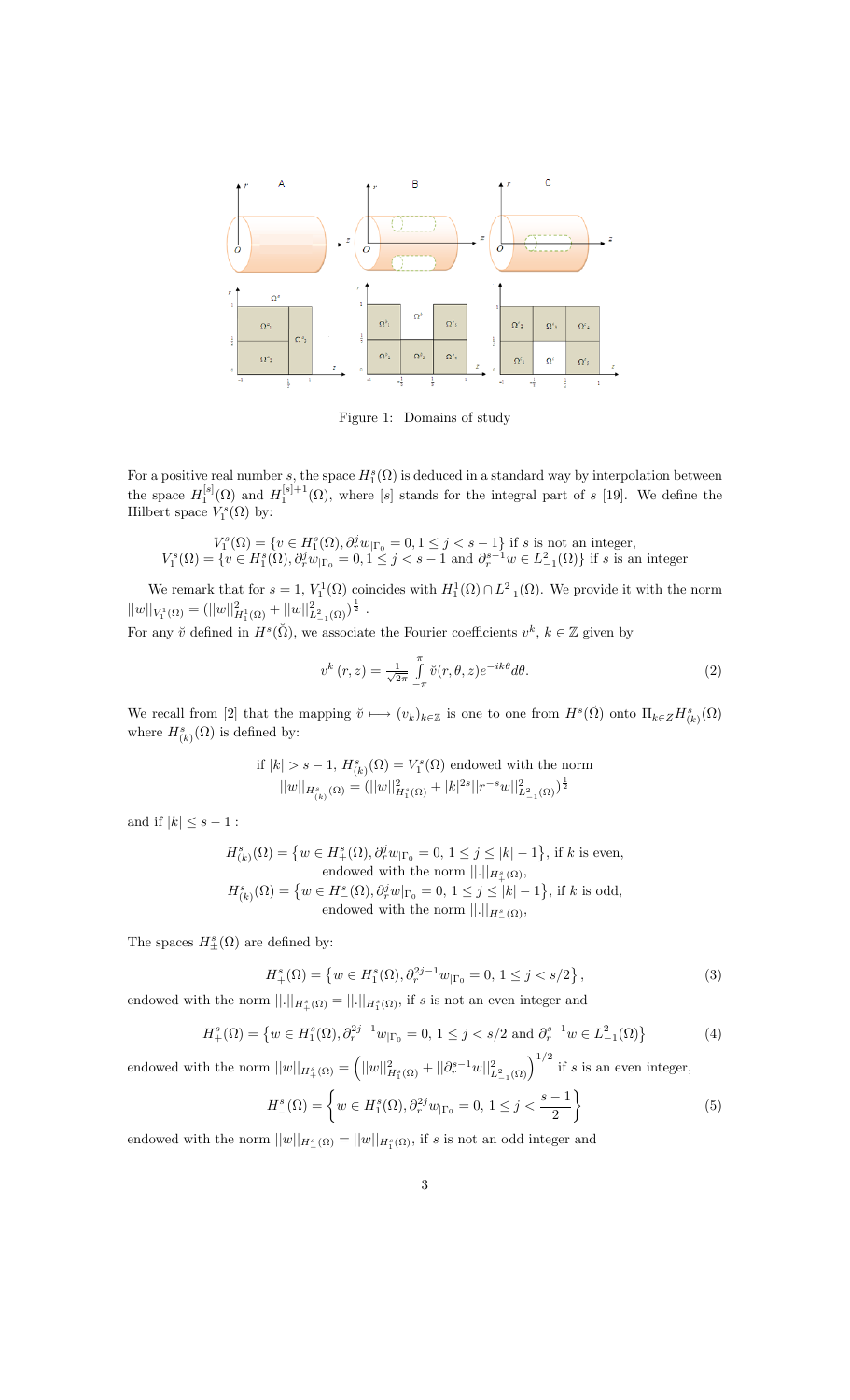$$
H_{-}^{s}(\Omega) = \left\{ w \in H_{1}^{s}(\Omega), \partial_{r}^{2j} w_{|\Gamma_{0}} = 0, 1 \le j < \frac{s-1}{2} \text{ and } \partial_{r}^{s-1} w \in L_{-1}^{2}(\Omega) \right\},\tag{6}
$$

endowed with the norm  $||w||_{H^s_-(\Omega)} = (||w||^2_{H^s_1(\Omega)} + ||\partial_r^{s-1}w||^2_{L^2_{-1}(\Omega)})^{1/2}$  if s is an odd integer. Moreover, the following equivalence of norms holds [2]:

$$
c||\breve{v}||_{H^{s}(\breve{\Omega})} \leq \left(\sum_{k \in \mathbb{Z}} ||v^{k}||_{H^{s}_{(k)}(\Omega)}^{2}\right)^{\frac{1}{2}} \leq c'||\breve{v}||_{H^{s}(\breve{\Omega})}.
$$
\n(7)

**Remark 1** In the monodimensional case,  $\Lambda = [-1, 1]$ , the spaces  $L^2_{\pm 1}(\Lambda)$ ,  $H_1^s(\Lambda)$ ,  $V_1^s(\Lambda)$  and  $H_{(k)}^{s}(\Lambda)$  are defined in the same way of the two-dimensional case by using the measure  $d\tau = rdr$  if  $\Lambda$  is pependicular to the axis (Oz) and  $d\tau = dz$  if not. For more details see [2, Chap. II].

### 2.3 The Laplace problem

We are interested by the spectral-Fourier method for the discretization of the Dirichlet Problem

$$
\begin{cases}\n-\Delta \check{u} = \check{f} & \text{in } \check{\Omega}, \\
\check{u} = 0 & \text{on } \partial \check{\Omega},\n\end{cases}
$$
\n(8)

where  $\check{\Omega}$  is an axisymmetric domain for which the meridian domain  $\Omega$  is a polygon such that the intersection with the rotation axis  $r = 0$  is either empty or equal to a finite number of edges. The Fourier coefficient  $u^k$  of the solution  $\check{u}$  satisfies for each  $k \in \mathbb{Z}$  the equation

$$
\begin{cases}\n-\partial_r^2 u^k - \frac{1}{r}\partial_r u^k - \partial_z^2 u^k + \frac{k^2}{r^2} u^k = f^k & \text{in } \Omega, \\
u^k = 0 & \text{on } \Gamma,\n\end{cases}
$$
\n(9)

where  $f^k$  is the kth Fourier coefficients of  $\check{f}$ .

The domain  $\Omega$  being broken as in Figure 1, singular functions near edges appear in the solution of Problem (9). Let us fix  $e_i$  is a vertex in the set  $\{e_1, e_2, \ldots, e_J\}$  and  $\mathcal{V}_{e_i}$  a neighborhood of  $e_i$ in  $\Omega$  such that  $\mathcal{V}_{e_i} \cap \mathcal{V}_{e_j} = \emptyset$  if  $i \neq j$ . And let  $\chi_{e_i}$  be a smooth cut-off function of  $r_{e_i}$ , equal to 1 in a neighborhood of  $e_i$  and with a support in  $V_{e_i}$ , where  $r_{e_i}$  denotes the function distance to  $e_i$ . Then for each k, the Fourier coefficient  $u^k$ , solution of Problem (9) admits the following splitting [14, Chap.16] and [2, Theo. II.4.11]:

$$
u^{k} = u_{reg}^{k} + \sum_{n} \gamma_{e_{i}}^{(k)n} \cdot \chi_{e_{i}}(|k|r_{e_{i}}) S_{e_{i}}^{(k)n} \text{ in } \mathcal{V}_{e_{i}} \cap \Omega
$$
 (10)

where  $u_{reg}^k$  is the regular part,  $(S_{e_i}^{(k)n})_n$  denote a finite number of singular functions related to singularity of the three-dimensional problem with  $\gamma_{e_i}^{(k)n}$  as coefficients. The principal part of  $S_{e_i}^{(k)n}$ is independent of k.

Let  $\omega_{e_i}$  denotes the opening angle of  $\Omega$  at the corner  $e_i$ , then for s, such that  $0 < \frac{n\pi}{\omega_{e_i}} < s$ 

$$
||u_{reg}^{k}||_{H_{(k)}^{s+1}(\mathcal{V}_{e_i}\cap\Omega)} + (1+|k|^{s-\frac{n\pi}{\omega_{e_i}}})|\gamma_{e_i}^{(k)n}| \leq ||f^k||_{H_{(k)}^{s-1}(\Omega)}.
$$
\n(11)

We remark that for the domains which we consider, the angles in  $c_i$  are equal to  $\frac{\pi}{2}$  and does not lead to any singularity in the three dimensional domain, so we only consider singularities in the nodes  $e_i$  which generate edges.

## 3 The discretization in the axisymmetric case

We first assume that the datum  $\check{f}$  is axisymmetric, i.e., f is independ of  $\theta$ , so only its Fourier coefficient of order  $k = 0$  is non zero and only one discrete problem, for  $k = 0$ , has to be solved. The variational formulation of the Problem (9) can be written for  $f^0 = f$ :

$$
\begin{cases}\n\text{Find } u \in H_{1}^{1}(\Omega), \text{ such that} \\
\forall v \in H_{1}^{1}(\Omega), \ a(u, v) = \sum_{\ell=1}^{L} \int_{\Omega_{\ell}} f v \ r dr dz,\n\end{cases}
$$
\n(12)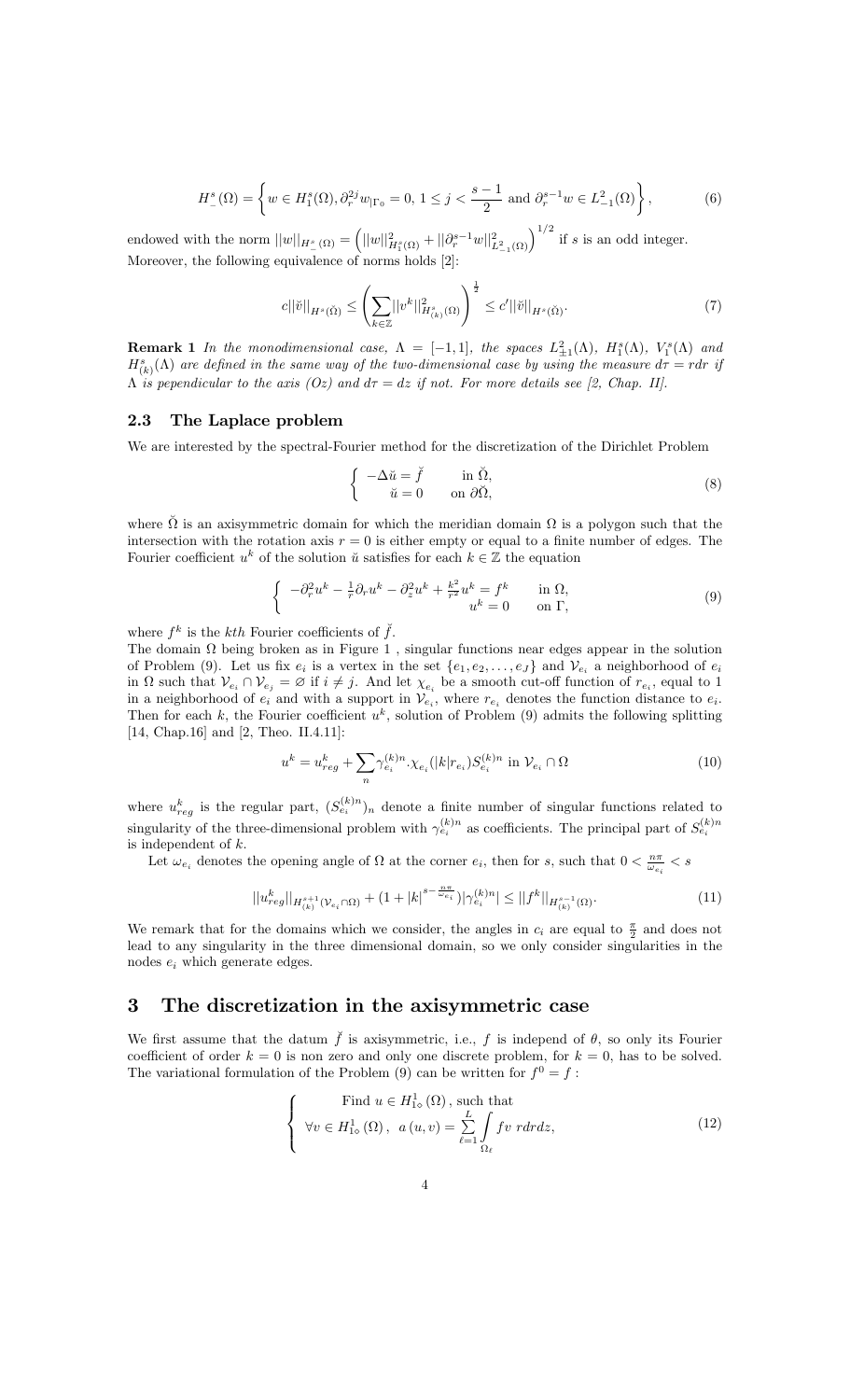where  $a(u, v) = \sum_{n=1}^{L}$  $_{\ell=1}$ Z  $\Omega_\ell$  $\nabla u.\nabla v$  rdrdz, with  $\nabla u = (\partial_r u, \partial_z u)$  and

$$
H_{1\diamond}^1(\Omega) = \{ v \in H_1^1(\Omega); \, v = 0 \text{ on } \Gamma \}.
$$

For any datum f in  $L_1^2(\Omega)$ , Problem (12) admits a unique solution which verifies:

$$
||u||_{H_1^1(\cup\Omega_\ell)} \le c ||f||_{L_1^2(\Omega)}
$$

where the norm  $\|.\|_{H_1^1(\cup\Omega_\ell)}$  and the pseudo-norm  $|.|_{H_1^1(\cup\Omega_\ell)}$  are defined by

$$
\|\phi\|_{H_1^1(\cup\Omega_\ell)} = (\sum_{\ell=1}^L \|\phi\|_{H_1^1(\Omega_\ell)}^2)^{\frac{1}{2}} \text{ and } \|\phi\|_{H_1^1(\cup\Omega_\ell)} = (\sum_{\ell=1}^L \|\phi\|_{H_1^1(\Omega_\ell)}^2)^{\frac{1}{2}}.
$$

Indeed, the form  $a$  satisfies the following properties of continuity and ellipticity

$$
\forall (u, v) \in H_{1\diamond}^{1}(\Omega)^{2}, \quad |a(u, v)| \leq ||u||_{H_{1}^{1}(\cup\Omega_{\ell})} ||v||_{H_{1}^{1}(\cup\Omega_{\ell})}
$$
\n
$$
\forall u \in H_{1\diamond}^{1}(\Omega), \quad a(u, u) \geq c ||u||_{H_{1}^{1}(\cup\Omega_{\ell})}^{2}.
$$
\n(13)

The first inequality is obtained easily by using the inequality of Cauchy-Schwarz on each subdomain  $\Omega_{\ell}$ . The second is a direct consequence of weighted Poincaré-Friedrichs inequality, see [22, Prop. 3] for details. The existence is then a consequence of the Lax-Milgram Lemma.

### 3.1 The discrete Problem

For any nonnegative integer  $N$ ,  $\mathbb{P}_N(\Omega)$  stands for the space of polynomials on  $\Omega$  with degree  $\leq N$ , with respect to each variable r and z. We define the L -tuple of positive integers  $\delta = (N_1, ..., N_L)$ and the skeleton S of the domain decomposition, equal to  $\bigcup_{\ell=1}^{L}$  $\bigcup_{\ell=1} \partial \Omega_{\ell} \setminus \partial \Omega$  which admits a partition without overlap into mortars

$$
\bar{\mathcal{S}} = \bigcup_{\mu=1}^{M^+} \gamma^+_{\mu} \quad \text{with} \quad \gamma^+_{\mu} \cap \gamma^+_{\mu'} = \varnothing, \quad 1 \le \mu < \mu' \le M^+.
$$

Above each  $\gamma^+_\mu$  is a whole edge of one of  $\Omega_\ell$ , which is then denoted by  $\Omega^+_\mu$ . Note that the choice of this decomposition is not unique, however it is decided a priori for all the discretizations we work with. Once it is fixed, we have another partition of the skeleton into non-mortars:

$$
\bar{\mathcal{S}} = \bigcup_{\mu=1}^{M^-} \gamma_m^- \quad \text{with} \quad \gamma_m^- \cap \gamma_{m'}^- = \varnothing, \quad 1 \le m < m^{'} \le M^-
$$

where each  $\gamma_m^-$  is a whole edge of one of  $\Omega_\ell \neq \Omega_\mu^+$ , which is then denoted by  $\Omega_m^-$ . We introduce the discrete space

$$
\mathbb{Y}_{\delta} = \{ v_{\delta} \in L_1^2(\Omega), v_{\delta|\Omega_{\ell}} = v_{\ell} \in \mathbb{P}_{N_{\ell}}(\Omega_{\ell}), \forall \ell = 1, ... L \}.
$$

For all  $v_{\delta}$  in  $\mathbb{Y}_{\delta}$ , we define the mortar function  $\phi_{v_{\delta}} \in L_1^2(\mathcal{S})$  by  $\phi_{v_{\delta}|\gamma^{\pm}_{\mu}} = (v_{\delta|\Omega^{\pm}_{\mu}})_{|\gamma^{\pm}_{\mu}}, 1 \leq \mu \leq M^{\pm}$ . We define our fundamental discrete space  $\mathbb{X}_{\delta}$  by:

$$
\mathbb{X}_{\delta} = \{ v_{\delta} \in \mathbb{Y}_{\delta}, \int_{\gamma_m^{-}} (v_{\delta} - \phi_{v_{\delta}})(\tau) \psi(\tau) d\tau = 0
$$
\n
$$
\forall \psi \in \mathbb{P}_{N_m - 2}(\gamma_m^{-}), \forall \gamma_m^{-}, 1 \le m \le M^{-} \}
$$
\n(14)

with  $d\tau = r dr$  if the non mortar  $\gamma_m^-$  is parallel to the axis  $z = 0$  and  $d\tau = dz$  if  $\gamma_m^-$  is parallel to the axis  $r = 0$ .

We also introduce the spaces  $\mathbb{X}_{\delta}^{\diamond} = \{v_{\delta} \in \mathbb{X}_{\delta}, v_{\delta} = 0 \text{ on } \Gamma\}$  and  $\mathbb{X}_{\delta}^{\diamond} = \{v_{\delta} \in \mathbb{X}_{\delta}, v_{\delta} = 0 \text{ on } \Gamma \cup \Gamma_0\}$ which we endow with the decomposition-dependent norm  $\|.\|_{H_1^1(\cup\Omega_\ell)}$ .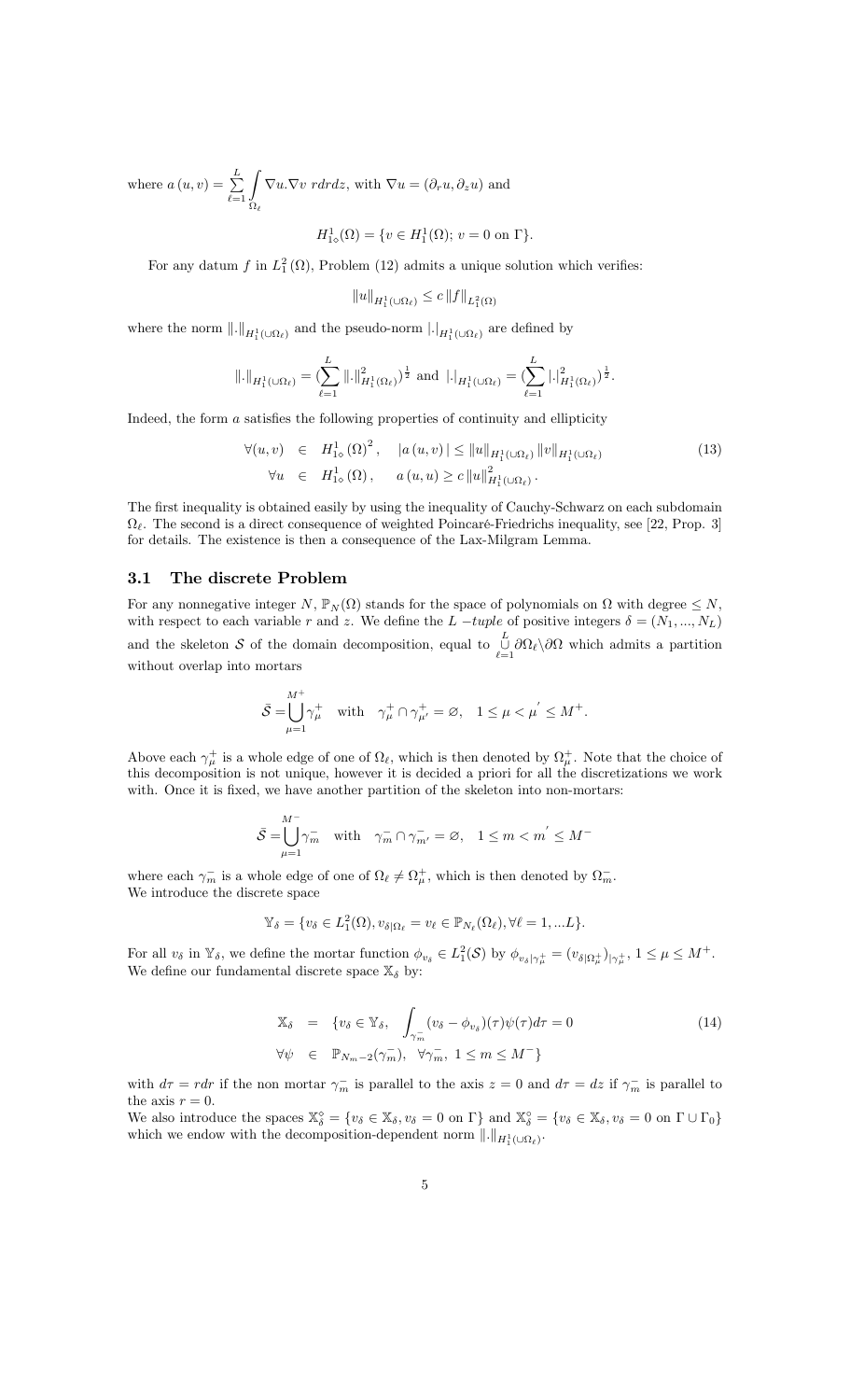**Remark 2** We can write the matching condition  $(14)$  as follows

$$
\forall \psi \in \mathbb{P}_{N_m-2}(\gamma_m^-), \int_{\gamma_m^-} (v_\delta - v_{\delta|\gamma_m^+})(\tau) \psi(\tau) d\tau = 0 \tag{15}
$$

where  $\gamma_m^+$  is the side  $\gamma_m^-$  seen in the other direction see Figure 2.

#### The quadrature formulas

The Legendre polynomial  $L_N$  is defined by the differential equation:

$$
((1 - \zeta^2)L'_N(\zeta))' + N(N+1)L_N(\zeta) = 0, L_N(1) = 1.
$$

We note  $\xi_0 = -1$ ,  $\xi_N = 1$  and  $\xi_i$ ,  $1 \leq i \leq N-1$ , the zeros of  $L'_N$ . We introduce the polynomial  $M_N = \frac{L_N(\zeta) + L_{N+1}(\zeta)}{1+\zeta}$  and note  $\zeta_1 = -1$ ,  $\zeta_{N+1} = 1$  and  $\zeta_j$ ,  $2 \le j \le N$ , the zeros of  $M'_N$ . The polynomials  $M_N$  are orthogonal to each other for the measure  $(1+\zeta)d\zeta$ . The Gauss-Lobatto and weighted Gauss-Lobatto formulas on the square  $\Sigma = [-1, 1]^2$  are defined by:

$$
\forall \phi \in \mathbb{P}_{2N-1}(\Sigma), \int_{\Sigma} \phi(\zeta, \xi) (1+\zeta) d\zeta d\xi = \sum_{i=1}^{N+1} \sum_{j=0}^{N} \phi(\zeta_i, \xi_j) \omega_i \rho_j,
$$
  

$$
\forall \phi \in \mathbb{P}_{2N-1}(\Sigma), \int_{\Sigma} \phi(\zeta, \xi) d\zeta d\xi = \sum_{i=0}^{N} \sum_{j=0}^{N} \phi(\xi_i, \xi_j) \rho_i \rho_j
$$

where  $\omega_i$ , respectively  $\rho_j$ , are the Gauss-lobatto weights associated with  $\zeta_i$ , respectively  $\xi_j$ .

We note by  $(\Omega_\ell)_{1 \leq \ell \leq L_0}$  the rectangles such that  $\partial \Omega_\ell \cap \Gamma_0 \neq \emptyset$  and by  $(\Omega_\ell)_{L_0+1 \leq \ell \leq L}$  those such that  $\partial \Omega_{\ell} \cap \Gamma_0 = \emptyset$ . If we note  $\Omega_{\ell} = \left] 0, r'_{\ell} \right[ \times \left] z_{\ell}, z'_{\ell} \right[$ , for  $1 \leq \ell \leq L_0$  and  $\Omega_{\ell} = \left] r_{\ell}, r'_{\ell} \right[ \times \left] z_{\ell}, z'_{\ell} \right[$  for  $L_0 + 1 \leq \ell \leq L$ , the images of the  $M'_N$  and  $L'_N$  zeros by the affine transformation which maps  $\Omega_{\ell}$ onto  $\Sigma$  are given by  $\zeta_i^{\ell} = \frac{r_{\ell}}{2} (\zeta_i + 1), 1 \leq i \leq N_{\ell} + 1$ , For  $1 \leq \ell \leq L_0$ ;  $\xi_i^{(r)\ell} = \frac{(r_{\ell} - r_{\ell})}{2} \xi_i + \frac{(r_{\ell} + r_{\ell})}{2}$  $\frac{1+\ell}{2},$  $0 \leq i \leq N_{\ell}$  for  $L_0 + 1 \leq \ell \leq L$  and  $\xi_i^{\ell} = \frac{(z_{\ell} - z_{\ell})}{2} \xi_i + \frac{(z_{\ell} + z_{\ell})}{2}$  $\frac{1}{2}$ ,  $0 \le i \le N_{\ell}$  for  $1 \le \ell \le L$ . We can now define for  $u, v \in C^0 \left( \cup \overline{\Omega}_{\ell} \right)$  the discrete scalar product

$$
(u, v)_{\delta} = \sum_{\ell=1}^{L_0} \sum_{i=1}^{N_{\ell}+1} \sum_{j=0}^{N_{\ell}} u_{\ell}(\zeta_j^{\ell}, \xi_i^{\ell}) v_{\ell}(\zeta_j^{\ell}, \xi_i^{\ell}) \omega_i^{\ell} \rho_j^{\ell} + \sum_{\ell=L_0+1}^{L} \sum_{i,j=0}^{N_{\ell}} u_{\ell}(\xi_i^{(r)\ell}, \xi_j^{\ell}) v_{\ell}(\xi_i^{(r)\ell}, \xi_j^{\ell}) \xi_i^{(r)\ell} \rho_i^{\ell} \rho_j^{\ell}.
$$

with obvious choice of the  $\omega_i^{\ell}$  and  $\rho_j^{\ell}$  for consistence.

Let  $\mathcal{I}_N^+$  and  $\mathcal{I}_N$  be the interpolation operators from  $C^0(\bar{\Omega}_\ell)$  onto  $\mathbb{P}_N(\Omega_\ell)$  which verify  $h(\zeta_j^\ell, \xi_i^\ell) =$  $\mathcal{I}_N^+ h(\zeta_j^{\ell}, \xi_i^{\ell})$  and  $h(\xi_j^{(r)\ell}, \xi_i^{\ell}) = \mathcal{I}_N h(\xi_j^{(r)\ell}, \xi_i^{\ell})$  for any h.

If the datum  $f \in C^0(\cup \overline{\Omega}_{\ell})$ , we construct our discrete problem, associated with (12), by a Galerkin method with numerical integration as

$$
\begin{cases}\n\text{Find } u_{\delta} \in \mathbb{X}_{\delta}^{\circ} \text{ such that} \\
\forall v_{\delta} \in \mathbb{X}_{\delta}^{\circ}, a_{\delta} (u_{\delta}, v_{\delta}) = (\mathcal{I}_{\delta} f, v_{\delta})_{\delta}\n\end{cases}
$$
\n(16)

where  $a_{\delta}(u, v) = (\nabla u, \nabla v)_{\delta}$  and  $\mathcal{I}_{\delta|\Omega_{\ell}} = \mathcal{I}_{N_{\ell}}^+$  if  $\Omega_{\ell}$  intersects  $\Gamma_0$  and  $\mathcal{I}_{\delta|\Omega_{\ell}} = \mathcal{I}_{N_{\ell}}$  if not. We want to prove that Problem (16) is well posed. We introduce the number  $N_a$  as being the maximum number of corners of  $\overline{\Omega}_{\ell}$  contained in  $\gamma_m^-, 1 \leq m \leq M^-$ . For  $v \in L_1^2(\Omega)$  with  $v_{|\Omega_{\ell}|} \in$  $V_1^1(\Omega_\ell)$ , we associate the mortar function  $\phi_v$  and define the space  $X(\Omega)$  by:

$$
X(\Omega) = \{ v \in L_1^2(\Omega), v_{|\Omega_\ell} \in V_1^1(\Omega_\ell) \text{ such that}
$$
  

$$
\forall 1 \leq m \leq M^-, \forall \psi \in \mathbb{P}_{N_a}(\gamma_m^-), \int_{\gamma_m^-} (v - \phi_v) \psi d\tau = 0, v = 0 \text{ on } \Gamma \}.
$$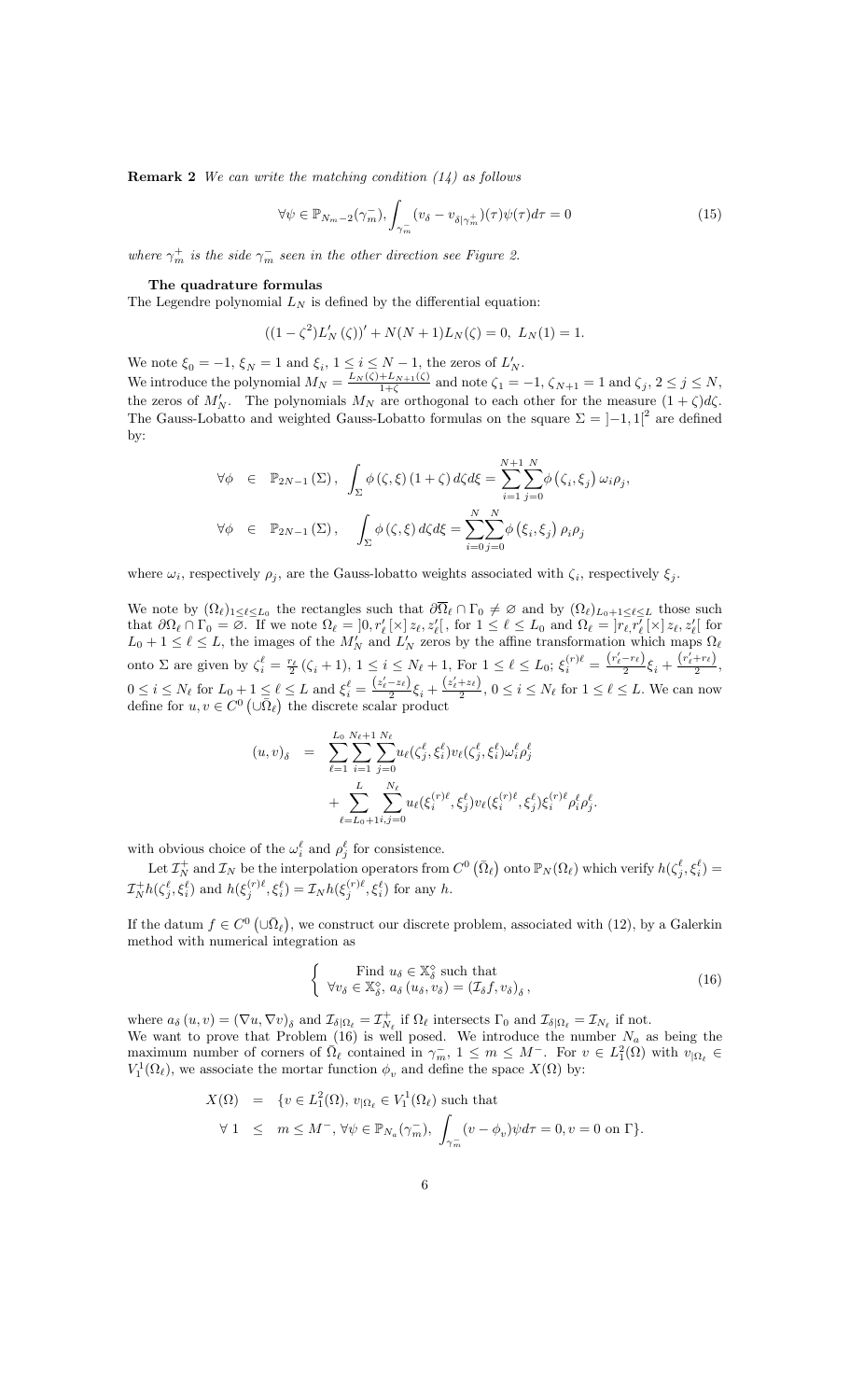**Proposition 3** 1. There exists a positive constant c depending only on  $\Omega$  such that:

$$
||v||_{L_1^2(\Omega)}^2 \le c|v|_{H_1^1(\cup\Omega_\ell)}^2 \ \forall v \in X(\Omega). \tag{17}
$$

2. Problem (16) is well posed for any  $f \in C^0(\cup \bar{\Omega}_\ell)$ .

**Proof.** 1. Let  $v \in X(\Omega)$  such that  $|v|_{H_1^1(\Omega)} = 0$  and let  $v_\ell = v_{|\Omega_\ell|}$ . Hence  $v_\ell$  is constant on each  $\Omega_{\ell}$  and  $v_{\ell} = 0$  in  $\Omega_{\ell}$  for all  $\ell$  such that  $mes(\partial \Omega_{\ell} \cap \Gamma) > 0$ . We cannot directly conclude that  $v_{\ell} = 0$ for all  $\ell$ , since we have not necessarily  $v_{\ell} = v_m$  on  $\gamma^{\ell m}$ . So we fix m such that  $1 \leq m \leq M^-$  and  $mes\left(\partial\Omega_{m}^{-}\cap\Gamma\right) > 0.$  According to the matching condition (14), we have

$$
\int_{\gamma_m^-} \left( v_{\gamma_m^-} - \phi \right) (\tau) \psi (\tau) d\tau = 0, \forall \psi \in \mathbb{P}_{N_m^- - 2} \left( \gamma_m^- \right).
$$

Hence we obtain

$$
\sum_{j\in J}\int_{\gamma^{jm}}\left(v_{\gamma_{m}^{-}}-v_{j}\right)\psi\left(\tau\right)d\tau=0,\forall\psi\in\mathbb{P}_{N_{m}^{-}-2}\left(\gamma_{m}^{-}\right)
$$

where  $\gamma^{jm} = \bar{\Omega}_j \cap \bar{\Omega}_m^-$  and  $mes(\gamma^{jm} = \bar{\Omega}_j \cap \bar{\Omega}_m^-) > 0$ . Since  $v_{\ell}$  is constant this leads to

$$
\sum_{j\in J}\left(v_{\gamma_m^-}-v_j\right)\int_{\gamma^{jm}}\psi\left(\tau\right)d\tau=0.
$$

We introduce the ends  $a_{j_0}$  and  $a_{j_0-1}$  of the interface  $\gamma^{j_0m}$  and consider the polynomial  $\chi$ , of degree  $N_m^- - 1$ , defined on  $\gamma_m^-$  and such that

$$
\chi(a_0) = \chi(a_1) = \cdots = \chi(a_{j_0-1}) = 0
$$
 and  $\chi(a_{j_0}) = \chi(a_{j_0+1}) = \cdots = \chi(a_S) = 1$ .

Since  $S \leq N_a$ , we can choose  $\psi_{j_0} = \chi'$  and we have:

$$
\int_{\gamma^{jm}} \psi_{j_0}(\tau) d\tau = \chi(a_j) - \chi(a_{j-1}) = \delta_{j_0}^j
$$

where  $\delta$  indicate the Kronecker symbol. Consequently, it rests:

$$
\sum_{j \in J} \left( v_{\gamma_m^-} - v_j \right) \int_{\gamma^{jm}} \psi_{j_0} (\tau) d\tau = v_{\gamma_m^-} - v_{j_0} = 0,
$$

and then  $v_{\gamma}$ intersects  $\partial\Omega\setminus\Gamma_0$ . By extension, we deduce that  $v_\ell = 0$   $\forall \ell$ . We have then checked that  $|.|_{H_1^1(\cup\Omega_\ell)}$  $= v_{j_0}$ . This gives that  $v_\ell = 0$  for all  $\ell$  such that  $\Omega_\ell$  is adjacent with a rectangle which is a norm. By applying the Peetre-Tartar Lemma [15, Chapter 1. Th 2.1] with  $E_1 = H_1^1(\Omega)$ ,  $E_2 = E_3 = L_1^2(\Omega)$ ,  $A = \nabla \in \mathcal{L}(E_1, E_2)$  and  $B = Id_{E_2}$ , we obtain (17).

2. Using the Cauchy-Schwarz inequality and the exactitude of the Gauss-Lobatto formula relatively to each variable  $r$  and  $z$ , we obtain:

$$
\forall u_{\delta}, v_{\delta} \in X_{\delta}^{\diamond}(\Omega), \ \ |a_{\delta}(u_{\delta}, v_{\delta})| \leq c|u_{\delta}|_{H_1^1(\cup\Omega_{\ell})}|v_{\delta}|_{H_1^1(\cup\Omega_{\ell})},
$$

and since  $X_{\delta}^{\diamond}(\Omega) \subset X(\Omega)$  for each  $\delta$ , the following coercivity inequality is true on  $X_{\delta}^{\diamond}(\Omega)$  with a constant independent of  $\delta$ .

$$
|a_{\delta}(u_{\delta}, u_{\delta})| \ge c'|u_{\delta}|_{H_1^1(\cup \Omega_\ell)}^2.
$$
\n(18)

Hence, for all  $f \in C^0(\cup \overline{\Omega}_{\ell})$ , Problem (16) admits a unique solution  $u_{\delta} \in X_{\delta}^{\circ}(\Omega)$  such that

$$
||u_{\delta}||_{H_1^1(\cup\Omega_{\ell})}\leq c||\mathcal{I}_{\delta}f||_{L_1^2(\Omega)}.
$$

From now on, we suppose that the condition  $N_\ell \geq N_a + 2$  ,  $\forall$   $1 \leq \ell \leq L$  holds.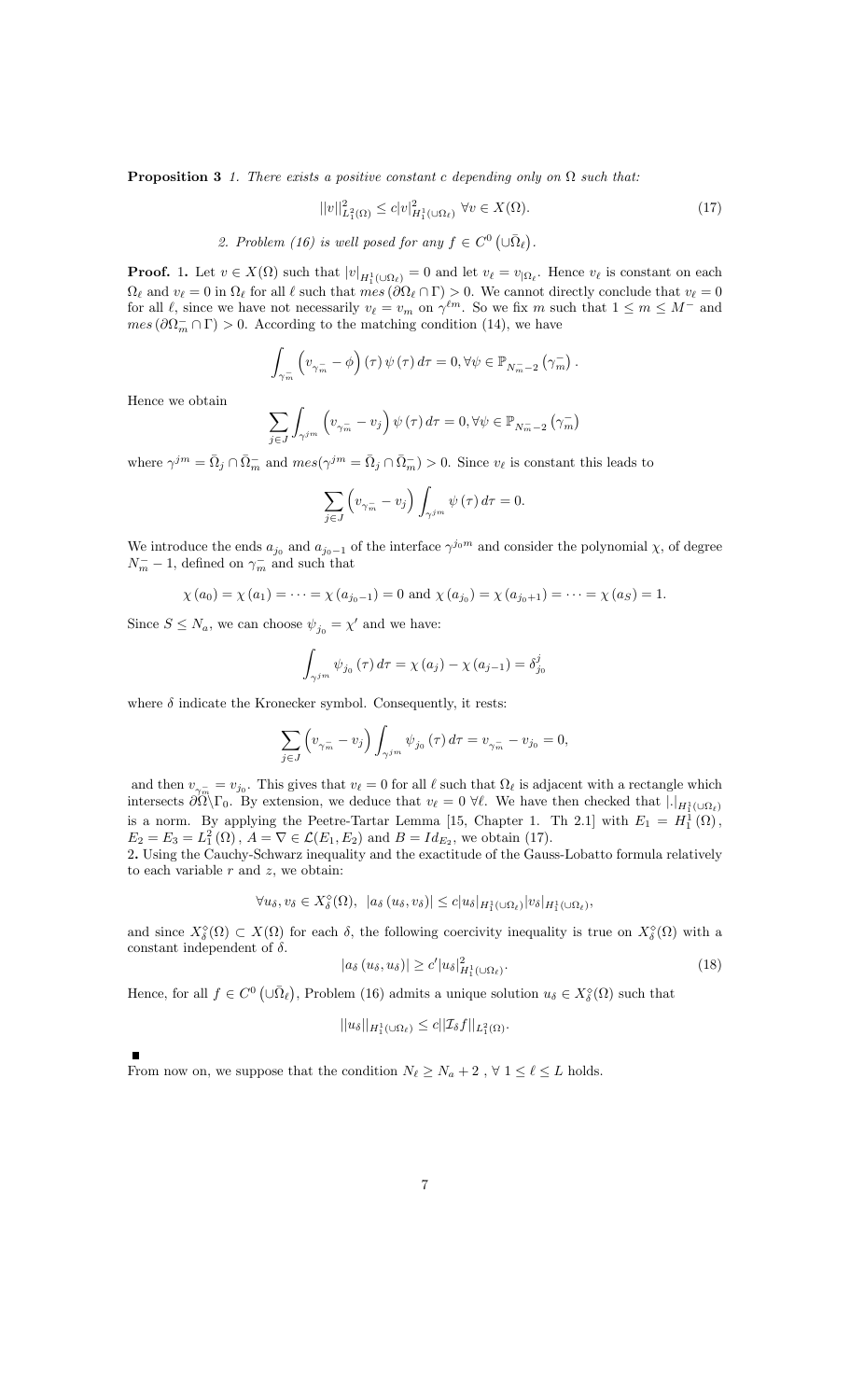### 3.2 Error estimates

We study hereafter the error between u, solution of the continuous problem (12) and  $u_{\delta}$ , solution of the discrete one (16). Classical techniques in the approximation theory lead to the inequality [23]

$$
\|u - u_{\delta}\|_{H_1^1(\cup\Omega_{\ell})} \leq c \Big( \inf_{v_{\delta} \in X_{\delta}^s} \{ \|u - v_{\delta}\|_{H_1^1(\cup\Omega_{\ell})} \times (19) \times (19) \Big) + \sup_{0 \neq w_{\delta} \in X_{\delta}^s} \frac{|a(v_{\delta}, w_{\delta}) - a_{\delta}(v_{\delta}, w_{\delta})|}{\|w_{\delta}\|_{H_1^1(\cup\Omega_{\ell})}} \Big\} + \sup_{\substack{\mathcal{S} \in \mathcal{S} \\ 0 \neq w_{\delta} \in X_{\delta}^s}} \frac{\left| \sum_{\gamma_m \in \mathcal{S} \atop |\gamma_m \in \mathcal{S}} \int_{\gamma_m} \left( \frac{\partial u}{\partial n_m} \right) [w_{\delta}] d\tau \right|}{\|w_{\delta}\|_{H_1^1(\cup\Omega_{\ell})}} \Big| + \sup_{0 \neq w_{\delta} \in X_{\delta}^s} \frac{\left| \int_{\Omega} f w_{\delta} r dr dz - \left( \mathcal{I}_{\delta} f, w_{\delta} \right)_{\delta} \right|}{\|w_{\delta}\|_{H_1^1(\cup\Omega_{\ell})}} \Big).
$$

Above the term  $\frac{\partial u}{\partial n_m}$  is the normal derivative of u, and  $[w_\delta]$  is the jump of  $w_\delta$  through  $\gamma_m^-$ . We will consider each term of the right of the inequality above.

**Proposition 4** For any function u such that  $u_{|\Omega_\ell} \in H_1^{s_{\ell+1}}(\Omega_\ell)$ , with  $s_\ell > \frac{1}{2}$ ,  $(s_\ell > \frac{3}{2}$  if  $\ell \leq L_0$ ), the approximate error verifies:  $% \alpha$ 

$$
\inf_{v_{\delta} \in X_{\delta}^{\circ}} \|u - v_{\delta}\|_{H_1^1(\cup \Omega_\ell)} \le c \lambda_{\delta}^{\frac{1}{2}} \sum_{\ell=1}^L N_{\ell}^{-s_{\ell}} \|u_{\ell}\|_{H_1^{s_{\ell}+1}(\Omega_\ell)} \tag{20}
$$

where

$$
\lambda_{\delta} = \max\{\frac{N_{\mu}^{+}}{N_m^{-}}, \frac{N_m^{-}}{N_{\mu}^{+}}\}\
$$
\n(21)

for all mortars  $\gamma^+_\mu$ ,  $1 \leq \mu \leq M^+$  and non-mortars  $\gamma^-_m$ ,  $1 \leq m \leq M^-$  such that  $\gamma^+_\mu \cap \gamma^-_m$  has a nonnegative measure.

Before proving the proposition, we recall from [2, Remark IV.3.1, Prop IV.3.4], that there exist projection operators

$$
\tilde{\pi}_N^1 : H^1(\Lambda) \longrightarrow \mathbb{P}_N(\Lambda) \text{ and } \tilde{\pi}_N^{+,1} : H_1^1(\Lambda) \longrightarrow \mathbb{P}_N(\Lambda), \Lambda = ]-1,1[,
$$
\n(22)

verifying, for  $0 \le t \le 1 \le s$ 

$$
\left\|\tilde{\varphi} - \tilde{\pi}_N^1 \tilde{\varphi}\right\|_{H^t(\Lambda)} \le C N^{t-s} \left\|\tilde{\varphi}\right\|_{H^s(\Lambda)} \text{ and } \left\|\tilde{\phi} - \tilde{\pi}_N^{+,1} \tilde{\phi}\right\|_{H_1^t(\Lambda)} \le C N^{t-s} \left\|\tilde{\phi}\right\|_{H_1^s(\Lambda)}\tag{23}
$$

and for which it is easy to verify the following matching conditions:

$$
\forall \psi \in \mathbb{P}_{N-2}(\Lambda), \forall \tilde{\varphi} \in H^{1}(\Lambda), \int_{-1}^{1} (\tilde{\varphi} - \tilde{\pi}_{N}^{1} \tilde{\varphi}) \psi d\tau = 0, \tag{24}
$$

$$
\forall \psi \in \mathbb{P}_{N-2}(\Lambda), \forall \tilde{\phi} \in H_1^1(\Lambda), \int_{-1}^1 (\tilde{\phi} - \tilde{\pi}_N^{+,1} \tilde{\phi}) \psi d\tau = 0 \tag{25}
$$

where  $d\tau = dz$  or  $d\tau = (1 + \zeta)d\zeta$  respectively. We recall also from [5, Lemma 2.3] the following Lemma.

**Lemma 5** Let  $a_p$ ,  $1 \leq p \leq P$ , denote P distinct points in  $\Lambda$ . For each  $N \geq P+2$ , and each p,  $1 \leq p \leq P$ , there exists a polynomial  $\eta_p \in \mathbb{P}_N(\Lambda)$  which is equal to 1 in  $a_p$ , vanishes in  $\pm 1$  and  $a_{p' \neq p}$  and satisfies:

$$
\left\|\eta_p\right\|_{L_1^2(\Lambda)} \le cN^{-\frac{1}{2}}, \quad \left\|\eta_p'\right\|_{L_1^2(\Lambda)} \le cN^{\frac{1}{2}}.
$$
\n(26)

The constant c depends only on the points  $a_p$ .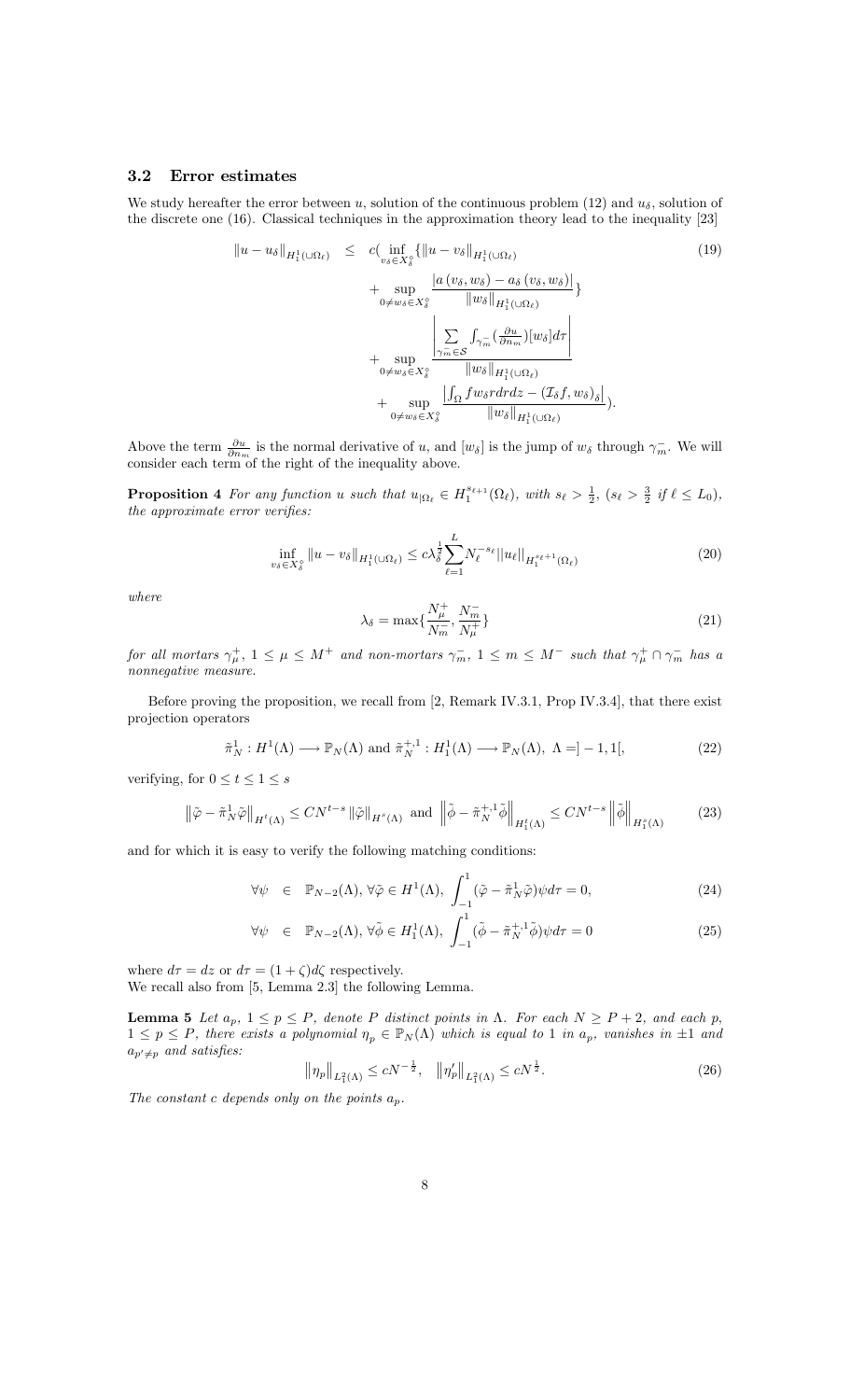Proof of Proposition 4. We refer to [22, Prop. 2.3.5] for more details concerning this proof which is divided into three parts.

**Part 1.** Construction of  $v_{\delta}^1$ : We set

$$
v_{\ell}^1 = \mathcal{I}_{N_{\ell}}^+ u \text{ in } \Omega_{\ell} \text{ if } 1 \leq \ell \leq L_0 \text{ and } \mathcal{I}_{N_{\ell}} u \text{ if } L_0 + 1 \leq \ell \leq L.
$$

According to [2, (VI.3)], we have for  $s_\ell > \frac{1}{2}$  and  $s_\ell > \frac{3}{2}$  if  $\ell \leq L_0$ :

$$
||u_{|\Omega_{\ell}} - v_{\ell}^{1}||_{H_{1}^{1}(\Omega_{\ell})} \leq cN_{\ell}^{-s_{\ell}} ||u_{|\Omega_{\ell}}||_{H_{1}^{s_{\ell}+1}(\Omega_{\ell})}.
$$
\n(27)

And for  $1 \leq \ell \leq L$ , we have

$$
\|u_{|\Omega_{\ell}} - v_{\ell}^{1}\|_{H_{1}^{1}(\Gamma)} + N_{\ell} \|u_{|\Omega_{\ell}} - v_{\ell}^{1}\|_{L_{1}^{2}(\Gamma)} \leq c' N_{\ell}^{\frac{1}{2} - s_{\ell}} \|u_{|\Omega_{\ell}}\|_{H_{1}^{s_{\ell}+1}(\Omega_{\ell})}.
$$
\n(28)

However,  $v_{\delta}^1$  do not verify the mortar matching condition across the interfaces, so we need to modify its values on the non-mortars.

**Part 2.** Construction of  $v_{\delta}^2$ : For  $1 \leq \mu \leq M^+$ , let  $\mathcal{C}_{\mu}^+$  be the set of the corners of  $\Omega_{\ell}$  which are inside  $\gamma^+_\mu$ . We set

$$
v_{\delta}^{2} = \sum_{\mu=1}^{M^{+}} \sum_{e \in \mathcal{C}_{\mu}^{+}} (u - v_{\delta|\Omega_{\mu}^{+}}^{1})(e) \tilde{\Phi}_{\mu,e}, \text{ where } \tilde{\Phi}_{\mu,e} = \begin{cases} \Phi_{\mu,e} & \text{in } \Omega_{\mu}^{+}, \\ 0 & \text{in } \Omega \setminus \overline{\Omega}_{\mu}^{+}, \end{cases}
$$

 $\Phi(\zeta,\eta) = \eta_p(\zeta) \left(\frac{1-\eta}{2}\right)^{N_\mu^+}$  and  $\Phi_{\mu,e}$  is obtained from  $\Phi$  by homothety and translation. It follows that  $v_\delta^1 + v_\delta^2 = u$  at all the nodes  $e \in C_\mu^+$ . Since  $\|\Phi_{\mu,e}\|_{H_1^1(\Omega_\mu^+)}$  is bounded independently of  $N_\mu^+$ , we have

$$
\sum_{\ell=1}^{L} \|v_{\delta}^{2}\|_{H_{1}^{1}(\Omega_{\ell})} \leq c \sum_{\mu=1}^{M^{+}} \sum_{e \in \mathcal{C}_{\mu}} |(u - v_{\delta|\Omega_{\mu}^{+}}^{1})(e)|, \tag{29}
$$

with c independent of N. Applying a Galiardo-Niremberg inequality [10] on each  $\gamma^+_\mu$  and using (28), we obtain

$$
\left\|u - v_{\delta|\Omega_{\mu}^{+}}^{1}\right\|_{L^{\infty}(\gamma_{\mu}^{+})} \leq c(N_{\mu}^{+})^{-s_{\mu}^{+}} \left\|u\right\|_{H_{1}^{s_{\mu}^{+}+1}(\Omega_{\mu}^{+})}.
$$
\n(30)

We deduce then from (29) and (30) that

$$
\sum_{\ell=1}^L \|v_{\delta}^2\|_{H_1^1(\Omega_{\ell})} \leq c \sum_{\mu=1}^{M^+} (N^+_{\mu})^{-s^+_{\mu}} \|u\|_{H_1^{s^+_{\mu}+1}(\Omega^+_{\mu})}.
$$

Similarly, we derive from Lemma 5, and (30) :

$$
\left\|v_{\delta}^{2}\right\|_{H_{1}^{1}\left(\gamma_{\mu}^{+}\right)} \leq c(N_{\mu}^{+})^{\frac{1}{2}-s_{\mu}^{+}}\left\|u\right\|_{H_{1}^{s_{\mu}^{+}+1}\left(\Omega_{\mu}^{+}\right)}\ \text{and}\ \left\|v_{\delta}^{2}\right\|_{L_{1}^{2}\left(\gamma_{m}^{-}\right)} \leq c(N_{\mu}^{+})^{-\frac{1}{2}-s_{\mu}^{+}}\left\|u\right\|_{H_{1}^{s_{\mu}^{+}+1}\left(\Omega_{\mu}^{+}\right)}.
$$

**Part 3.** Construction of  $v_{\delta}^3$ : We set  $v_{\delta}^{12} = v_{\delta}^1 + v_{\delta}^2$ . According to the first part, the trace  $v_{s}^{12}$  $rac{12}{\delta|\gamma_m^+} - v^{12}_{\delta|}$  $j_{\alpha}^{12}$  vanishes at the endpoints of all  $\gamma_m^-, 1 \leq m \leq M^-$ . We set respectively  $\tilde{\pi}_{N_\ell}^{+,1,(r),\ell}$  $\frac{N_{\ell}^{(r)},N_{\ell}}{N_{\ell}},$  $1 \leq \ell \leq L_0, \, \tilde{\pi}_{N_{\ell}}^{1,(r),\ell}$  $_{N_{\ell}}^{1,(r),\ell}$ ,  $L_0 + 1 \leq \ell \leq L$  and  $\tilde{\pi}_{N_{\ell}}^{1,(z),\ell}$  $N_{\ell}^{1,(z),\ell}$ ,  $1 \leq \ell \leq L$ , the projection corresponding operators respectively with  $\tilde{\pi}_{N}^{+1}$  in the direction r and  $\tilde{\pi}_{N}^{1}$  in the direction z. We define also the operator  $\tilde{\pi}^{\gamma_{m}^{-}}$ by:

$$
\tilde{\pi}^{\gamma_m^-} = \begin{cases}\n\tilde{\pi}_m^{+,1,(r)} & \text{if } \gamma_m^- // (Or) \text{ and } \gamma_m^- \cap (Oz) \neq \varnothing, \\
\tilde{\pi}_m^{1,(r)} & \text{if } \gamma_m^- // (Or) \text{ and } \gamma_m^- \cap (Oz) = \varnothing, \\
\tilde{\pi}_m^{1,(z)} & \text{if } \gamma_m^- // (Oz)\n\end{cases}
$$

and set

$$
v_{\delta}^{3} = \sum_{m=1}^{M^{-}} [\tilde{\mathcal{R}}_{\star}^{\gamma_{m}^{-}} \circ \tilde{\pi}^{\gamma_{m}^{-}} (v_{\delta|\gamma_{m}^{+}}^{12} - v_{\delta|\gamma_{m}^{-}}^{12})_{|\gamma_{m}^{-}}] \tag{31}
$$

where  $\gamma_m^+$  is the side  $\gamma_m^-$  seen in the other direction see Figure 2,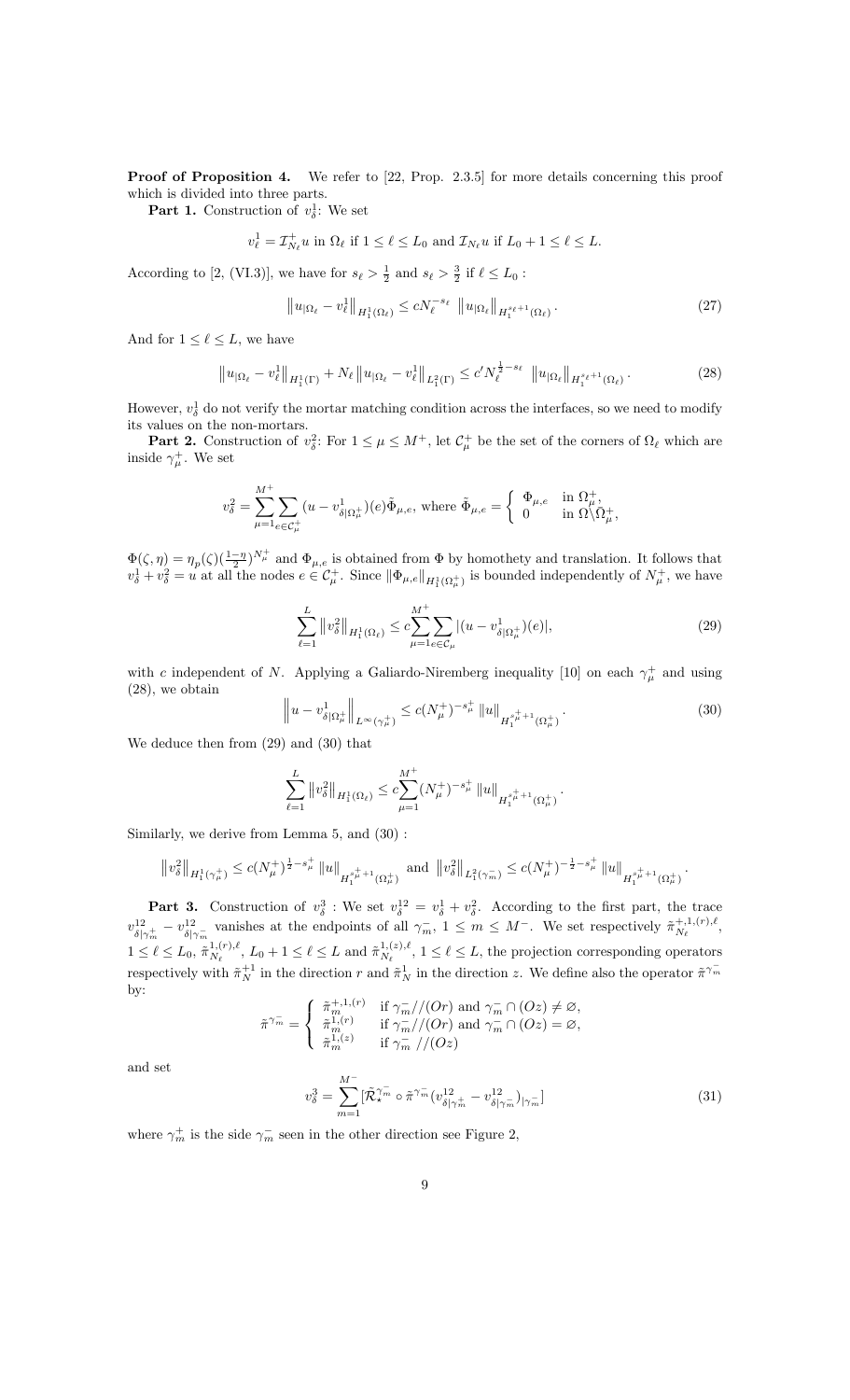



$$
\tilde{\mathcal{R}}_{\star}^{\gamma} = \tilde{\mathcal{R}}_{-}^{\gamma}
$$
 if  $\gamma$  // (Or) and  $\gamma \cap (Oz) \neq \varnothing$  and  $\tilde{\mathcal{R}}^{\gamma}$  otherwise,

 $\mathcal{R}_{-}^{\gamma_{m}^{-}}$  resp.  $\mathcal{R}^{\gamma_{m}^{-}}$  is the lifting introduced in [3, Prop 4.25], and  $\tilde{\mathcal{R}}_{-}^{\gamma_{m}^{-}}$  resp.  $\tilde{\mathcal{R}}^{\gamma_{m}^{-}}$  is the lifting deduced from  $\mathcal{R}_{\_}^{\gamma_m}$  resp.  $\mathcal{R}^{\gamma_m^-}$  by dilatation and translation. We use for each real  $s$ , the notation:

 $(H^{s,\gamma}, V^{s,\gamma}, L^{2,\gamma}) = (H_1^s, V_1^s, L_1^2)$  if  $\gamma // (Or)$  and  $\gamma \cap (Oz) \neq \emptyset$  and  $(H^s, V^s, L^2)$  otherwise.

Whence, we have

$$
\tilde{\mathcal{R}}_{\star}^{\gamma_m^-} \circ \tilde{\pi}^{\gamma_m^-} (v^{12}_{\delta|\gamma_m^+} - v^{12}_{\delta|\gamma_m^-}) = \tilde{\mathcal{R}}_{\star}^{\gamma_m^-} (v^{12}_{\delta|\gamma_m^+} - v^{12}_{\delta|\gamma_m^-}) - \tilde{\mathcal{R}}_{\star}^{\gamma_m^-} (Id - \tilde{\pi}^{\gamma_m^-}) (v^{12}_{\delta|\gamma_m^+} - v^{12}_{\delta|\gamma_m^-}).
$$

Using the fact that  $\left\|\varphi - \tilde{\pi}^{\gamma_m^-} \varphi\right\|_{H^{r,\gamma_m^-}(\Omega_m^-)} \leq c(N_m^-)^{r-s} \left\|\varphi\right\|_{H^{s,\gamma_m^-}(\gamma_m^-)}$ , for  $0 \leq r \leq 1 \leq s$ , we obtain

$$
\left\| \tilde{\mathcal{R}}^{\gamma_m^-}_\star \circ \tilde{\pi}^{\gamma_m^-} (v^{12}_{\delta|\gamma_m^+} - v^{12}_{\delta|\gamma_m^-}) \right\|_{H^{1,\gamma_m^-}(\Omega_m^-)} \leq c \left\| (v^{12}_{\delta|\gamma_m^+} - v^{12}_{\delta|\gamma_m^-}) \right\|_{V^{\frac{1}{2},\gamma_m^-}(\gamma_m^-)} + N_m^{-\frac{1}{2}} \left\| (v^{12}_{\delta|\gamma_m^+} - v^{12}_{\delta|\gamma_m^-}) \right\|_{H^{1,\gamma_m^-}(\gamma_m^-)}
$$

and finally, by summing on  $m$ , we obtain

$$
\sum_{\ell=1}^L \left\|v_\delta^3\right\|_{H_1^1(\Omega_\ell)} \leq c \lambda_\delta^{\frac{1}{2}} \sum_{\ell=1}^L \! N_\ell^{-s_\ell} \left\|u\right\|_{H_1^{s_\ell+1}(\Omega_\ell)}.
$$

Finally, the function  $v_{\delta}^0 = v_{\delta}^1 + v_{\delta}^2 + v_{\delta}^3$  satisfies the matching conditions, belongs to  $X_{\delta}^{\diamond}$ , and satisfies the desired estimate since inf  $\inf_{v_{\delta}\in X_{\delta}^{\circ}} ||u - v_{\delta}||_{H_1^1(\cup\Omega_{\ell})} \le ||u - v_{\delta}^0||_{H_1^1(\cup\Omega_{\ell})} \le ||u - v_{\delta}^1||_{H_1^1(\cup\Omega_{\ell})} +$  $\bigl\|v_\delta^2\bigr\|_{H^1_1(\cup\Omega_\ell)} + \bigl\|v_\delta^3\bigr\|_{H^1_1(\cup\Omega_\ell)}.$ 

**Remark 6** We can replace the total term  $\lambda_{\delta}$  (21) by a local term  $\lambda_{\ell}$ :

$$
\lambda_{\ell} = \max_{m} \max_{\mu \in \mathcal{K}_m^{-}} \{ \frac{N_{\mu}^+}{N_m^-}, \frac{N_m^-}{N_{\mu}^+} \},\tag{32}
$$

where the first max is taken on m of non mortars  $\gamma_m^-$  which is a side of  $\Omega_\ell$  and obtain:

$$
\inf_{v_{\delta}\in X_{\delta}^{\circ}}\|u-v_{\delta}\|_{H_1^1(\cup\Omega_{\ell})}\leq c\sum_{\ell=1}^L(1+\lambda_{\ell})^{\frac{1}{2}}N_{\ell}^{-s_{\ell}}\|u\|_{H_1^{s_{\ell}+1}(\Omega_{\ell})}.
$$

In the following proposition, we are interested in errors due to non-conformities on interfaces.

**Proposition 7** For any function u solution of Problem (12), such that  $u_{\Omega_\ell} \in H_1^{s_{\ell+1}}(\Omega_\ell)$ , with  $s_{\ell} > \frac{1}{2}$  and  $s_{\ell} > \frac{3}{2}$  if  $\ell \leq L_0$  and for all  $w_{\delta} \in X_{\delta}^{\diamond}$  the following estimate holds

$$
\left|\sum_{\gamma_m^- \in \mathcal{S}} \int_{\gamma_m^-} \left(\frac{\partial u}{\partial n_m}\right)[w_\delta] d\tau\right| \leq c \left|\sum_{\ell=1}^L N_\ell^{-s_\ell} (\log N_\ell)^{\varrho_\ell} \, \|u\|_{H_1^{s_\ell+1}(\Omega_\ell)}\right] \|w_\delta\|_{H_1^1(\cup\Omega_\ell)},\tag{33}
$$

where  $\rho_{\ell}$  is equal to 1 if one of the side of  $\Omega_{\ell}$  is a  $\gamma_m^-$  and intersects at least two subdomains  $\bar{\Omega}_{\ell'}, \ell' \neq \ell$  and 0 otherwise.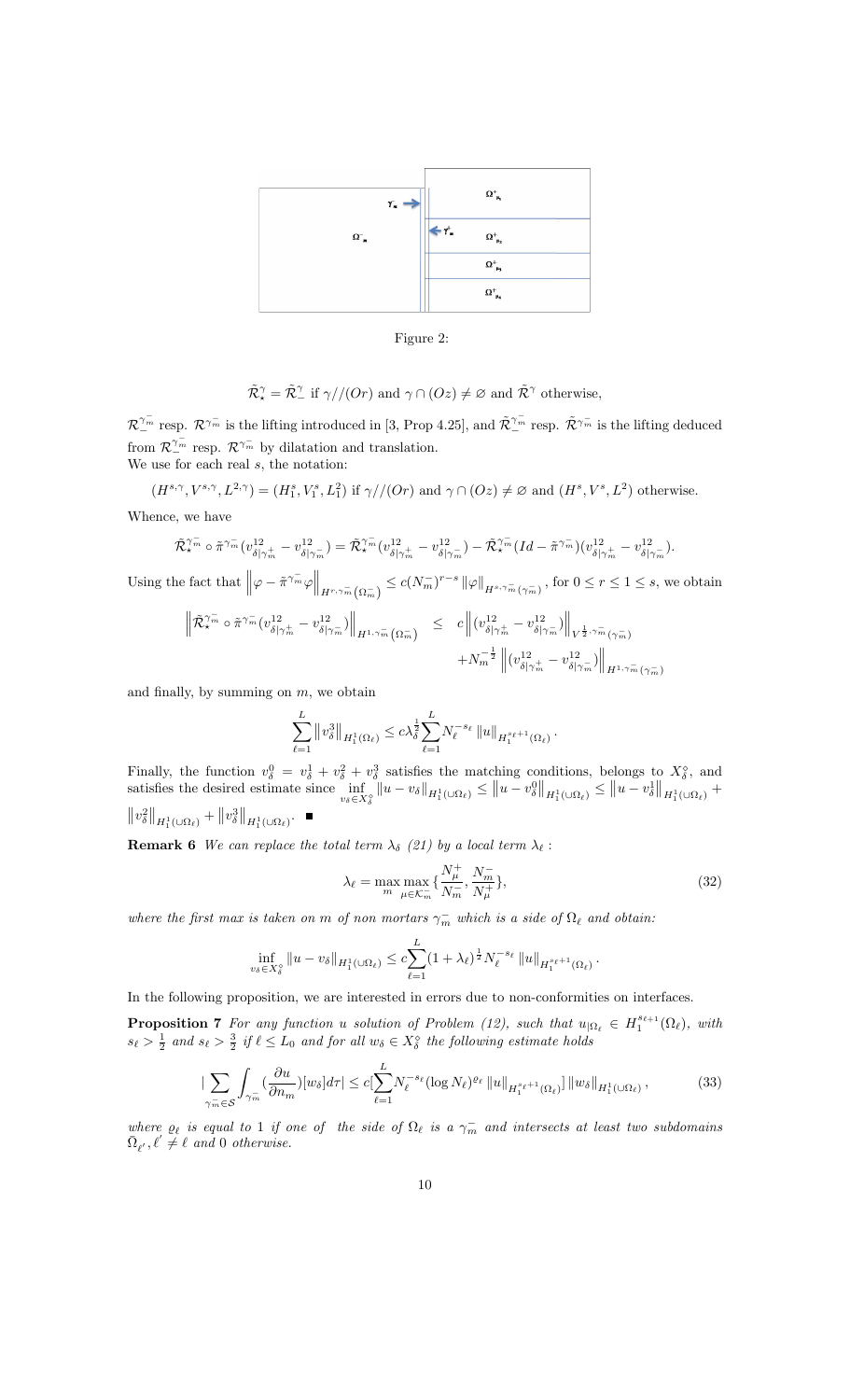**Proof.** We assume that  $\gamma_m \subset \bigcup_{1 \leq \mu \leq I} \Omega_\mu$ , where I is a nonnegative integer (see Figure 2). In this case, we have  $w_{\delta|\Omega_{\mu}} \in H_1^{\frac{1}{2}-\varepsilon}(\gamma_m^-)$  for any  $\varepsilon > 0$  if  $\Omega_{\mu}$  touches the axis  $\{r=0\}$ , then  $w_{\delta|\Omega_{\mu}} \in$  $H_1^{\frac{1}{2}-\varepsilon}(\gamma_m^- \cap \partial \Omega_\mu)$  for any  $\varepsilon > 0$ , otherwise  $w_{\delta|\Omega_\mu} \in H^{\frac{1}{2}-\varepsilon}(\gamma_m^-)$ . In an other hand and according to [9, Rem 2.10 page 11], we have for  $\varepsilon > 0$  and for any part  $\gamma$  of  $\gamma_m^-$ , the extension by zero is continuous from  $H^{\frac{1}{2}-\varepsilon}(\gamma)$  onto  $H^{\frac{1}{2}-\varepsilon}(\gamma_m^-)$  and its norm is bounded by  $c\varepsilon^{-1}$ :

$$
\|.\|_{H^{\frac{1}{2}-\varepsilon}(\gamma_m^-)} \leq c\varepsilon^{-1} \, \|.\|_{H^{\frac{1}{2}-\varepsilon}(\gamma)}.
$$
\n
$$
(34)
$$

This result remains valid for the space  $H_1^{\frac{1}{2}-\varepsilon}(\gamma)$ . To unify the two cases  $\ell > L_0$  and  $\ell \leq L_0$ , one will use the fact that the norms  $\|.\|_{H^{\frac{1}{2}}(\gamma_m^-)}$  and  $\|.\|_{H^{\frac{1}{2}}(\gamma_m^-)}$  are equivalent if  $\gamma_m^-$  is far from the axis  $\{r=0\}$ , with constants depending on the measure of  $\gamma_m^-$ . In the same way if  $\Omega_\mu$  is far from  $\{r=0\}$ , the norms  $\|.\|_{H^1(\Omega_\mu)}$  and  $\|.\|_{H^1_1(\Omega_\mu)}$  are equivalent. In the general case, we can consider that the constants depend on the diameter of  $\Omega$ . Since  $[w_\delta] = w_{\delta|\gamma_m^-} - \Phi_{|\gamma_m^-}$  where  $\Phi_{|\gamma_m^-} = \sum_{1 \leq i \leq m}$  $1\leq i\leq I$  $\tilde{w}_s^i$  $_{\delta|\gamma_m^-}^i$  and  $\tilde{w}_s^i$  $\frac{i}{\delta|\gamma_m^-}$  is the extension of  $w_\delta^i$  $i_{\delta|\partial\Omega_\mu\cap\gamma_m^-}$  on  $\gamma_m^-$  and using (14), we obtain

$$
\begin{split}\n|\int_{\gamma_m^-} \frac{\partial u}{\partial n_m} \left[ w_\delta \right](\tau) \, d\tau| &= \int_{\gamma_m^-} (\frac{\partial u}{\partial n_m} - \psi^+)(\Phi - w_\delta) d\tau \\
&\leq c \left\| \frac{\partial u}{\partial n_m} \right\|_{H^{-\frac{1}{2} + \varepsilon}(\gamma_m^-)} \left( \left\| w_\delta \right|_{\Omega_{\gamma_m^-}} \right\|_{H_1^{\frac{1}{2} - \varepsilon}(\gamma_m^-)} + \left\| \Phi \right\|_{H_1^{\frac{1}{2} - \varepsilon}(\gamma_m^-)}\n\end{split} \tag{35}
$$

where  $\psi^+ = \pi_{N_m-2}^+$  $\left(\frac{\partial u}{\partial n_m}\right)$ ) and  $\pi_N^+$  is the projection opertor from  $L_1^2(\Lambda)$  onto  $\mathbb{P}_N(\Lambda)$  defined in [2,  $\S$  IV.2.b]. Applying the inequalities (34) and

$$
\|\Phi\|_{H_1^{\frac{1}{2}-\varepsilon}(\gamma_m^-)} \leq \sum_{1 \leq i \leq I} \left\| w^i_{\delta|\Omega_\mu} \right\|_{H_1^{\frac{1}{2}-\varepsilon}(\gamma_m^-)},
$$

we obtain :

$$
\begin{array}{lcl} \displaystyle | \int_{\gamma^-_m}\frac{\partial u}{\partial n_m}\left[w_\delta\right](\tau)\,d\tau | & \leq & \displaystyle C \left\| \frac{\partial u}{\partial n_m} - \psi^+\right\|_{H_1^{-\frac{1}{2}+\varepsilon}(\gamma^-_m)}\\ & & \displaystyle ( \left\| w_{\delta|\Omega_{\gamma^-_m}}\right\|_{H_1^{\frac{1}{2}-\varepsilon}(\gamma^-_m)} + c\varepsilon^{-1} \sum_{1\leq i\leq I}\left\| w^i_{\delta|\Omega_\mu}\right\|_{H_1^{\frac{1}{2}-\varepsilon}(\gamma_\mu)} )\\ & & \leq & \displaystyle C (1+c\varepsilon^{-1}) \left\| \frac{\partial u}{\partial n_m} - \psi^+\right\|_{H_1^{-\frac{1}{2}+\varepsilon}(\gamma^-_m)} (\left\| w_{\delta|\Omega_{\gamma^-_m}}\right\|_{H_1^1(\Omega_m)} + \sum_{1\leq i\leq I}\left\| w^i_{\delta|\Omega_\mu}\right\|_{H_1^1(\Omega_\mu)} ). \end{array}
$$

In addition, for  $\varepsilon = 1/\log N_m$  we obtain

$$
\left\|\frac{\partial u}{\partial n_m}-\psi^+\right\|_{H_1^{-\frac{1}{2}+\varepsilon}(\gamma_m^-)}\leq cN_m^{(\varepsilon-\frac{1}{2})-(s_m-\frac{3}{2})}\|\frac{\partial u}{\partial n_m}\|_{H_1^{s_m-\frac{3}{2}}(\gamma_m^-)}\leq c e N_m^{1-s_m}\left\|u\right\|_{H_1^{s_m}(\Omega_m)}.
$$

From where it follows that

$$
\left| \int_{\gamma_m^-} \frac{\partial u}{\partial n_m} \left[ w_\delta \right] (\tau) \, d\tau \right| \le c \left( 1 + c \varepsilon^{-1} \right) N_m^{1 - s_m} \left\| u \right\|_{H_1^{s_m}(\Omega_m)} \left\| w_\delta \right\|_{H_1^1(\cup \Omega_\ell)},\tag{36}
$$

and

$$
\frac{\left|\int_{\gamma_m^-} \frac{\partial u}{\partial n_m} \left[w_\delta\right](\tau) d\tau\right|}{\|w_\delta\|_{H_1^1(\cup\Omega_\ell)}} \le c N_m^{-s_m} (\log N_m) \|u\|_{H_1^{s_m+1}(\Omega_m)}.
$$

Finally by summing over  $m$  we deduce (33). In the conforming case we can eliminate the term  $(\log N_m)$  since we have  $w_{\delta|\Omega_\mu} \in H_1^{\frac{1}{2}}(\gamma_m^-)$ .

We are now able to state the following estimate error.

**Proposition 8** Let f such that  $f_{\vert \Omega_\ell} \in H_1^{\sigma_\ell}(\Omega_\ell)$ ,  $\sigma_\ell > 1$  ( $\sigma_\ell > \frac{3}{2}$  if  $\ell \leq L_0$ ). Let u be a solution of Problem (12) such that  $u_{\vert \Omega_\ell} \in H_1^{s_\ell+1}(\Omega_\ell)$ ,  $s_\ell > \frac{1}{2}$   $(s_\ell > \frac{3}{2}$  if  $\ell \leq L_0$  and  $u_\delta$  be the solution of Problem (16), we have:

$$
\|u - u_{\delta}\|_{H_1^1(\cup\Omega_{\ell})} \leq c \sum_{\ell=1}^L [(1+\lambda_{\ell})^{\frac{1}{2}} N_{\ell}^{-s_{\ell}} (\log N_{\ell})^{e_{\ell}} \|u\|_{H_1^{s_{\ell}+1}(\Omega_{\ell})} + N_{\ell}^{-\sigma_{\ell}} \|f_{|\Omega_{\ell}}\|_{H_1^{\sigma_{\ell}}(\Omega_{\ell})}] \tag{37}
$$

where c is a nonnegative constant and  $\rho_{\ell}$  is defined in the Proposition 7.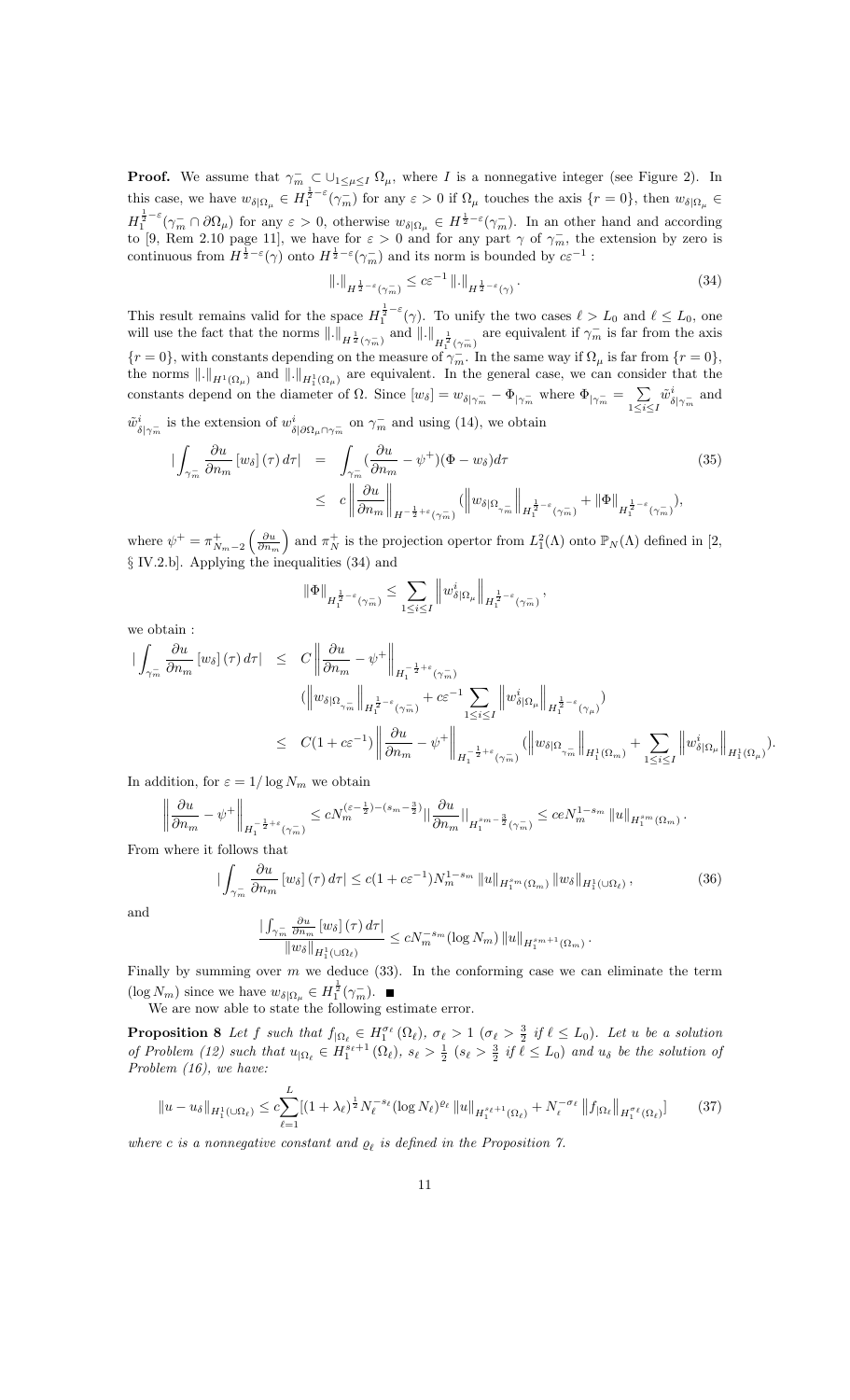**Proof.** Returning to the inequality (19). Concerning the integration error on the external forces we have  $[2,$  Theo VIII.2.6]:

$$
\left| \int_{\Omega} f w_{\delta} r dr dz - \left( \mathcal{I}_{\delta} f, w_{\delta} \right)_{\delta} \right| \leq \sum_{\ell=1}^{L} N_{\ell}^{-\sigma_{\ell}} \left\| f_{|\Omega_{\ell}} \right\|_{H_1^{\sigma_{\ell}}(\Omega_{\ell})}.
$$
\n(38)

For the consistence error, we set  $\delta - 1 = (N_1 - 1, N_2 - 1, ..., N_L - 1)$  and  $x_{\delta-1}$  such that  $x_{\delta-1}|_{\Omega_\ell} =$  $\Pi_{N_{\ell}-1}^{+,1} u$  where  $\Pi_{N_{\ell}-1}^{+,1}$  is the projection operator from  $H_1^1(\Omega_{\ell})$  into  $\mathbb{P}_{N_{\ell}-1}(\Omega_{\ell})$  defined in  $[2, \S V.3.5]$ and verifying  $\parallel$  $\parallel$ 

$$
\|u - \Pi_{N_{\ell-1}}^{+,1}u\|_{H_1^1(\Omega_{\ell})} \le N_{\ell}^{-s_{\ell}} \|u_{\ell}\|_{H_1^{s_{\ell}+1}(\Omega_{\ell})}.
$$
  
We have

$$
\begin{split}\n&|-a_{\delta}\left(v_{\delta}, w_{\delta}\right) + a\left(v_{\delta}, w_{\delta}\right)| &= |a\left(v_{\delta} - x_{\delta - 1}, w_{\delta}\right) - a_{\delta}\left(v_{\delta} - x_{\delta - 1}, w_{\delta}\right)| \\
&\leq c\{\left\|u - \Pi_{N_{\ell}-1}^{+,1}u\right\|_{H_{1}^{1}(\cup\Omega_{\ell})} + \|u - v_{\delta}\|_{H_{1}^{1}(\cup\Omega_{\ell})}\} \|w_{\delta}\|_{H_{1}^{1}(\cup\Omega_{\ell})} \\
&\leq c\{\left\|u - v_{\delta}\right\|_{H_{1}^{1}(\cup\Omega_{\ell})} + \sum_{\ell=1}^{L} N_{\ell}^{-s_{\ell}} \|u_{\ell}\|_{H_{1}^{s_{\ell}+1}(\Omega_{\ell})}\} \|w_{\delta}\|_{H_{1}^{1}(\cup\Omega_{\ell})}.\n\end{split}
$$
\n(39)

Finally by combining (19), (20), (33) with (38) and (39), we deduce (37).  $\blacksquare$ 

We propose in the following to obtain an estimate of the error by relaxing the assumption of regularity on the exact solution which depends on the geometry of  $\Omega$ . We introduce the space defined by

$$
\mathcal{L}_e^{(0)\lambda,q} = \{S_e^{(0)}, S_e^{(0)} = \chi_e(r_e^{\lambda})r_e^{\lambda}\log(r_e)^q\varphi(\theta_e), \text{ where } \varphi \in \mathcal{C}^{\infty}[0, \omega_e]
$$
\n
$$
\text{with } \varphi(0) = \varphi(\omega_e) = 0\}
$$
\n(40)

with  $\lambda = \frac{n\pi}{\omega_e} + p$  for all integers  $n > 0$ ,  $p, q \ge 0$ , and recall from, [2, V.7.c], that each function  $S_{e_i}^{(0)}$ belongs to  $\mathcal{L}_{e_i}^{(0)\lambda,q}$ .

**Proposition 9** The following estimate holds for any complex number  $\lambda$  with  $Re(\lambda) > 0$  and any nonnegative integer q. For any  $S_{e_i}^{(0)}$  in  $\mathcal{L}_{e_i}^{(0)\lambda,q}$ 

$$
\inf_{z_{\delta} \in X_{\delta}^{0}} ||S_{e_{i}}^{(0)} - z_{\delta}||_{H_{1}^{1}(\cup \Omega_{\ell})} \le cN_{e_{i}}^{-2\lambda} (\log N_{e_{i}})^{q + \frac{1}{2}},
$$
\n
$$
N_{e_{i}} = \min \{ N_{\ell}, \ \Omega_{\ell} \cap \operatorname{supp}(S_{e_{i}}^{(0)}) \ne \emptyset, 1 \le \ell \le L \}.
$$
\n
$$
(41)
$$

**Proof.** We can adopt the proof of the conforming case [2, V.7.c] since we use a conforming decomposition in the neighborhood of a singular point and the support of a singular function is compact, so it can be chosen sufficiently small to not intersects any other corner.  $\blacksquare$ 

**Theorem 10** For any function  $f \in H^{s-1}_+(\Omega)$ ,  $s > \frac{5}{2}$ , the following error estimates, respectively in  $H_1^1(\cup\Omega_\ell)$  and  $L_1^2(\Omega)$ , hold between the solution  $u \in H_1^1(\Omega)$  of Problem (12) and the solution  $u_\delta$  of Problem (16):

1. 
$$
\|u - u_{\delta}\|_{H_1^1(\mathbb{Q}\Omega_{\ell})} \leq c(1 + \lambda_{\delta})^{\frac{1}{2}} \sup \{N_{\delta}^{1-s}, E_{\delta}\} \|f\|_{H_1^{s-1}(\Omega)},
$$
\n(42)

2. 
$$
||u - u_{\delta}||_{L_1^2(\Omega)} \leq c(1 + \lambda_{\delta})^{\frac{1}{2}} \sup \{ N_{\delta}^{1-s}, N_{\delta}^{-1} (\log N_{\delta})^{\varrho} E_{\delta} \} ||f||_{H_1^{s-1}(\Omega)}
$$
 (43)

where  $N_\delta = \min \left\{ N_\ell, 1 \leq \ell \leq L \right\}$ ,  $\lambda_\delta$  is given by (21),  $E_\delta = \max \left\{ E_\ell, 1 \leq \ell \leq L \right\}$ ,

$$
E_{\ell} = \begin{cases} \begin{array}{ll} 0 & \text{if } \bar{\Omega}_{\ell} \text{ does not contain any } e_i, \\ N_{e_i}^{-4} (\log N_{e_i})^{\frac{3}{2}} & \text{if } \bar{\Omega}_{\ell} \text{ contains } e_i \text{ with } \omega_{e_i} = \frac{\pi}{2}, \\ N_{e_i}^{-\frac{4}{3}} (\log N_{e_i})^{\frac{1}{2}} & \text{if } \bar{\Omega}_{\ell} \text{ contains } e_i \text{ with } \omega_{e_i} = \frac{3\pi}{2}, \end{array} \end{cases}
$$

 $N_{e_i}$  is given by (41) and  $\varrho$  is zero in conforming decomposition and 1 otherwise. **Proof.** 1. Using the decomposition (10) and writing any  $v_{\delta} \in X_{\delta}^{\diamond}$  on the form:

$$
v_{\delta} = w_{\delta} + \gamma_e^{(0)} \chi_e(r_e) z_{\delta} + \sum_{n=2} \gamma_e^{(0)n} \chi_e(r_e) z_{\delta}^n, \tag{44}
$$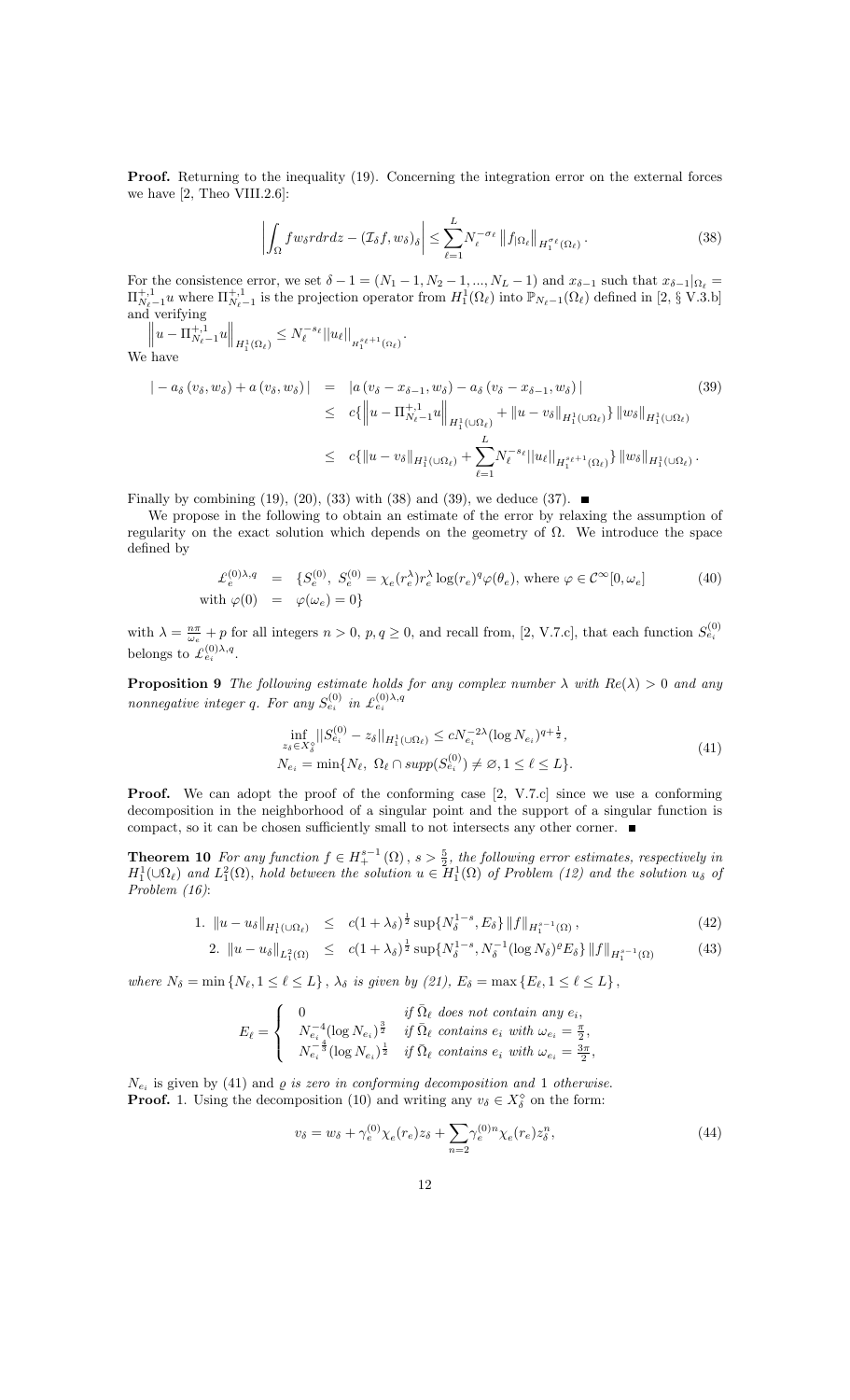where  $w_{\delta}$ ,  $z_{\delta}$  and  $z_{\delta}^{\ell}$  are in  $X_{\delta}^{\diamond}$ , we obtain:

$$
\inf_{v_{\delta} \in X_{\delta}^{\circ}} \|u - v_{\delta}\|_{H_1^1(\cup \Omega_{\ell})} \leq c \big( \inf_{w_{\delta} \in X_{\delta}^{\circ}} \|u_{reg} - w_{\delta}\|_{H_1^1(\cup \Omega_{\ell})} + \inf_{z_{\delta} \in X_{\delta}^{\circ}} \sum_{\ell=2}^{\infty} \left| \gamma_e^{(0)} \right| \left\| S_e^{(0)} - z_{\delta} \right\|_{H_1^1(\Omega_{\ell})} + \inf_{z_{\delta} \in X_{\delta}^{\circ}} \sum_{\ell=2n-2} \left| \gamma_e^{(0)n} \right| \left\| S_e^{(0)} - z_{\delta}^n \right\|_{H_1^1(\Omega_{\ell})} .
$$
\n(45)

Since  $S_e^{(0)} = \chi_e(r_e^{\lambda})r_e^{\lambda}(\log r_e)^q \varphi(\theta_e)$  for  $\lambda = \frac{n\pi}{\omega_j} + p$ ,  $n > 0$ ,  $p \ge 0$ ,  $q \ge 0$ , and using the inequality (41) with  $q = 0$  and  $\lambda = \frac{\pi}{\omega_e}$ , we have

$$
\left\|S_e^{(0)} - z_\delta\right\|_{H_1^1(\cup\Omega_\ell)} \le N_e^{-4} (\log N_e)^{\frac{3}{2}} \text{ if } \omega_e = \frac{\pi}{2}
$$
 (46)

$$
\left\| S_e^{(0)} - z_\delta \right\|_{H_1^1(\cup\Omega_\ell)} \leq N_e^{-\frac{4}{3}} (\log N_e)^{\frac{1}{2}} \text{ if } \omega_e = \frac{3\pi}{2}.
$$
 (47)

In addition, we have from 11:

$$
\left|\gamma^{(0)n}\right| \le c \left\|f\right\|_{H_1^{s-1}(\Omega)} \text{ for } s > 2. \tag{48}
$$

Finally, combining the inequalities (45), (46), (47), (48) and Proposition 8, we obtain (42).

2. Thanks to the Aubin-Nitsche method of duality, we have

$$
||u - u_{\delta}||_{L_1^2(\Omega)} = \sup_{g \in L_1^2(\Omega)} \frac{\int_{\Omega} (u - u_{\delta})(r,z)g(r,z)r dr dz}{||g||_{L_1^2(\Omega)}}.
$$

For any function g in  $L_1^2(\Omega)$  and  $\ell, 1 \leq \ell \leq L$ , we note  $\chi_{\ell}$  the solution in  $H_{1}^1(\Omega_{\ell})$  of the variational For any function g in  $L_1(s)$  and  $\ell$ ,  $1 \leq \ell \leq L$ , we note  $\chi_{\ell}$  the solution in  $H_{1s}$  ( $s \ell$ ) of the variational formulation associated to the problem  $-\Delta \chi_{\ell} = g_{\ell}$  in  $\Omega_{\ell}$  with  $\chi_{\ell} = 0$  on  $\partial \Omega_{\ell}$  i on  $\Gamma_{\ell}$  if  $\ell \leq L_0$ . Since  $\Omega_{\ell}$  is convex,  $\chi_{\ell} \in H_1^2(\Omega_{\ell})$  and verifies  $\|\chi_{\ell}\|_{H_1^2(\Omega_{\ell})} \leq c \|g_{\ell}\|_{L_1^2(\Omega_{\ell})}$ . We set  $\chi$ such that  $\chi_{\Omega_\ell} = \chi_\ell$  and notice that  $\chi \in H^1_{1\circ}(\Omega)$ . We define  $\chi_{\delta-1} \in H^1_{1\circ}(\cup \Omega_\ell)$  by

 $\chi_{\delta-1|\Omega_\ell} = \tilde{\Pi}_{N_\ell-1}^{+,1,\circ} \chi_\ell \text{ if } 1 \leq \ell \leq L_0 \text{ and } \chi_{\delta-1|\Omega_\ell} = \tilde{\Pi}_{N_\ell-1}^{-,1,\circ} \chi_\ell \text{ if } L_0 \leq \ell \leq L$ where  $\tilde{\Pi}_{N_{\ell-1}}^{+,1,\diamond} : H^1_{1\diamond}(\Omega_{\ell}) \to \mathbb{P}_{N_{\ell-1}}^{\diamond}(\Omega_{\ell}) = \{v \in \mathbb{P}_{N_{\ell-1}}(\Omega_{\ell}), v = 0 \text{ on } \partial\Omega_{\ell} \setminus (Oz)\}$  and  $\tilde{\Pi}_{N_{\ell-1}}^{-,1,\diamond}$ :  $V^1_{\infty}(\Omega_{\ell}) \to \mathbb{P}^0_{N_{\ell}-1}(\Omega_{\ell}) = \{v \in \mathbb{P}_{N_{\ell}-1}(\Omega_{\ell}), v = 0 \text{ on } \partial\Omega_{\ell}\}\$ are the projection operators defined in [2, Chapitre V] and which verify:

$$
\left\|\chi - \chi_{\delta - 1}\right\|_{H_1^1(\cup\Omega_\ell)} \le cN_\delta^{-1} \left\|\chi\right\|_{H_1^2(\cup\Omega_\ell)} \le c'N_\delta^{-1} \left\|g\right\|_{L_1^2(\Omega)}.
$$
\n(49)

Such construction leads to

$$
\int_{\Omega} (u - u_{\delta}) \, gr dr dz = \sum_{\ell=1}^{L} \int_{\Omega_{\ell}} \nabla \chi_{\ell} \nabla (u - u_{\delta}) d\tau - \sum_{\gamma_{m} \in \mathcal{S}} \int_{\gamma_{m}^{-}} (\frac{\partial \chi}{\partial n_{m}}) [u - u_{\delta}] d\tau
$$
\n
$$
= a(\chi - \chi_{\delta - 1}, u - u_{\delta}) + \int_{\Omega} f \chi_{\delta - 1} d\tau - (\mathcal{I}_{\delta} f, \chi_{\delta - 1})_{\delta} - \sum_{\gamma_{m} \in \mathcal{S}} \int_{\gamma_{m}^{-}} (\frac{\partial \chi}{\partial n_{m}}) [u - u_{\delta}] d\tau.
$$

By combining the continuity of a, the estimates (33), (38) and (49), we deduce (43).

## 4 The discretization in the general case

For each  $k \neq 0$ , the variational formulation of Problem (9) is written

$$
\begin{cases}\n\text{Find } u^k \in V^1_{1\diamond}(\Omega) \text{ such that} \\
\forall v \in V^1_{1\diamond}(\Omega), \ a_k(u^k, v) = \sum_{\ell=1}^L \int_{\Omega_\ell} f^k \bar{v} \ r dr dz,\n\end{cases} \tag{50}
$$

where

$$
a_k(u^k, v) = \sum_{\ell=1}^L \int_{\Omega_\ell} \{ \nabla_r u^k \cdot \nabla_r \bar{v} \ r dr dz + k^2 u^k \bar{v} \ r^{-1} \} dr dz \text{ and } V^1_{1\diamond}(\Omega) = \{ v \in V^1_1(\Omega); v = 0 \text{ on } \Gamma \}. \tag{51}
$$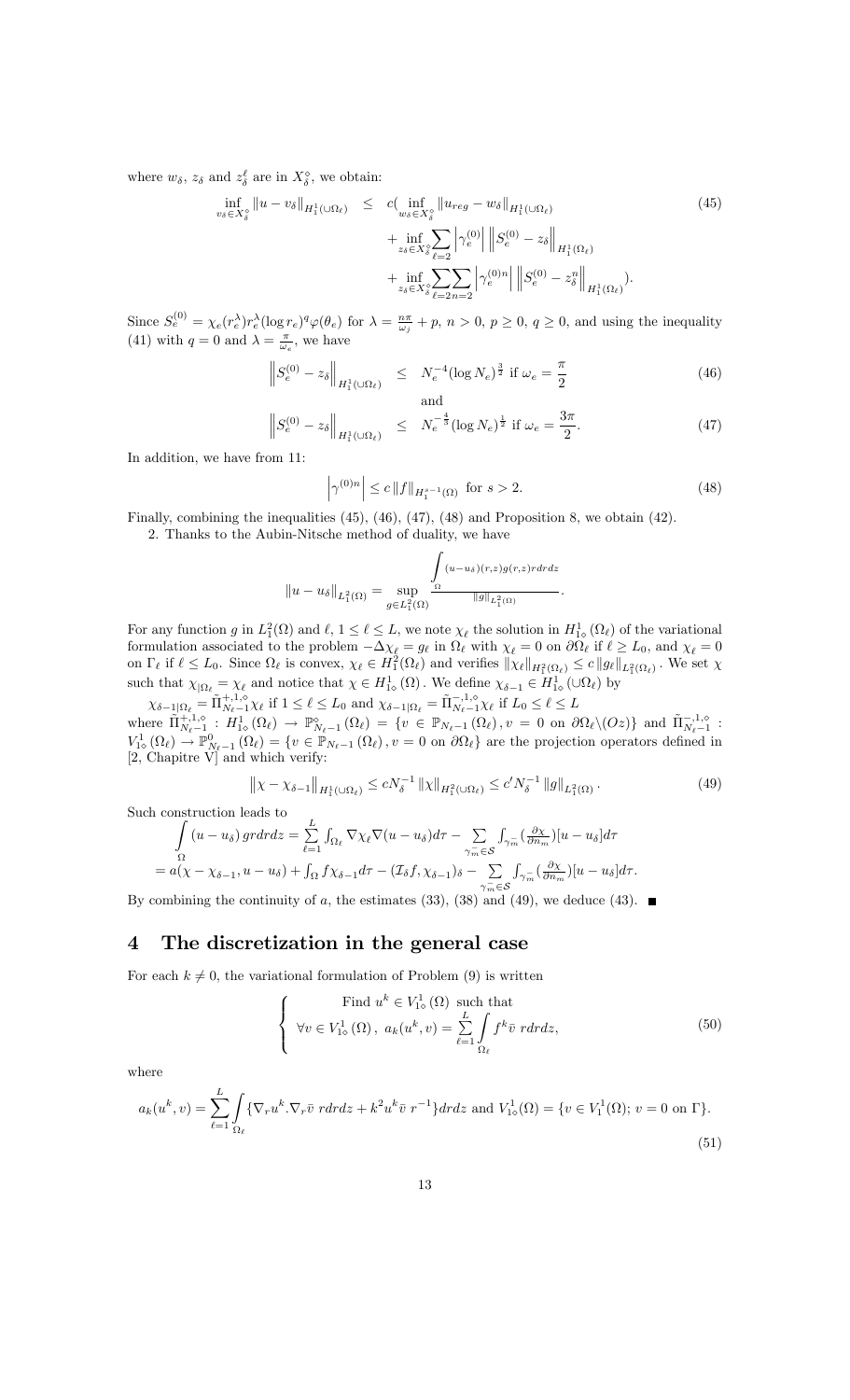We can easily prove that the bilinear form  $a_k(.,.)$  is continuous and coercive on  $V^1_{1\diamond}(\Omega)$  endowed with the norm  $\|.\|_{H^1_{(k)}(\cup\Omega_\ell)} = \left(\sum_{\ell=1}^L\right)$  $(\sum_{\ell=1}^{\infty} ||.||_{H^1_{(k)}(\Omega_{\ell})}^2)^{\frac{1}{2}}$ . Then Problem (50) admits an unique solution  $u^k$ such that:

$$
||u^k||_{H^1_{(k)}(\cup\Omega_{\ell})} \leq c||f^k||_{L^2_1(\Omega)}.
$$

The discrete problem associated to Problem (50) is :

$$
\begin{cases}\n\text{Find } u_{\delta}^{k} \text{ in } X_{\delta}^{\circ}(\Omega) \text{ such that} \\
\forall v_{\delta} \in X_{\delta}^{\circ}(\Omega), \quad a_{k,\delta} \left( u_{\delta}^{k}, v_{\delta} \right) = \left( \mathcal{I}_{\delta} f^{k}, v_{\delta} \right)_{\delta},\n\end{cases} \tag{52}
$$

where the form  $a_{k,\delta}$  (...) is defined by:

$$
a_{k,\delta}(u_{\delta},v_{\delta})=a_{\delta}(u_{\delta},v_{\delta})+k^2\left(\frac{u_{\delta}}{r},\frac{v_{\delta}}{r}\right)_{\delta}.
$$

Problem  $(52)$  is well posed. Indeed, we prove that there exist constants c and C independent of k such that [22, Prop. 2.4.2]:

$$
a_{k,\delta}(u_{\delta},v_{\delta}) \leq \sum_{\ell=1}^{L} (|u_{\ell}|_{H_1^1(\Omega_{\ell})} + k ||u_{\ell}||_{L_{-1}^2(\Omega_{\ell})}) (|v_{\ell}|_{H_1^1(\Omega_{\ell})} + k ||v_{\ell}||_{L_{-1}^2(\Omega_{\ell})})
$$
  
 
$$
\leq C ||u_{\delta}||_{H_{(k)}^1(\cup \Omega_{\ell})} ||v_{\delta}||_{H_{(k)}^1(\cup \Omega_{\ell})}
$$

and

$$
a_{k,\delta}(u_{\delta}, u_{\delta}) \ge c(||u_{\delta}||_{H_1^1(\cup\Omega_\ell)}^2 + k^2 \sum_{\ell=1}^L ||u_{\ell}||_{L_{-1}^2(\Omega_\ell)}^2) \ge c ||u_{\delta}||_{H_{(k)}^1(\cup\Omega_\ell)}^2
$$

**Proposition 11** Let  $u^k$  be the solution of Problem (50). We assume that  $u^k_{\vert \Omega_\ell} \in H_1^{s_{\ell}+1}(\Omega_\ell)$  with  $s_{\ell} > \frac{1}{2}$   $(s_{\ell} > \frac{5}{2}$  if  $\ell \leq L_0$ ). Then there exists a constant c independent of k such that:

$$
\inf_{v_{\delta} \in X_{\delta}^{\circ}} \|u^{k} - v_{\delta}\|_{H_{(k)}^{1}(\cup \Omega_{\ell})} \leq c\lambda_{\delta}^{\frac{1}{2}} \sum_{\ell=1}^{L} N_{\ell}^{-s_{\ell}} \|u^{k}\|_{H_{(k)}^{s_{\ell}+1}(\Omega_{\ell})}
$$
(53)

:

where  $\lambda_{\delta}$  is defined in (21) for all mortar  $\gamma_{\mu}^{+}$ ,  $1 \leq \mu \leq M^{+}$  and non-mortar  $\gamma_{m}^{-}$ ,  $1 \leq m \leq M^{-}$ such that  $\gamma^+_{\mu} \cap \gamma^-_{m}$  has a nonnegative measure.

Proof. We recall, from [2, Chapter IV.4-V.4], that there exist a projection operator

$$
\tilde{\pi}_N^{(k),1}: V_1^1(\Lambda) \longrightarrow \mathbb{P}_N^*(\Lambda), \quad \mathbb{P}_N^*(\Lambda) = \{ v \in \mathbb{P}_N(\Lambda), v(-1) = 0 \}, \quad \Lambda = ]-1,1[
$$

such that:

$$
\int_{-1}^{1} (\tilde{\varphi} - \tilde{\pi}_N^{(k),1} \tilde{\varphi}) \psi d\tau = 0, \ \forall \psi \in \mathbb{P}_{N-2}(\Lambda) \text{ and } \left\| \tilde{\varphi} - \tilde{\pi}_N^{(k),1} \tilde{\varphi} \right\|_{H^1_{(k)}(\Lambda)} \leq C N^{1-s} \|\tilde{\varphi}\|_{H^s_{(k)}(\Lambda)} \tag{54}
$$

and an interpolation operator  $\mathcal{I}_{N_{\ell}}^{(k)}$  $N_{\ell}^{(k)}$  which verifies for  $s_{\ell} > \frac{1}{2}$ :

$$
\left\|\varphi-\mathcal{I}_{N_\ell}^{(k)}\varphi\right\|_{H_{(k)}^1(\Omega_\ell)}\le cN_\ell^{-s_\ell}\left\|\varphi\right\|_{H_{(k)}^{s_\ell+1}(\Omega_\ell)}
$$

and

$$
\left\| \varphi - \mathcal{I}_{N_{\ell}}^{(k)} \varphi \right\|_{H^1_{(k)}(\Gamma)} + N_{\ell} \left\| \varphi - \mathcal{I}_{N_{\ell}}^{(k)} \varphi \right\|_{L^2_1(\Gamma)} \le c' N_{\ell}^{\frac{1}{2} - s_{\ell}} \left\| \varphi \right\|_{H^{\frac{s_{\ell}+1}{(k)}}_{(k)}(\Omega_{\ell})}
$$
(55)

where  $\Gamma$  is a side of  $\Omega_{\ell}$ .

We set  $v_{\ell}^1 = \mathcal{I}_{N_{\ell}}^{(k)}$  $\int_{N_{\ell}}^{(k)} u_{|\Omega_{\ell}}^k$  in  $\Omega_{\ell}$ ,  $v_{\delta}^1$  such that  $v_{\delta|\Omega_{\ell}}^1 = v_{\ell}^1$  and  $v_{\delta}^2 = \sum_{n=1}^{M^{+}}$  $\mu = 1$  $\sum$  $e{\in}{\mathcal{C}}_\mu$  $(u^k - v_\delta^1)$  $(\frac{1}{\delta|\Omega_{\mu}^+})(e)\tilde{\Phi}_{\mu,e}$  where  $\tilde{\Phi}_{\mu,e}$  is defined in the proof of Proposition 4. We have

$$
|k| \left\| \tilde{\Phi}_{\mu,e} \right\|_{L_{-1}^2(\Omega)} \leq c |k| N_{\delta}^{-1}.
$$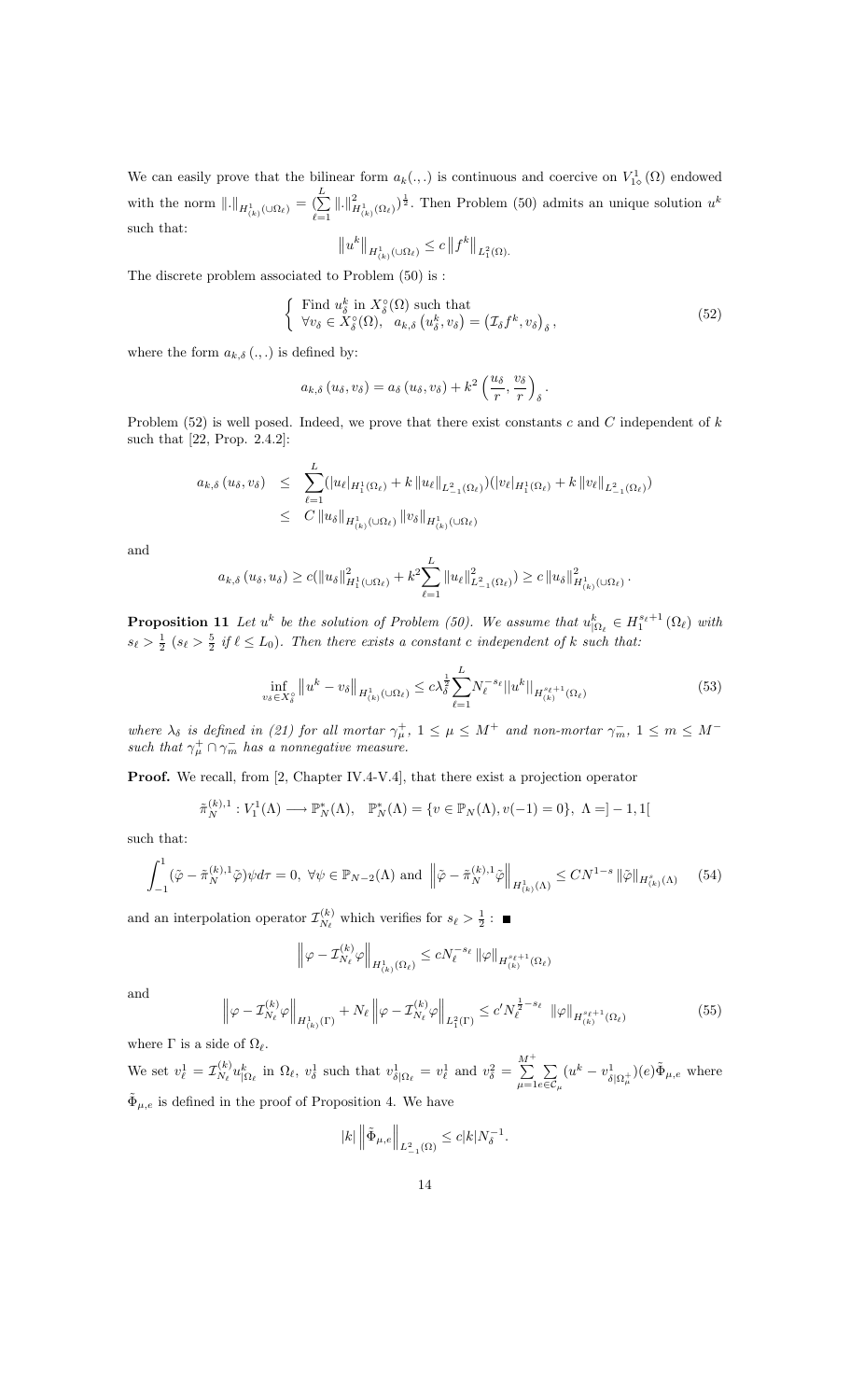By using the fact that  $|k|N_{\delta}^{-1} \leq 1$  and  $\left\|\tilde{\Phi}_{\mu,e}\right\|_{H_1^1(\Omega)} \leq c'$ , we deduce that

$$
\left\|v_{\delta}^{2}\right\|_{H_{(k)}^{1}\left(\cup\Omega_{\ell}\right)} \leq c \underset{\mu=1}{\overset{M^{+}}{\sum}} (N_{\mu}^{+})^{-s_{\mu}^{+}}\left\|u^{k}\right\|_{H_{(k)}^{s_{\mu}^{+}+1}\left(\Omega_{\mu}^{+}\right)}.
$$

In the same way, we have

$$
\|v_{\delta}^{2}\|_{H_{1}^{1}(\gamma_{\mu}^{+})} \leq c(N_{\mu}^{+})^{\frac{1}{2}-s_{\mu}^{+}} \|u^{k}\|_{H_{(k)}^{s_{\mu}^{+}+1}(\Omega_{\mu}^{+})},
$$
\n
$$
\|v_{\delta}^{2}\|_{L_{1}^{2}(\gamma_{m}^{-})} \leq c(N_{\mu}^{+})^{-\frac{1}{2}-s_{\mu}^{+}} \|u^{k}\|_{H_{(k)}^{s_{\mu}^{+}+1}(\Omega_{\mu}^{+})}.
$$
\n
$$
(56)
$$

We set  $\tilde{\pi}_{\delta}^{(k),\gamma_m^-} = \tilde{\pi}_{\delta,m}^{(k),1,(r)}$  if  $\gamma_m^-$  is parallel to (Or) and  $\tilde{\pi}_{\delta}^{(k),\gamma_m^-} = \tilde{\pi}_{\delta,m}^{(k),1,(z)}$  if  $\gamma_m^-$  is parallel to (Oz),

$$
v_{\delta}^{12} = v_{\delta}^{1} + v_{\delta}^{2},
$$
  

$$
v_{\delta}^{3*} = \tilde{\pi}_{\delta}^{(k), \gamma_{m}^{-}} (v_{\delta|\gamma_{m}^{+}}^{12} - v_{\delta|\gamma_{m}^{-}}^{12}) (\tau) \tilde{\chi}_{N_{m}^{-}}(\sigma)] \text{ in } \bar{\Omega}_{m}^{-}, \quad v_{\delta}^{3*} = 0 \text{ in } \Omega \backslash \bar{\Omega}_{m}^{-},
$$

and  $v_{\delta}^3 = \sum_{n=1}^{M-1}$  $\sum_{m=1} v_\delta^{3*}$  where  $\tau$  resp.  $\sigma$  is the tangential resp. normal variables on  $\gamma_m^-$  and  $\tilde{\chi}_{N_m^-}$  is obtained from  $\chi_{N_m^-}$  by homothety and translation  $(\chi_{N_m^-}(\sigma) = (\frac{1-\sigma}{2})^{N_m^-})$ .

If  $\gamma_m^-$  is parallel to (Or), let  $z^{12} = v_{\delta|z}^{12}$  $\frac{12}{\delta|\gamma_m^+} - v_{\delta|}^{12}$  $\frac{12}{\delta|\gamma_m}$ . We have

$$
\begin{aligned} &\left\|\tilde{\pi}_{\delta}^{(k), \gamma_m^-}(z^{12})(\tau)\tilde{\chi}_{N_m^-}(\sigma)\right\|_{H_{(k)}^{1,\gamma_m^-}(\Omega_m^-)}\leq c(\left\|\tilde{\pi}_{\delta}^{(k), \gamma_m^-}(z^{12})\right\|_{H_{1}^1(\gamma_m^-)}\left\|\tilde{\chi}_{N_m^-}\right\|_{L_{1}^2(\Lambda_m^-)}+\\ &\left\|\tilde{\pi}_{\delta}^{(k), \gamma_m^-}(z^{12})\right\|_{L_{1}^2(\gamma_m^-)}\left\|\tilde{\chi}_{N_m^-}\right\|_{H_{1}^1(\Lambda_m^-)}+|k|\left\|\tilde{\pi}_{\delta}^{(k), \gamma_m^-}(z^{12})\right\|_{L_{-1}^2(\gamma_m^-)}\left\|\tilde{\chi}_{N_m^-}\right\|_{L_{1}^2(\Lambda_m^-)}.\end{aligned}
$$

From where we deduce that

$$
\left\| \tilde{\pi}_{\delta}^{(k),\gamma_{m}^{-}}(z^{12})(\tau)\tilde{\chi}_{N_{m}^{-}}(\sigma) \right\|_{H^{1,\gamma_{m}^{-}}_{(k)}(\Omega_{m}^{-})} \leq c(\left\| \tilde{\pi}_{\delta}^{(k),\gamma_{m}^{-}}(z^{12}) \right\|_{L_{1}^{2}(\gamma_{m}^{-})} \left\| \tilde{\chi}_{N_{m}^{-}} \right\|_{H_{1}^{1}(\Lambda_{m}^{-})} \tag{57}
$$

$$
+ \left\| \tilde{\pi}_{\delta}^{(k),\gamma_{m}^{-}}(z^{12}) \right\|_{H^{1}_{(k)}(\gamma_{m}^{-})} \left\| \tilde{\chi}_{N_{m}^{-}} \right\|_{L_{1}^{2}(\Lambda_{m}^{-})}.
$$

In addition, we have

$$
\left\| \tilde{\pi}_{\delta}^{(k), \gamma_m^{-}}(z^{12}) \right\|_{L_1^2(\gamma_m^{-})} \leq \left\| v_{\delta|\gamma_m^{+}}^{12} - v_{\delta|\gamma_m^{-}}^{12} \right\|_{L_1^2(\gamma_m^{-})} \leq c[(N_m^{-})^{-\frac{1}{2} - s_m^{-}} \left\| u^k \right\|_{H_{(k)}^{s_m^{-}+1}(\Omega_m^{-})}
$$
(58)  
+ 
$$
\sum_{\mu \in \mathcal{K}_m^{-}} (N_\mu^{+})^{-\frac{1}{2} - s_\mu^{+}} \left\| u^k \right\|_{H_{(k)}^{s_\mu^{+}+1}(\Omega_\mu^{+})}.
$$

We deduce that

$$
\begin{array}{rcl} \left\|v^{12}_{\delta|\gamma_m^+}-v^{12}_{\delta|\gamma_m^-}\right\|_{L^2_1(\gamma_m^-)}\left\|\chi_{N_m^-}\right\|_{H^1_1(\Lambda_m^-)} & \leq & c(N_m^-)^{-s_m^-}\left\|u^k\right\|_{H^{{s}_m^-+1}_{(k)}(\Omega_m^-)}\\& & +c_{1\gamma_m^-}\sum_{\mu\in\mathcal{K}_m^-}\left(N_\mu^+\right)^{-s_\mu^+}\left\|u^k\right\|_{H^{{s}_\mu^++1}_{(k)}(\Omega_\mu^+)}\\ \end{array}
$$

with  $c_{1\gamma_m^-} = (N_m^-)^{\frac{1}{2}} / \min_{\mu \in \mathcal{K}_m^-} (N_\mu^+)^{\frac{1}{2}}$  and  $c_{1\gamma_m^-} \leq \lambda_{\delta}^{\frac{1}{2}}$ . According to (55) and (56) we have

$$
\begin{aligned} \left\| \tilde{\pi}_{\delta}^{(k),\gamma_{m}^{-}}(z^{12}) \right\|_{H_{(k)}^{1}(\gamma_{m}^{-})} \left\| \tilde{\chi}_{N_{m}^{-}} \right\|_{L_{1}^{2}(\Lambda_{m}^{-})} \leq c \left\| v_{\delta|\gamma_{m}^{+}}^{12} - v_{\delta|\gamma_{m}^{-}}^{12} \right\|_{H_{(k)}^{1}(\gamma_{m}^{-})} \left\| \tilde{\chi}_{N_{m}^{-}} \right\|_{L_{1}^{2}(\Lambda_{m}^{-})} \\ \leq c (N_{m}^{-})^{-s_{m}^{-}} \left\| u^{k} \right\|_{H_{(k)}^{s_{m}^{-}+1}(\Omega_{m}^{-})} + c_{2\gamma_{m}^{-}} \sum_{\mu \in \mathcal{K}_{m}^{-}} (N_{\mu}^{+})^{-s_{\mu}^{+}} \left\| u^{k} \right\|_{H_{(k)}^{s_{\mu}^{+}+1}(\Omega_{\mu}^{+})} \end{aligned}
$$

with  $c_{2\gamma_m^-} = \max_{\mu \in \mathcal{K}_m^-} (N_\mu^+)^{\frac{1}{2}} / (N_m^-)^{\frac{1}{2}}$  and  $c_{2\gamma_m^-} \leq \lambda_\delta^{\frac{1}{2}}$ . By summing on m, we obtain

$$
\left\|v^3_\delta\right\|_{H^1_{(k)}(\cup\Omega_\ell)}\leq c\lambda_\delta^{\frac{1}{2}}\sum_{\ell=1}^L N_\ell^{-s_\ell}\big|\big|u^k\big|\big|_{H^{{s_\ell}+1}_{(k)}(\Omega_\ell)}.
$$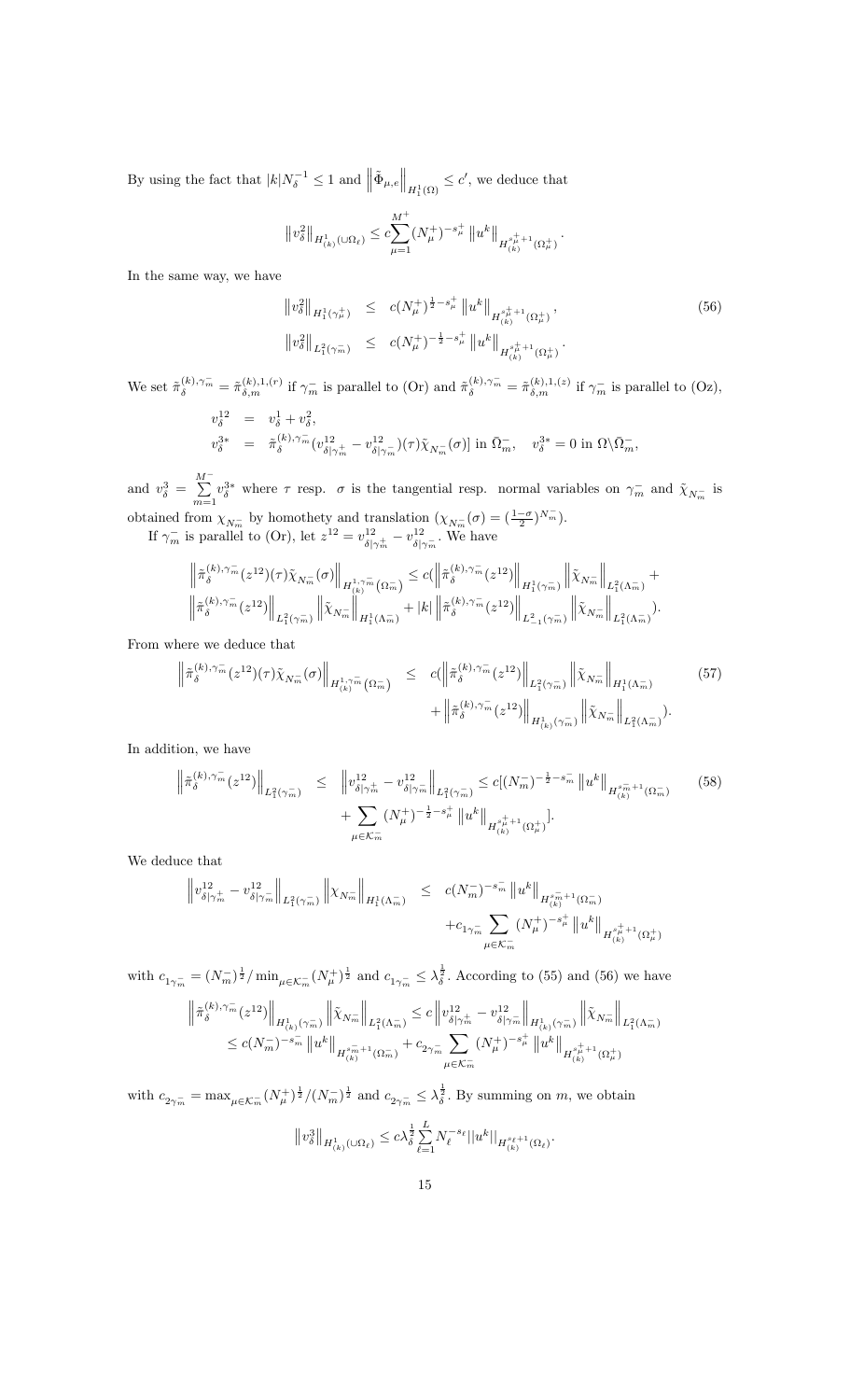The case where  $\gamma_m^-$  is parallel to  $(Oz)$  is treated similarly.

Finally, the function  $v_{\delta} = v_{\delta}^1 + v_{\delta}^2 + v_{\delta}^3$  belongs to discrete space  $X_{\delta}^{\circ}$  and verify the inequality (53).

Remark 12 Note, that in the case of a conforming decomposition, we obtain the same estimation but with k and  $N_{\delta}$ , chosen arbitrarily.

In the same way that the axisymmetric case, we can prove the following error estimates.

**Proposition 13** Let  $f^k$  be a function such that  $f_{|\Omega_\ell}^k \in H_1^{\sigma_\ell}(\Omega_\ell)$  with  $\sigma_\ell > 1$  ( $\sigma_\ell > \frac{3}{2}$  if  $\ell \leq$  $(L_0)$ . The following error estimate holds between the solution  $u^k$  of problem (50) such that  $u^k_{\vert \Omega_\ell} \in$  $H_1^{s_{\ell+1}}(\Omega_{\ell}), s_{\ell} > \frac{1}{2} \ (s_{\ell} > \frac{5}{2} \ if \ \ell \leq L_0), \ and \ the \ solution \ u_{\delta}^k \ of \ Problem \ (52):$ 

$$
\|u^k - u_\delta^k\|_{H^1_{(k)}(\cup\Omega_\ell)} \leq c(1+\lambda_\delta)^{\frac{1}{2}} \sum_{\ell=1}^L N_\ell^{-s_\ell} (\log N_\ell)^{\varrho_\ell} \|u^k\|_{H^{\frac{s_\ell+1}{k}}(\Omega_\ell)} + c \sum_{\ell=1}^L N_\ell^{-\sigma_\ell} \|f^k\|_{H^{\sigma_\ell}_{(k)}(\Omega_\ell)}.
$$

where  $\rho_{\ell}$  is defined in the Proposition 7 and c is a constant independent of k.

**Theorem 14** For any function  $f^k \in H^{s-1}(\Omega)$ , with  $s > \frac{5}{2}$  the following error estimates hold between  $u^k$  the solution of Problem (50), and  $u^k_\delta$  the solution of Problem (52):

 $1. \|u^k - u^k_\delta\|_{H^1_{(k)}(\cup\Omega_\ell)} \leq c(1+\lambda_\delta)^\frac{1}{2} \sup \{N_\delta^{1-s}, E_\delta\} \|f^k\|_{H^{s-1}_{(k)}(\Omega)},$ 

2.  $||u^k - u^k_{\delta}||_{L^2_1(\cup\Omega_\ell)} \leq c(1+\lambda_{\delta})^{\frac{1}{2}} \sup \{N_{\delta}^{1-s}, N_{\delta}^{-1} \log(N_{\delta})^{\rho} E_{\delta}\} ||f^k||_{H_1^{s-1}(\Omega)}$ <br>where  $\rho$  and  $E_{\delta}$  are defined in theorem 10 and c is a constant independent of k.

## 5 Tridimensional Problem, Fourier truncature

Back to the original three-dimensional problem (8) and let  $\check{u}$  its solution and, for an integer  $K > 0$ , let  $\check{u}_K$  be a truncation of its Fourier series. We intend to approximate  $\check{u}_K$  by a truncated Fourier series whose coefficients are polynomials. We define  $\check{u}_K$  and  $\check{u}_{K,\delta}$  by:

$$
\breve{u}_K(x,y,z) = \frac{1}{\sqrt{2\pi}} \sum_{|k| \le K} u^k(r,z) e^{ik\theta}, \ \breve{u}_{K,\delta}(x,y,z) = \frac{1}{\sqrt{2\pi}} \sum_{|k| \le K} u^k_{\delta}(r,z) e^{ik\theta},\tag{59}
$$

where  $u^0_\delta(r, z)$  is solution of Problem (16) for datum  $f^0$  and  $u^k_\delta(r, z)$ ,  $k \neq 0$ , is solution of Problem (52) for datum  $f^k$ ,  $f^k$  being the Fourier coefficients of  $\check{f}$ . But these Fourier coefficients on the data are generally not known accurately and are calculated using the quadrature formula. Then, we define their interpolate by:

$$
f_K^k(r, z) = \frac{\sqrt{2\pi}}{2K+1} \sum_{|m| \le K} \check{f}(r, \theta_m, z) e^{-ik\theta_m}, \ \ \theta_m = \frac{2m\pi}{2K+1}
$$

The function  $\check{f}_K(r,z) = \frac{1}{\sqrt{2}}$  $rac{1}{2\pi}$ <sub>1</sub>  $|k|\leq K$  $f_K^k(r, z)e^{ik\theta}$  coincides with  $\check{f}$  on all the  $\theta_m$  and can then be seen

as an interpolate of  $\check{f}$ . We define then the approximate  $\check{u}_{K,\delta}^*$  by

$$
\breve{u}_{K,\delta}^*(x,y,z) = \frac{1}{\sqrt{2\pi}} \sum_{|k| \le K} u_{K,\delta}^k(r,z) e^{ik\theta} \tag{60}
$$

:

where  $u_{K,\delta}^0(r,z)$  is solution of Problem (16) for datum  $f_K^0$  and  $u_{K,\delta}^k(r,z)$ ,  $k \neq 0$ , is solution of Problem (52) for datum  $f_K^k$ . We will estimate, in the following the error between the exact solution  $\check{u}$  and the solution approached tripling  $\check{u}_{K,\delta}^*$ , by truncation of Fourier series, numerical integration and approximation by the spectral method. The basic formulas for this are the two-dimensional error estimates of the preceding paragraph and the following formula of truncation on the exact solution [2, (VII.1.3) et (II.1.8)]:

$$
\left| \left| \check{u} - \check{u}_K \right| \right|_{H^t(\check{\Omega})} \le cK^{t-s} \|\check{u}\|_{H^s(\check{\Omega})}.
$$
\n
$$
(61)
$$

According to the definitions of  $\check{u}_K$  and  $\check{u}_{K,\delta}^*$ , we note that  $\check{u}_{K,\delta}^*$  does not belong to  $H^1(\check{\Omega})$ , so we define the new norm

$$
\|.\|_{H^1(\cup \check{\Omega}_{\ell})} = \sum_{\ell=1}^L \|.\|_{H^1(\check{\Omega}_{\ell})}.
$$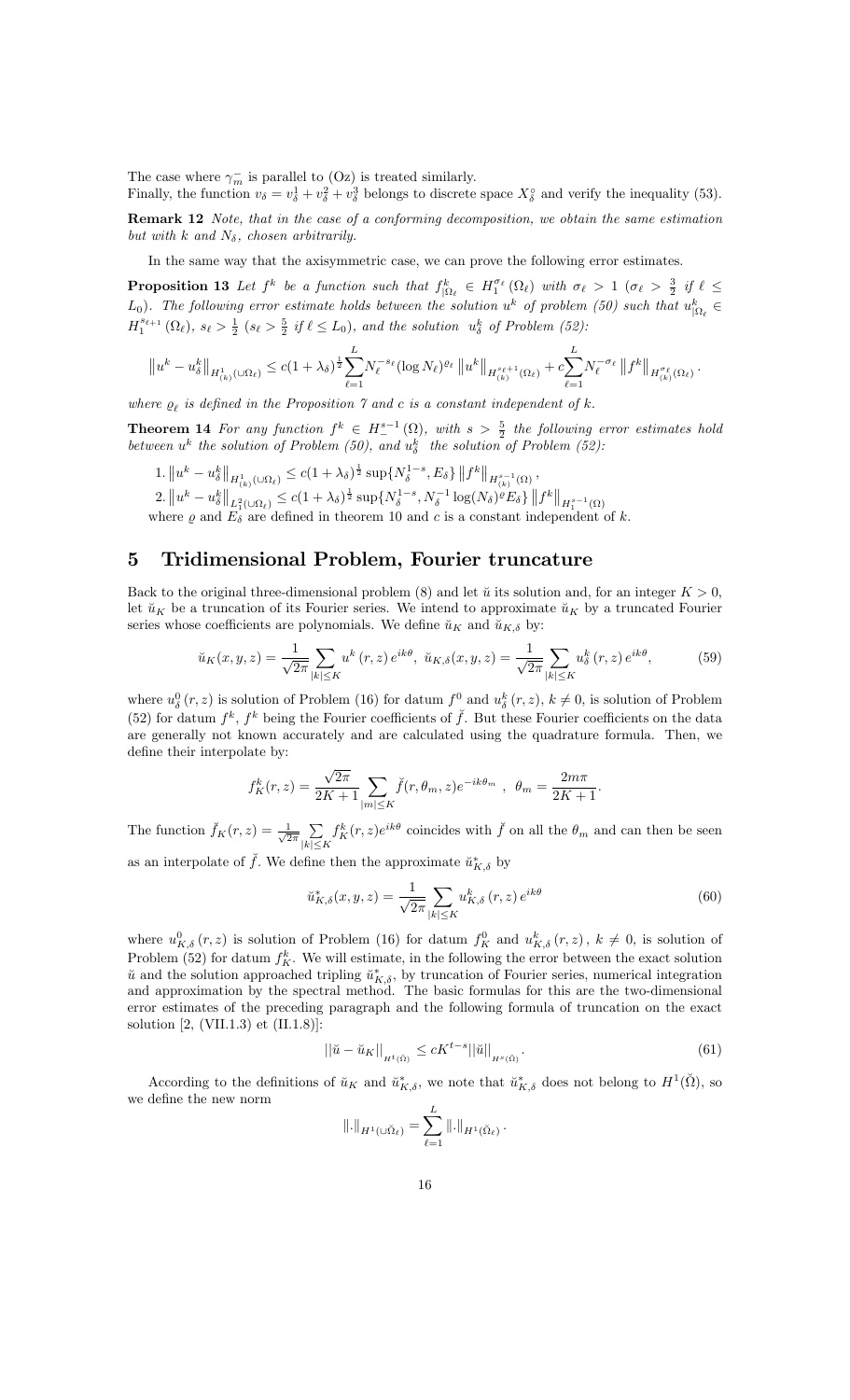**Theorem 15** We assume that  $\check{f} \in H^{s-1}(\check{\Omega}), s > \frac{5}{2}$ . We have

1. 
$$
\|\check{u} - \check{u}_{K,\delta}^*\|_{H^1(\cup \check{\Omega}_\ell)} \leq c(1+\lambda_\delta)^{\frac{1}{2}} \{\sup(N_\delta^{1-s}, E_\delta) + K^{1-s}\} \left\|\check{f}\right\|_{H^{s-1}(\check{\Omega})}
$$
 (62)

$$
2. \left\| \check{u} - \check{u}_{K,\delta}^* \right\|_{L^2(\check{\Omega})} \le c(1+\lambda_{\delta})^{\frac{1}{2}} \{ \sup(N_{\delta}^{1-s}, N_{\delta}^{-1} \log(N_{\delta})^{\varrho} E_{\delta}) + K^{1-s} \} \left\| \check{f} \right\|_{H^{s-1}(\check{\Omega})} (63)
$$

where  $\rho$  and  $E_{\delta}$  are defined in theorem 10.

Proof. Error processing is similar that of [2] associated with a conform breakdown with special care on the analysis of two-dimensional non-conformities. We recall here the main steps.

1. The triangle inequality yields:

$$
\left\|\check{u}-\check{u}_{K,\delta}^*\right\|_{H^1(\cup\tilde{\Omega}_{\ell})} \leq \left\|\check{u}-\check{u}_{K,\delta}\right\|_{H^1(\cup\tilde{\Omega}_{\ell})} + \left\|\check{u}_{K,\delta}-\check{u}_{K,\delta}^*\right\|_{H^1(\cup\tilde{\Omega}_{\ell})}.
$$
\n(64)

We will treat these two terms one by one. For the first one, note that we have

$$
\|\check{u}_K - \check{u}_{K,\delta}\|_{H^1(\cup \check{\Omega}_{\ell})} \leq c \sum_{|k| \leq K} \|u^k - u^k_{\delta}\|_{H^1_{(k)}(\cup \Omega_{\ell})}.
$$

So by using the triangular inequality and (61), we obtain

$$
\begin{array}{rcl}\n\|\check{u}-\check{u}_{K,\delta}\|_{H^1(\cup \check{\Omega}_{\ell})} & \leq & \|\check{u}-\check{u}_K\|_{H^1(\cup \check{\Omega}_{\ell})} + \|\check{u}_K - \check{u}_{K,\delta}\|_{H^1(\cup \check{\Omega}_{\ell})} \\
& \leq & c\{K^{-s}||\check{u}||_{H^{s+1}(\check{\Omega})} + \sum_{|k| \leq K} \|u^k - u^k_{\delta}\|_{H^1_{(k)}(\cup \Omega_{\ell})}\}.\n\end{array}
$$

According to Theorem 10, Theorem 14 and the fact that

$$
\sum_{k \in \mathbb{Z}} \|f^k\|_{H^{s-1}_{(k)}(\Omega)} \simeq \left\| \check{f} \right\|_{H^{s-1}(\check{\Omega})} \text{ and } \left\| . \right\|_{H^s_1(\Omega)} = \left\| . \right\|_{H^s_{(0)}(\Omega)} \tag{65}
$$

we have

$$
\left\|\check{u}-\check{u}_{K,\delta}\right\|_{H^1(\cup\check{\Omega}_\ell)} \le c(1+\lambda_\delta)^{\frac{1}{2}} \left\{\sup(N_\delta^{1-s},E_\delta)+K^{-s}\right\} \left\|\check{f}\right\|_{H^{s-1}(\check{\Omega})}.\tag{66}
$$

For the second term of (64), we use the uniform ellipticity and continuity of  $a_{\delta}(\cdot,\cdot)$  and  $a_{k,\delta}(\cdot,\cdot)$ to write for all  $k\in\mathbb{Z}$  :

$$
\|u_{\delta}^{k} - u_{K,\delta}^{k}\|_{H^{1}_{(k)}(\cup\Omega_{\ell})} \leq c||\mathcal{I}_{\delta}(f^{k} - f_{K}^{k})||_{L^{2}_{1}(\cup\Omega_{\ell})}
$$
\n
$$
\leq c\{||f^{k} - \mathcal{I}_{\delta}f^{k}||_{L^{2}_{1}(\cup\Omega_{\ell})} + ||f^{k}_{K} - \mathcal{I}_{\delta}f^{k}_{K}||_{L^{2}_{1}(\cup\Omega_{\ell})} + ||f^{k} - f^{k}_{K}||_{L^{2}_{1}(\cup\Omega_{\ell})}\}.
$$
\n(67)

Thanks to (65) and (38), we have

$$
\sum_{k \in \mathbb{Z}} ||f^k - \mathcal{I}_{\delta} f^k||_{L_1^2(\cup\Omega_\ell)} \leq cN_{\delta}^{1-s} ||\check{f}||_{H^{s-1}(\check{\Omega})},
$$
\n
$$
\text{and}
$$
\n
$$
||f_K^k - \mathcal{I}_{\delta} f_K^k||_{L_1^2(\cup\Omega_\ell)} \leq cN_{\ell}^{1-s} ||f_K^k||_{H^{s-1}(\Omega_\ell)} \leq cN_{\ell}^{1-s} (||f^k - f_K^k||_{H^{s-1}(\Omega_\ell)} + ||f^k||_{H^{s-1}(\Omega_\ell)}).
$$
\n
$$
(68)
$$

Using (61) and (7) we deduce that:

$$
\sum_{k \in \mathbb{Z}} ||f^k - f_K^k||_{H_{(k)}^{s-1}(\cup \Omega_\ell)} \le c ||\check{f} - \check{f}_K||_{H^{s-1}(\check{\Omega})} \le c ||\check{f}||_{H^{s-1}(\check{\Omega})}
$$

and consequently that

$$
\sum_{k \in \mathbb{Z}} ||f_K^k - \mathcal{I}_{\delta} f_K^k)||_{L_1^2(\cup \Omega_\ell)} \le c N_\delta^{1-s} ||\check{f}||_{H^{s-1}(\check{\Omega})}.
$$
\n(69)

Finally, using

$$
\sum_{k \in \mathbb{Z}} ||f^k - f^k_K||_{L^2_1(\cup \Omega_\ell)} \le c ||\check{f} - \check{f}_K||_{L^2(\check{\Omega})} \le cK^{1-s} ||\check{f}||_{H^{s-1}(\check{\Omega})}
$$
(70)

and combining with  $(67)-(69)$ , we obtain:

$$
\left\| \check{u}_{K,\delta} - \check{u}_{K,\delta}^* \right\|_{H^1(\cup \check{\Omega}_{\ell})} \leq c \sum_{k \in \mathbb{Z}} \left\| u_{\delta}^k - u_{K,\delta}^k \right\|_{H^1(\cup \Omega_{\ell})} \leq c (K^{1-s} + N_{\delta}^{1-s}) ||\check{f}||_{H^{s-1}(\check{\Omega})}
$$
(71)

and (62) is obtained by combining (66) and (71).

**2**. The estimation in the  $L^2$  is obtained similarly.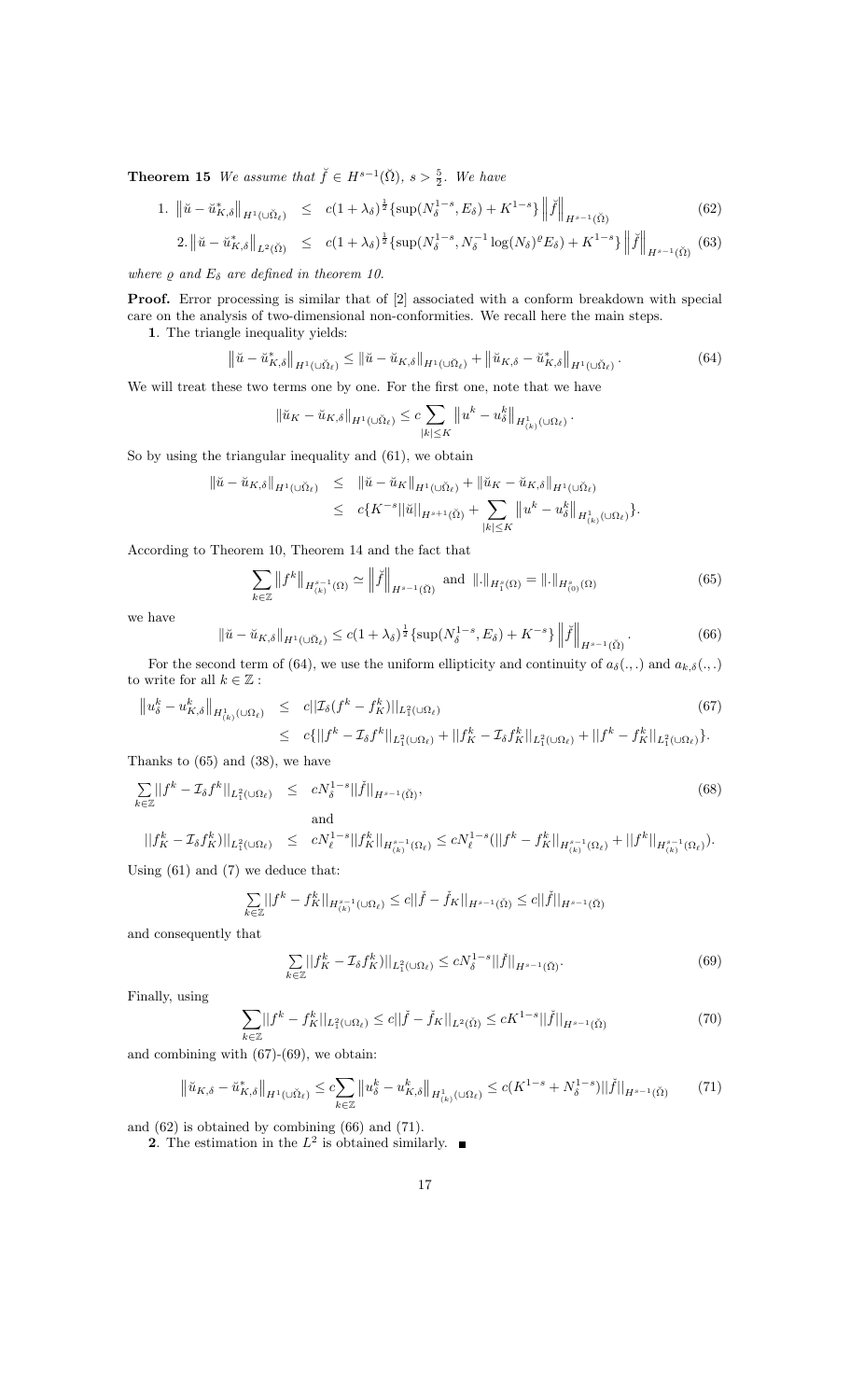## 6 Strang  $\&$  Fix algorithm

### 6.1 Axisymmetric case

We raise to study the case of a singularity due to a convex and a nonconvex corner. We note  $S_1$ the first singular function appearing in the solution of Problem (12) and consider the Hilbert space  $\mathring{X}_{\delta} = X_{\delta}^{\diamond} + \mathbb{R}S_1$ . We note  $\mathring{u}_{\delta} = u_{\delta} + \lambda S_1$  and  $\mathring{v}_{\delta} = v_{\delta} + \mu S_1$ . The space  $\mathring{X}_{\delta}$  is provided with the norm

$$
\left\|\mathring{v}_{\delta}\right\|_{\circ} = \sum_{\ell=1}^{L} (\left\|v_{\ell}\right\|_{H_1^1(\Omega_{\ell})}^2 + |\mu|^2 \left\|S_1\right\|_{H_1^1(\Omega_{\ell})}^2)^{\frac{1}{2}} \tag{72}
$$

We define the discrete bilinear form on  $\mathring{X}_{\delta}(\Omega)$  by:

$$
\hat{a}_{\delta} (\hat{u}_{\delta}, \hat{v}_{\delta}) = a_{\delta} (u_{\delta}, v_{\delta}) + \sum_{\ell=1}^{L} (\lambda \int_{\Omega_{\ell}} \nabla S_{1} \nabla v_{\ell} r dr dz + \mu \int_{\Omega_{\ell}} (\nabla S_{1})^{2} r dr dz).
$$
\n(73)

Taking account of the singularities, Problem (16) becomes :

$$
\begin{cases}\n\text{Find } \mathring{u}_{\delta} \in \mathring{X}_{\delta}(\Omega) \text{ such that} \\
\forall \mathring{u}_{\delta} \in \mathring{X}_{\delta}(\Omega) \ \mathring{a}_{\delta} \ (\mathring{u}_{\delta}, \mathring{v}_{\delta}) = (\mathcal{I}_{\delta}f, \mathring{v}_{\delta})_{\delta} \,.\n\end{cases} \tag{74}
$$

**Theorem 16** There exist positive constants  $\alpha$  and  $\beta$  independent of  $\delta$  such that:

$$
|\mathring{a}_{\delta}(\mathring{u}_{\delta},\mathring{v}_{\delta})| \leq \alpha \|\mathring{u}_{\delta}\|_{\circ} \|\mathring{v}_{\delta}\|_{\circ} \ \forall (\mathring{u}_{\delta},\mathring{v}_{\delta}) \in \mathring{X}_{\delta}(\Omega) \times \mathring{X}_{\delta}(\Omega), \tag{75}
$$

$$
\forall \mathring{u}_{\delta} \in \mathring{X}_{\delta}(\Omega) \quad \mathring{a}_{\delta}(\mathring{u}_{\delta}, \mathring{u}_{\delta}) \ge \beta \left\| \mathring{u}_{\delta} \right\|_{\circ}^{2} \tag{76}
$$

and then for any  $f \in C^0(\cup \bar{\Omega}_\ell)$ , Problem (74) has an unique solution  $\mathring{u}_\delta$  in  $\mathring{X}_\delta$  such that:

$$
\|\mathring{u}_{\delta}\|_{\circ} \leq c \left\|\mathcal{I}_{\delta}f\right\|_{L_1^2(\Omega)}.
$$

**Proof.** We use the Cauchy Schwarz and the inequality  $(a + b) \leq c(a^2 + b^2)^{\frac{1}{2}}$  to deduce (75). For the proof of (76), begin by showing that for any  $S \in L_1^2(\Omega) \backslash \mathbb{P}_N(\Omega)$ , there exists  $\rho_N < 1$  which depends only on  $N$  and  $S$ , such that:

$$
\forall u_N \in \mathbb{P}_N(\Omega), \quad \int_{\Omega} S u_N r dr dz \le \rho_N \left\| S \right\|_{L_1^2(\Omega)} \left\| u_N \right\|_{L_1^2(\Omega)}.
$$
\n
$$
(77)
$$

Indeed, if one of the two terms  $\|S\|_{L^2_1(\Omega)}$  or  $\|u_N\|_{L^2_1(\Omega)}$  is zero, then  $u_N$  or  $S$  is zero almost everywhere and the inequality (77) is checked. We assume that S isn't zero and we set  $\Pi_{N}S$  the orthogonal projection of S on  $\mathbb{P}_N(\Omega)$ . We have  $\int_{\Omega} (S - \Pi_N S) u_N r dr dz = 0$  and  $||S - \Pi_N S||^2_{L_1^2(\Omega)} + ||\Pi_N S||^2_{L_1^2(\Omega)} =$  $||S||^2_{L_1^2(\Omega)}$ . Whence, the term  $S - \Pi_N S$  is never zero and we have

$$
\frac{\left|\int_{\Omega}Su_Nrdrdz\right|}{\|S\|_{L^2_1(\Omega)}\left\|u_N\right\|_{L^2_1(\Omega)}}=\leq \sqrt{1-\frac{\left\|S-\Pi_NS\right\|_{L^2_1(\Omega)}^2}{\|S\|_{L^2_1(\Omega)}^2}}=\rho_N<1.
$$

Now, we use (77) to deduce that:

$$
\mathring{a}_{\delta}\left(\mathring{u}_{\delta},\mathring{u}_{\delta}\right) \geq (1-\rho)\sum_{\ell=1}^{L}\int_{\Omega_{\ell}}[(\nabla u_{\ell})^{2} + \lambda^{2}(\nabla S_{1})^{2}]r dr dz, \, (\rho = \sup\{\rho_{N_{\ell}}, 1 \leq \ell \leq L\}).
$$

From where  $(76)$  is proven.  $\blacksquare$ 

**Theorem 17** We assume that  $f \in H^{s-1}_+(\Omega)$ ,  $s > \frac{5}{2}$ , then the following error estimate holds between the solution u of Problem (12) and the solution  $\tilde{u}_{\delta}$  of Problem (74):

$$
||u - \mathring{u}_{\delta}||_{\circ} \le c(1 + \lambda_{\delta})^{\frac{1}{2}} \sup \{ N_{\delta}^{1-s}, \mathring{E}_{\delta} \} ||f||_{H_{1}^{s-1}(\Omega)}
$$
(78)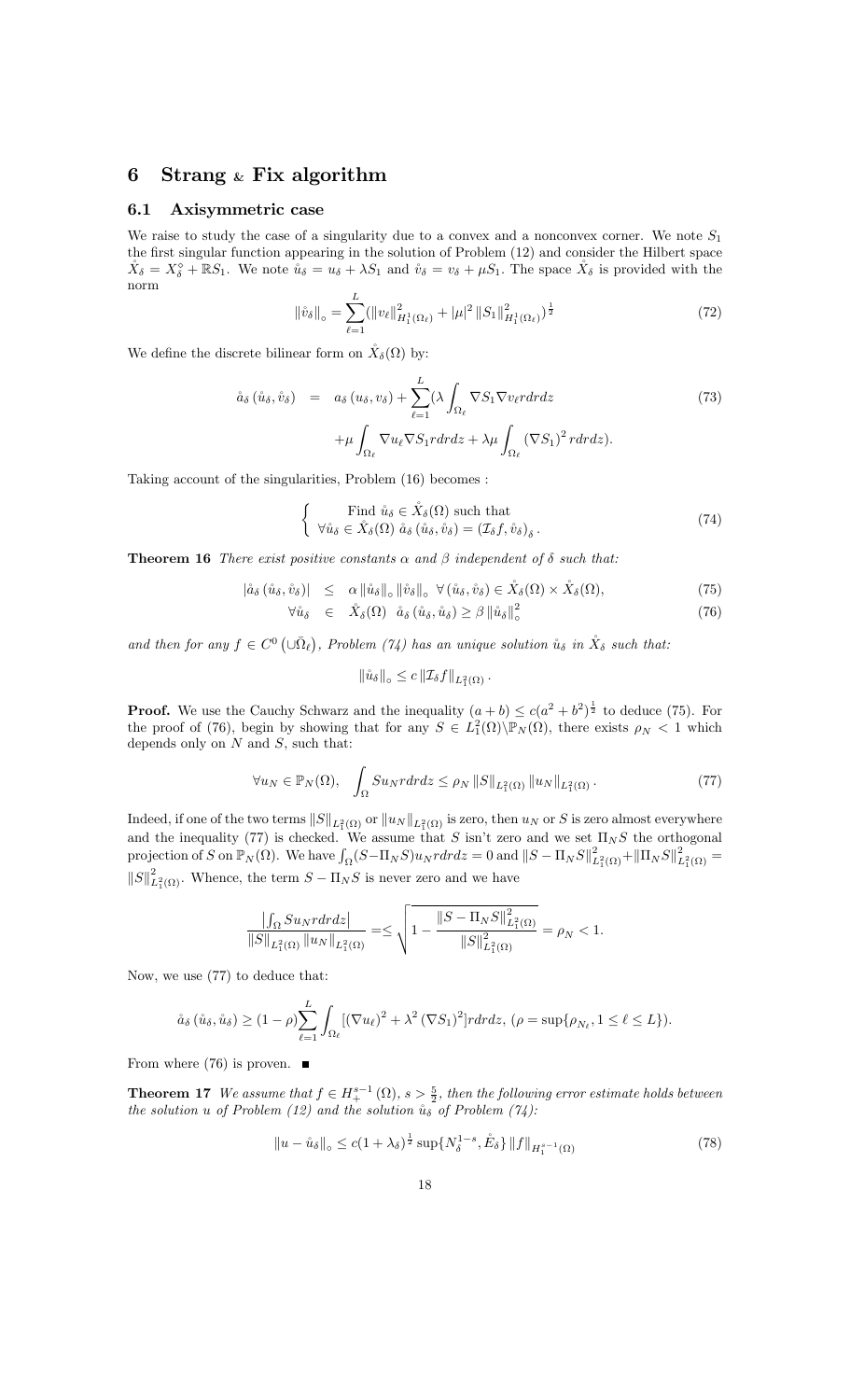where  $N_{\delta} = \min \{ N_{\ell}, 1 \leq \ell \leq L \}, \ \mathring{E}_{\delta} = \max \{ \mathring{E}_{\ell}, 1 \leq \ell \leq L \}, \ N_{e_i} \text{ is defined in the Proposition 9}$ and

$$
\tilde{E}_{\ell} = \begin{cases}\n0 & \text{if } \bar{\Omega}_{\ell} \text{ does not contain any } e_i, \\
N_{e_i}^{-8} (\log N_{e_i})^{\frac{3}{2}} & \text{if } \bar{\Omega}_{\ell} \text{ contains } e_i \text{ with } \omega_j = \frac{\pi}{2}, \\
N_{e_i}^{-8} (\log N_{e_i})^{\frac{1}{2}} & \text{if } \bar{\Omega}_{\ell} \text{ contains } e_i \text{ with } \omega_j = \frac{3\pi}{2}.\n\end{cases}
$$
\n(79)

**Proof.** We notice that  $\hat{a}_{\delta}(\hat{v}_{\delta}, \hat{w}_{\delta}) - \hat{a}(\hat{v}_{\delta}, \hat{w}_{\delta}) = a_{\delta}(v_{\delta}, w_{\delta}) - a(v_{\delta}, w_{\delta})$  and set  $u = u_{reg} + \lambda S_1 + \mu S_2$ and  $\mathring{v}_{\delta} = z_{\delta} + \lambda S_1 + \mu w_{\delta}$ . This leads to

$$
\inf_{\mathring{w}_{\delta}\in \mathring{X}_{\delta}}\left\|u-\mathring{v}_{\delta}\right\|_{\diamond}\leq \inf_{z_{\delta}\in X_{\delta}^{\diamond}}\left\|u_{reg}-z_{\delta}\right\|_{\diamond}+\inf_{w_{\delta}\in X_{\delta}^{\diamond}}\left|\mu\right|\left\|S_2-w_{\delta}\right\|_{\diamond}+...
$$

The first term on the right is estimated in Proposition 4. For the second term, we use the definition  $S_e^{(0)} = \chi_e(r_e^{\lambda}) r_e^{\lambda} (\log r_e)^q \varphi(\theta_e)$  and the inequality (41) with  $\lambda = \frac{2\pi}{\omega_{e_j}}$ . The case  $\omega_{e_j} = \frac{\pi}{2}$ ,  $q = 0$ , gives

$$
\inf_{w_{\delta} \in X_{\delta}^{\circ}} \|S_2 - w_{\delta}\|_{\circ} \le N_{\ell}^{-8} (\log N_{\ell})^{\frac{3}{2}}.
$$
\n(80)

And the case  $\omega_{e_j} = \frac{3\pi}{2}, q = 0$ , yields to

$$
\inf_{w_{\delta} \in X_{\delta}^{\circ}} \|S_2 - w_{\delta}\|_{\circ} \le N_{\ell}^{-\frac{8}{3}} (\log N_{\ell})^{\frac{1}{2}}.
$$
\n(81)

Using (11) we obtain  $\sup(|\lambda|, |\mu|) \le c \|f\|_{H_1^{s-1}(\Omega)}$  for  $s > 2$ .

### 6.2 General case

As in the axisymmetric case, we define the space  $\ddot{X}_{\delta} = X_{\delta}^{\circ} + \mathbb{R}S_1$  and set for  $u_{\delta}^k$  and  $v_{\delta}^k \in \ddot{X}_{\delta}$ :

$$
\mathring{u}_{\delta}^k = u_{\delta}^k + \lambda S_1 \text{ and } \mathring{v}_{\delta} = v_{\delta} + \mu S_1.
$$

We note that the first singularity is independent of  $k$  and that the singularity  $S_1$  is the same of the axisymmetric case. We define the discrete bilinear form on  $\ddot{X}_{\delta}$  by:

$$
\hat{a}_{k,\delta} \left( \hat{u}_{\delta}^{k}, \hat{v}_{\delta} \right) = a_{k,\delta} \left( u_{\delta}^{k}, v_{\delta} \right)
$$
\n
$$
+ \sum_{\ell=1}^{L} \left( \lambda \int_{\Omega_{\ell}} \nabla S_{1} \nabla v_{\ell} r dr dz + \mu \int_{\Omega_{\ell}} \nabla u_{\ell}^{k} \nabla S_{1} r dr dz + \lambda \mu \int_{\Omega_{\ell}} (\nabla S_{1}^{2}) r dr dz + \lambda \mu \int_{\Omega_{\ell}} (\nabla S_{1}^{2}) r dr dz + \lambda k^{2} \int_{\Omega_{\ell}} (S_{1} v_{\ell}) r^{-1} dr dz + \mu k^{2} \int_{\Omega_{\ell}} (S_{1}^{2}) r^{-1} dr dz \right)
$$
\n
$$
\delta \text{ with the norm: } \|\hat{v}_{\delta}\|_{\text{ok}} = \sum_{\ell=1}^{L} (\|v_{\delta}|\Omega_{\ell}\|_{H^{1}_{(k)}(\Omega_{\ell})}^{2} + |\lambda|^{2} \|S_{1}|\Omega_{\ell}\|_{H^{1}_{(k)}(\Omega_{\ell})}^{2})^{\frac{1}{2}}.
$$
\n(82)

and endow  $\ddot{X}_{\delta}$  $_{\ell=1}$ The discrete problem writes:

$$
\begin{cases}\n\text{Find } \mathring{u}_{\delta} \in \ddot{X}_{\delta} \text{ such that} \\
\forall \mathring{v}_{\delta} \in \ddot{X}_{\delta}, \ \mathring{u}_{k,\delta} \left(\mathring{u}_{\delta}^{k}, \mathring{v}_{\delta}\right) = \left(\mathcal{I}_{\delta} f^{k}, \mathring{v}_{\delta}\right)_{\delta}.\n\end{cases} \tag{83}
$$

**Theorem 18** For all  $f^k \in C^0$   $(\cup \overline{\Omega}_{\ell})$ , Problem (83) has an unique solution  $\mathring{u}_{\delta}^k$  in  $\ddot{X}_{\delta}$  such that there exists C independent of k verifying:  $\|\hat{u}_{\delta}^{k}\|_{\text{o}_k} \leq C \|\mathcal{I}_{\delta}f^{k}\|_{L_1^2(\Omega)}$ .

**Proof.** The Cauchy Schwarz inequality and the inequality  $(a + b) \leq \sqrt{2}(a^2 + b^2)^{\frac{1}{2}}$  lead to the continuity of  $\aa_{k,\delta}$ . For the coercivity, we have from (77):

$$
\mathring{a}_{\delta}\left(u_{\delta}^{k}+\lambda S_{1}, u_{\delta}^{k}+\lambda S_{1}\right) \geq (1-\rho)\sum_{\ell=1}^{L}\left\|\nabla u_{\ell}^{k}\right\|^{2}_{L_{1}^{2}(\Omega_{\ell})}+\lambda^{2}\left\|\nabla S_{1}\right\|^{2}_{L_{1}^{2}(\Omega_{\ell})}.
$$

We take  $A = k^2 \left[ \left( \frac{u_{\delta}^k}{r}, \frac{u_{\delta}^k}{r} \right)_{\delta} + 2\lambda \sum_{i=1}^L \right]$  $_{\ell=1}$  $\int_{\Omega_\ell} (S_1 u_\delta^k) r^{-1} dr dz + \lambda^2 \sum_{\ell=1}^L$  $_{\ell=1}$  $\int_{\Omega_{\ell}} (S_1^2) r^{-1} dr dz$  and we apply again (77) for the space  $L_{-1}^2$  and the scalar product  $(S, u_N)_{-1} = \int_{\Omega} (S u_N) r^{-1} dr dz$  to deduce that

$$
A \ge (1 - \rho') \sum_{\ell=1}^{L} \left\| u_{\ell}^{k} \right\|_{L_{-1}^{2}(\Omega_{\ell})}^{2} + \lambda^{2} \left\| S_{1} \right\|_{L_{-1}^{2}(\Omega_{\ell})}^{2} \right\}
$$
 (since  $|k| \ge 1$ ).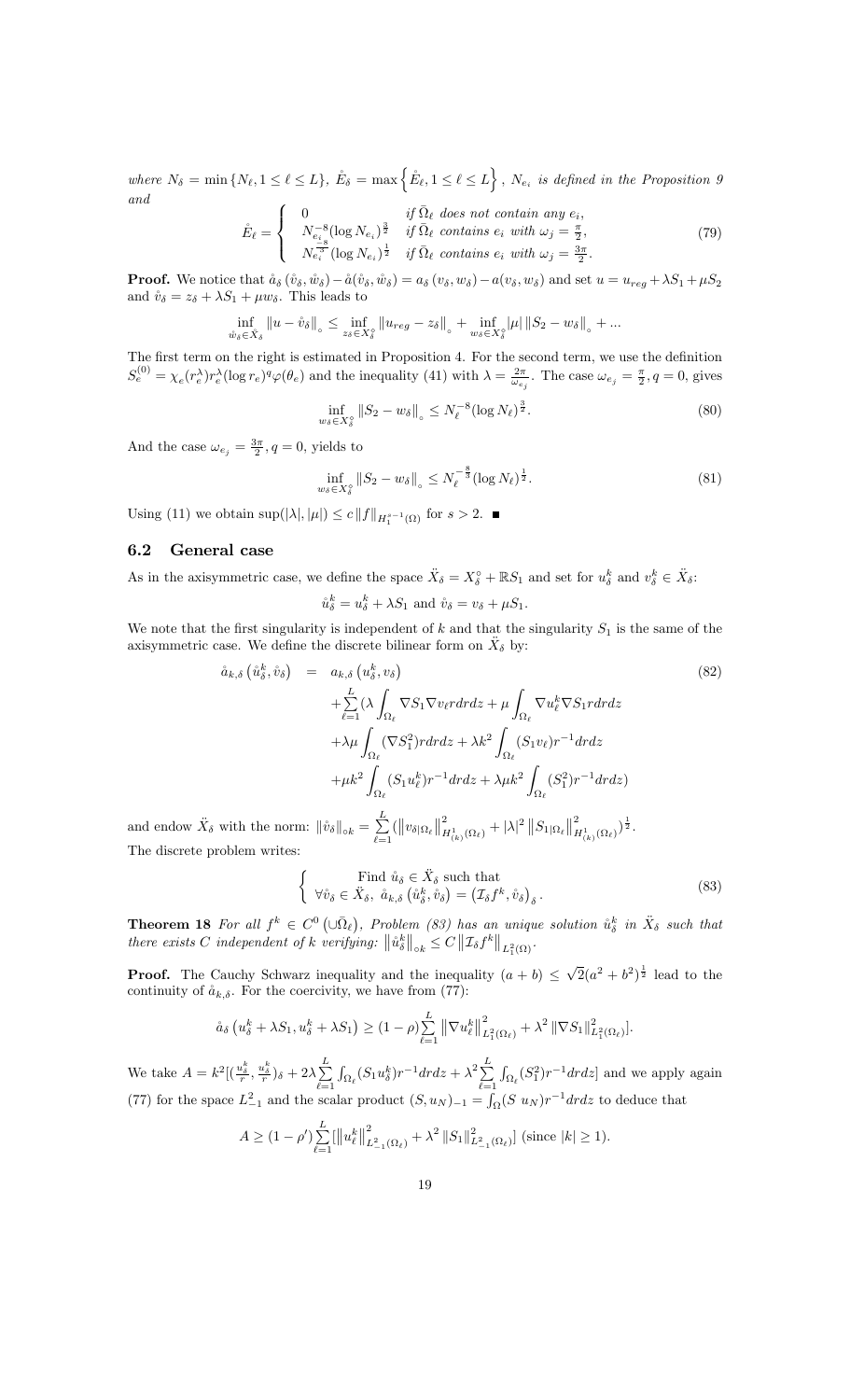As  $\|\cdot\|_{H_1^1(\Omega_\ell)}^2$  and  $|\cdot|_{H_1^1(\Omega_\ell)}^2$  are equivalent, we conclude while writing:

$$
\mathring{a}_{k,\delta} \left( u_{\delta}^{k} + \lambda S_{1}, u_{\delta}^{k} + \lambda S_{1} \right) \geq c \sum_{\ell=1}^{L} \left[ \left\| u_{\ell}^{k} \right\|_{H_{(k)}^{1}(\Omega_{\ell})}^{2} + \lambda^{2} \left\| S_{1} \right\|_{H_{(k)}^{1}(\Omega_{\ell})}^{2} \right],
$$

the constant c does not depend on k. The continuity and coercivity of  $\hat{a}_{k,\delta}$  allows to the result. Following the steps of Theorem 17, we have the below estimates.

**Theorem 19** Let  $u^k$  be the solution of Problem (50) and  $\hat{u}^k_{\delta}$  the solution of Problem (83). We assume that  $f^k \in H^{s-1}(\Omega)$  with  $s > \frac{5}{2}$  then we have

$$
\left\|u^{k}-\mathring{u}_{\delta}^{k}\right\|_{\text{ok}} \leq C(1+\lambda_{\delta})^{\frac{1}{2}}\sup\{N_{\delta}^{1-s},\mathring{E}_{\delta}\}\left\|f^{k}\right\|_{H_{1}^{s-1}(\Omega)},\tag{84}
$$

where  $N_{\delta}$  and  $\mathring{E}_{\delta} = \max \left\{ \mathring{E}_{\ell}, 1 \leq \ell \leq L \right\}$  are defined in theorem 17.

## 6.3 Return to the tridimensional Problem

We consider  $\mathring{u}_{K,\delta}(x,y,z) = \frac{1}{\sqrt{2}}$  $rac{1}{2\pi}$ <sub>1</sub>  $|k| \leq K$  $\hat{u}_{\delta}^{k}(r, z) e^{ik\theta}$  where  $\hat{u}_{\delta}^{0}(r, z)$  is the solution of Problem (74) for datum  $f^0$  and  $\mathring{u}^k_{\delta}(r,z)$ ,  $(k \neq 0)$  is the solution of Problem (83) for datum  $f^k$ . And we consider  $\mathring{u}_{K,\delta}^*(x,y,z) = \frac{1}{\sqrt{2}}$  $\frac{1}{2\pi}$   $\sum$  $|k| \leq K$  $\mathring{u}_{K,\delta}^k(r,z) e^{ik\theta}$  where  $\mathring{u}_{K,\delta}^0(r,z)$  is the solution of Problem (74) for datum  $f_K^0$  and  $\mathring{u}_{K,\delta}^k(r,z)$ ,  $(k \neq 0)$  is the solution of Problem (83) for dataum  $f_K^k$ . We define also  $\mathring{u}_{K,\delta}^*$  by

$$
\mathring{u}_{K,\delta}^*(x,y,z) = \frac{1}{\sqrt{2\pi}} \sum_{|k| \le K} \mathring{u}_{K,\delta}^k(r,z) e^{ik\theta}.
$$
 (85)

Then following the steps of Theorem 15 and using (78) and (84), we have for  $\check{f} \in H^{s-1}(\check{\Omega})$ ,  $s > \frac{5}{2}$ 

$$
\left\| \check{u} - \mathring{u}_{K,\delta}^* \right\|_{H^1(\cup \check{\Omega}_{\ell})} \le c(1 + \lambda_{\delta})^{\frac{1}{2}} \{ \sup(N_{\delta}^{1-s}, \mathring{E}_{\delta}) + K^{1-s} \} \left\| \mathring{f} \right\|_{H^{s-1}(\check{\Omega})}
$$
(86)

where  $\mathring{E}_{\delta}$  is defined in theorem 17

### 7 Numerical results

In this section, we will present numerical tests which would confirm our theoretical predictions in the axisymmetric and general cases. These tests will be made on three types of domains convex  $\Omega^a$ or non-convex  $\Omega^b$ ,  $\Omega^c$  see Figure 1. Each domain is broken up into convex subdomains what will enable us to highlight the convergence of the mortar method.

### 7.1 Axisymmetric case

Convex domain  $\Omega^a$ : We consider the rectangle of Figure 1.A broken up into three subdomains  $\Omega_1^a$ ,  $\Omega_2^a$ ,  $\Omega_3^a$ . For the first series of tests, we assume that  $f = 0$  in  $\Omega^a$ ,  $g = r^{5/2}$  if  $z = \pm 1$  and 1 if  $r = 1$ . We present in Figures 3.(A-B) the layout of u in the parts  $\Omega_1^a$  with  $N = 24$ , resp.  $\Omega_2^a$  with  $N = 28$  and  $\Omega_3^a$  with  $N = 24$  and the layout of u without decomposition of domains. The Figure 3.C represents the isovalues of the solution u with  $N = 24$  in the three subdomains.

We note that for  $N$  rather large, the three parts in Figure 3.A stick perfectly and that lines of the isovalues in Figure 3.C are continuous through the interfaces.

Nonconvex domain  $\Omega^b$ : We consider now the domain of Figure 1.B broken up into 5 subdomains. In a first test, we consider the functions  $f = r^{1/2}(z^2 + \frac{8}{25}r^2 - 1)$  in  $\Omega^b$ ,  $g = 0$  if  $z = \pm 1$  and  $\frac{4}{25}r^{5/2}(1-z^2)$  if not. We present in Figure 4.A the layout of u in parts  $\Omega_1^b$  with  $N = 24$ ,  $\Omega_2^b$  with  $\overline{N} = 28$ ,  $\Omega_3^b$  with  $N = 24$ ,  $\Omega_4^b$  with  $N = 24$ , and  $\Omega_5^b$  with  $N = 24$ . The zoom of the encircled part of Figure 4.A is presented in Figure 4.B.

We make a second test with  $f = r^{1/2} z$  in  $\Omega^b$ ,  $g = 0$  on the edge  $\partial \Omega^b$ . We present in Figure 5.A the layout of u in parts  $\Omega_1^b$  with  $N = 28$ ,  $\Omega_2^b$  with  $N = 30$ ,  $\Omega_3^b$  with  $N = 30$ ,  $\Omega_4^b$  with  $N = 30$ , and  $\Omega_5^b$ with  $N = 24$ .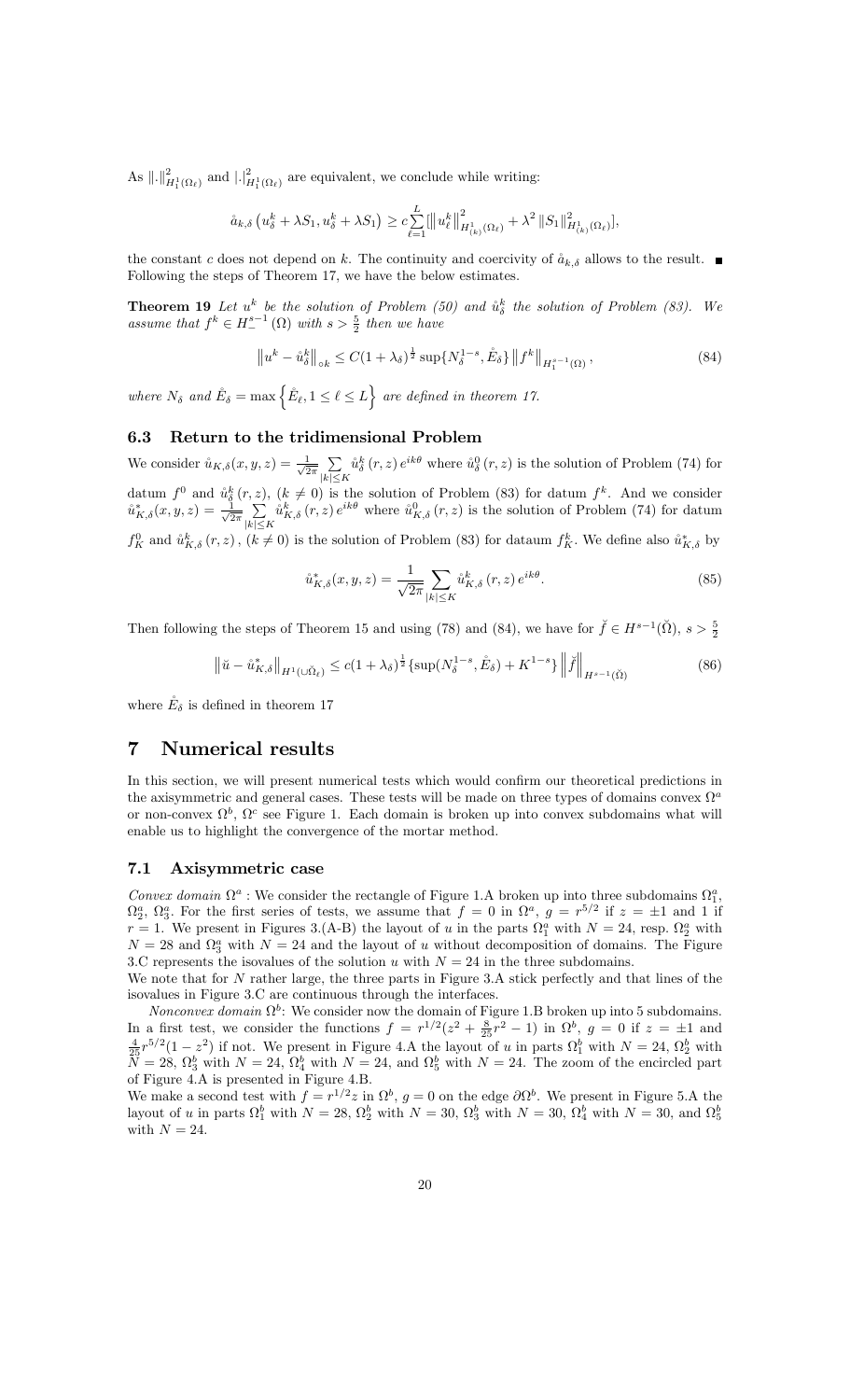

Figure 3:



Figure 4:



Figure 5: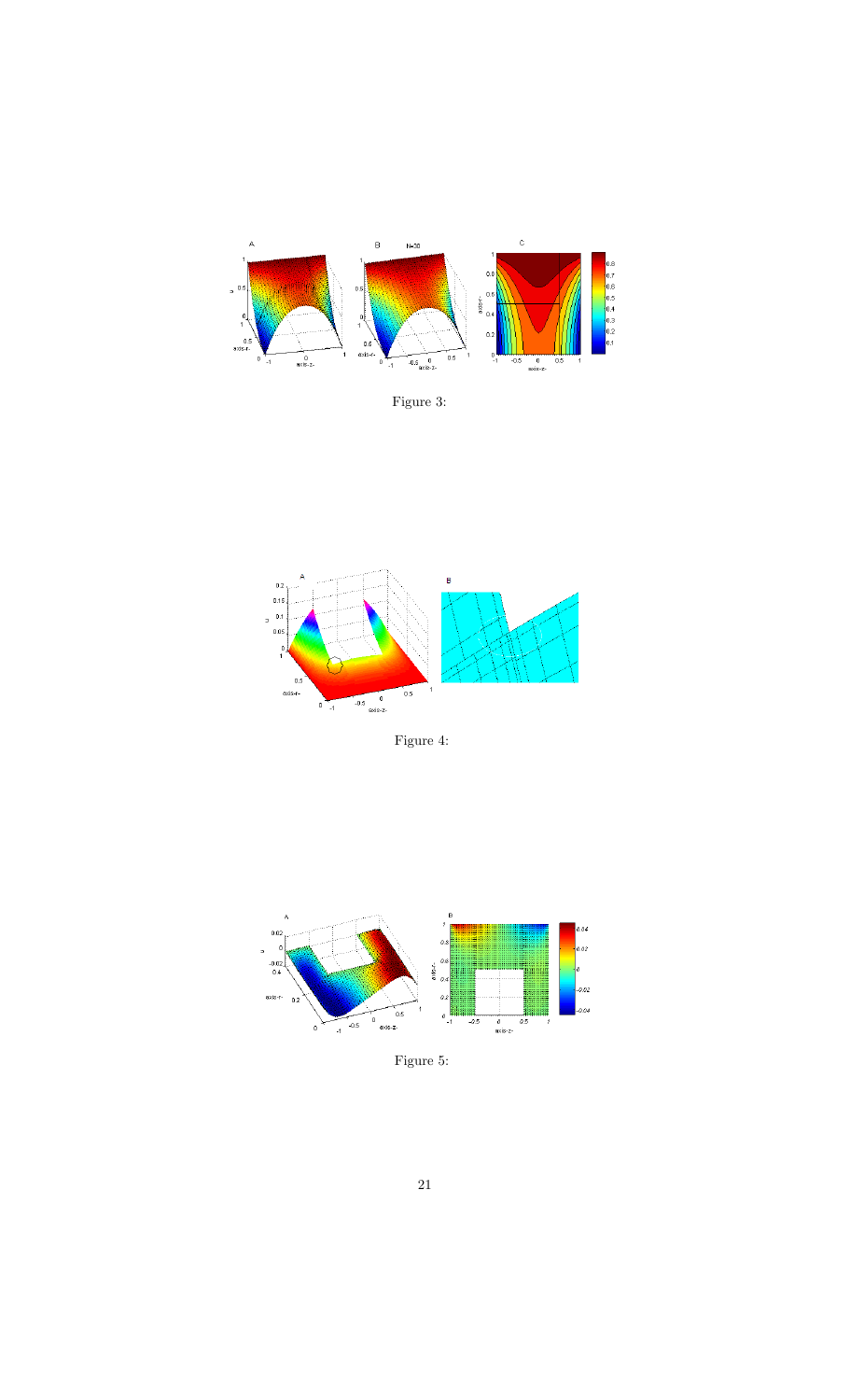It is noticed that as long as  $N_i$  are chosen in each subdomain of such kind,  $\lambda_{\delta}$  defined in (21) is not large than the layouts in the various parts of the domain stick perfectly and Figure 5.A show continuity in the distribution of the colors through the interfaces.

Nonconvex domain  $\Omega^c$ : We consider the nonconvex domain of Figure 1.C broken up into five subdomains  $\Omega_1^c - \Omega_5^c$ . We consider the following functions  $f = r^{1/3}(r - 0.245)z$  in  $\Omega^c$ ,  $g = 0.045z$  if  $r = 1$  and 0 if not. In Figure 5.B we illustrate the isovalues of u, with  $N = 24$  on  $\Omega_1^c, \Omega_3^c$  and  $\Omega_5^c$ and  $N = 20$  in  $\Omega_2^c, \Omega_4^c$ .

The error measure: We consider, in a first test, the singular function  $u = r^{10/3}(z-1)$ . In Figure 6.A, we give the curves  $\log_{10} \|u - u_{\delta}\|_{L^2(\check{\Omega})}$  and  $\log_{10} \|u - u_{\delta}\|_{H^1(\cup \check{\Omega}_{\ell})}$  as functions of  $\log_{10}(N)$ .



Figure 6:

We remark that as soon as N reached 48, one has an error of u of the order  $10^{-11}$  in norm  $L^2$ and of order of  $4.10^{-10}$ . This confirms the fact that the spectral method is known by its precision. In Figure 6.A, the slope of the error is independent of  $N$ , this is in agreement with the estimates (42) and (43).

In a second test, we take the solution  $u = r^{7/2}z$ , we measure in Figure 6.B the errors  $||u - u_{\delta}||_{L^{2}(\breve{\Omega})}$ ,  $||u - u_{\delta}||_{H^1(\cup \tilde{\Omega}_{\ell})}$  on the domain of reference  $\tilde{\Omega}$ . This table shows that the rate of convergence behaves like  $cN^{-7}$ , which gives us a doubling about convergence. This result is in conformity with the theoretical predictions. We calculate in Figure 7 the errors  $||u - u_{\delta}||_{L^2(\check{\Omega}_i^a)}$  and  $||u - u_{\delta}||_{H^1(\check{\Omega}_i^a)}$  $(i = 1, \dots, 3)$  on the domain  $\check{\Omega}^a$ . We give the estimates on each subdomain, and remark that these estimates depend on dimensions of each domain in addition to N:

|            | $\Omega^a_1$                        |                       | $\Omega_2^a$                                                                                                                                              |                   | $\Omega_3^a$                                                           |                       |
|------------|-------------------------------------|-----------------------|-----------------------------------------------------------------------------------------------------------------------------------------------------------|-------------------|------------------------------------------------------------------------|-----------------------|
| $_{\it N}$ | $L^2(\Omega_1^a)$                   | $H^1(\Omega_1^a)$     | $L^2(\Omega_2^a)$                                                                                                                                         | $H^1(\Omega_2^a)$ | $L^2(\Omega_3^a)$                                                      | $H^1(\Omega_3^a)$     |
| 8          | $9,01 \times 10^{-8}$               | $1,03 \times 10^{-7}$ | $1,25 \times 10^{-7}$                                                                                                                                     |                   | $2,20 \times 10^{-6}$ 2,01 $\times 10^{-7}$                            | $5,21 \times 10^{-6}$ |
|            | $16 \mid 5,35 \times 10^{-10} \mid$ | $2,01 \times 10^{-9}$ | $1,18 \times 10^{-9}$                                                                                                                                     |                   | $3,36 \times 10^{-8}$ 2,36 $\times 10^{-9}$                            | $2,03 \times 10^{-7}$ |
|            |                                     |                       | 24 7,05 $\times$ 10 <sup>-12</sup> 4,20 $\times$ 10 <sup>-10</sup> 7,71 $\times$ 10 <sup>-11</sup>                                                        |                   | $3.01 \times 10^{-9}$ 7.03 $\times 10^{-11}$ 3.12 $\times 10^{-9}$     |                       |
|            |                                     |                       | 36 $5,15 \times 10^{-13}$ 3,35 $\times 10^{-12}$ 7,52 $\times 10^{-13}$                                                                                   |                   | $4,35 \times 10^{-11}$ 4, $13 \times 10^{-12}$ 4, $36 \times 10^{-10}$ |                       |
|            |                                     |                       | 48 2.01 × 10 <sup>-14</sup> 4.20 × 10 <sup>-13</sup> 1.057 × 10 <sup>-13</sup> 6.88 × 10 <sup>-12</sup> 2.89 × 10 <sup>-13</sup> 2.45 × 10 <sup>-11</sup> |                   |                                                                        |                       |

#### Figure 7:

### 7.2 General case

Domain  $\Omega^a$ : We consider the domain  $\Omega^a$  of Figure 1.A. We take  $f = r^{7/2} z \sin(x + y)$  in  $\Omega^a$  and  $g = 0$  on  $\Gamma$ . We represent the isovalues of  $u^0$  in Figure 8.B with  $N = 24$  and  $K = 6$  and in Figure 8.A the layout of  $\text{Re}(u^1)$  in the parts  $\Omega_1^a$  with  $N = 24$  and  $K = 6$ ,  $\Omega_2^a$  with  $N = 28$  and  $K = 6$ ,  $\Omega_3^a$ with  $N = 28$  and  $K = 6$ .

We remark that the solution  $u^{(k)}$ ,  $k \neq 0$  being complex, we specify in Figures Re $(u^{(k)})$  or  $\mathrm{Im}(u^{(k)}).$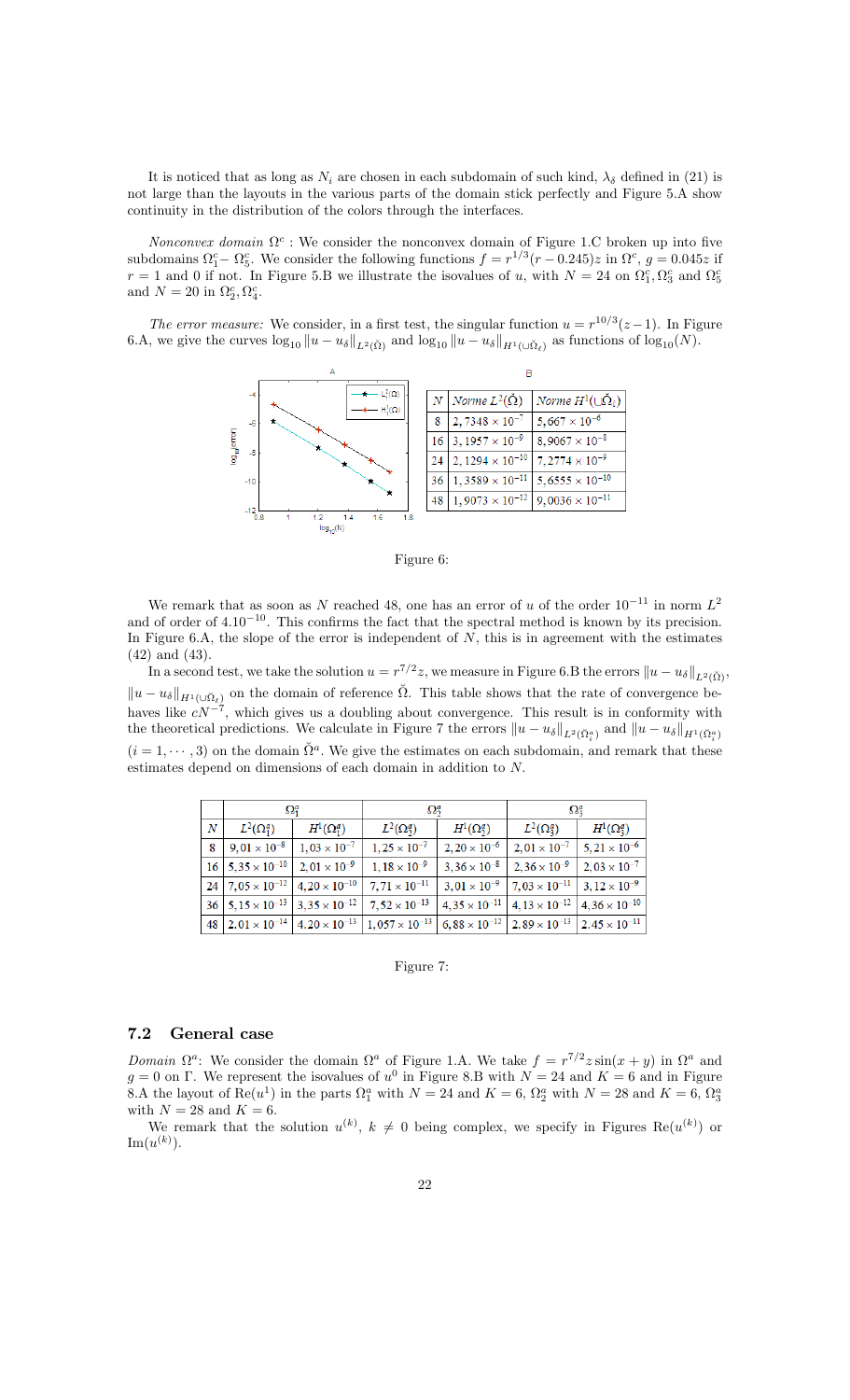

Figure 8:

Domain  $\Omega^b$ : We consider the functions  $f = cos(x + y + z)$  in  $\Omega^b$  and  $g = 0$  on  $\Gamma$ . We represent in Figure 9.A, the isovalues of  $u^0$  with  $N = 24$ . For  $K = 4$ , we represent in Figure 9.B the layout of  $\text{Re}(u^1)$  in the parts  $\Omega_1^b$  with  $N = 24$ ,  $\Omega_5^b$  with  $N = 20$  and  $\Omega_2^b$ ,  $\Omega_3^b$ ,  $\Omega_4^b$  with  $N = 30$ . We represent in Figure 9.C, the isovalues of  $\text{Re}(u^1)$  with  $N = 24$ .



Figure 9:

Measure of the error

Domain  $\tilde{\Omega}^a$ : We set the function  $u = r^{7/3}(\cos^2\theta + \sin\theta)$ , we fix  $K = 3$ . The calculus of norms  $||u - u_{\delta}||_{L^2(\check{\Omega}_i^a)}$ ,  $||u - u_{\delta}||_{H^1(\check{\Omega}_i^a)}$   $(i = 1, \dots, 3)$ , in the domain  $\check{\Omega}^a$  give, see Figure table3:

|                  | $\Omega_1^a$                                                                    |                           | $\Omega_2^a$                                                          |                                                                                                    | $\Omega^a_3$                                  |                                             |
|------------------|---------------------------------------------------------------------------------|---------------------------|-----------------------------------------------------------------------|----------------------------------------------------------------------------------------------------|-----------------------------------------------|---------------------------------------------|
| $\boldsymbol{N}$ | $L^2(\tilde{\Omega}_1^a)$                                                       | $H^1(\check{\Omega}_1^a)$ | $L^2(\check{\Omega}_2^a)$                                             | $H^1(\check{\Omega}_2^a)$                                                                          | $L^2(\check{\Omega}_3^a)$                     | $H^1(\check{\Omega}_3^a)$                   |
| 8                |                                                                                 |                           | $2,01 \times 10^{-7}$   $2,80 \times 10^{-5}$   $1,79 \times 10^{-6}$ | $2,80 \times 10^{-5}$                                                                              | $1,09 \times 10^{-6}$ 2, $12 \times 10^{-5}$  |                                             |
|                  | $16 \mid 3,12 \times 10^{-8} \mid 1,23 \times 10^{-6} \mid 8,10 \times 10^{-8}$ |                           |                                                                       | $1,9875 \times 10^{-6}$                                                                            |                                               | $3.26 \times 10^{-8}$ 1.58 $\times 10^{-6}$ |
|                  |                                                                                 |                           |                                                                       | 24   $1,20 \times 10^{-9}$   $4,09 \times 10^{-7}$   $1,20 \times 10^{-8}$   $4,09 \times 10^{-7}$ | $4.31 \times 10^{-9}$ 2.99 $\times 10^{-7}$   |                                             |
|                  | 36   $1,42 \times 10^{-10}$   $5,14 \times 10^{-8}$   $1,75 \times 10^{-9}$     |                           |                                                                       | $8,39 \times 10^{-8}$                                                                              | $5,83 \times 10^{-10}$ 5, $31 \times 10^{-8}$ |                                             |
|                  | 48   $1,01 \times 10^{-11}$   $2,45 \times 10^{-9}$   $1,20 \times 10^{-10}$    |                           |                                                                       | $3,21 \times 10^{-9}$                                                                              | $2,10 \times 10^{-11}$ 2, $15 \times 10^{-9}$ |                                             |

#### Figure 10:

We remark that for a choice K which is not very high we find a very good precision for  $N = 48$ . Since s in the estimation (62), depends only on the regularity on u. Our choice to take  $K \leq N_{\delta}$  in the estimates does not harm the numerical results.

*Domain*  $\check{\Omega}^b$ : For the singular function  $u = (x - y) (x^2 + y^2)^{\frac{5}{4}}$ , we fix  $K = 4$  and we give the curves  $\log_{10} \|u - u_{\delta}\|_{L^2(\tilde{\Omega}^b)}$  and  $\log_{10} \|u - u_{\delta}\|_{H^1(\cup \tilde{\Omega}_{\ell}^b)}$  as functions of  $\log_{10}(N)$  in Figure 11.A. In these estimates of error, the slope is independent of  $N$ , and this is in perfect with agreement the theoretical estimates (62) and (63).

### 7.3 Strang and Fix algorithm

Finally we consider the function  $u = r^{2,1}z$  and we use the algorithm of Strang and Fix on the domain  $\Omega^b$ . We then notice a clear improvement of the errors on the curves  $\log_{10} ||u - u_{\delta}||_{L^2(\tilde{\Omega}^b)}$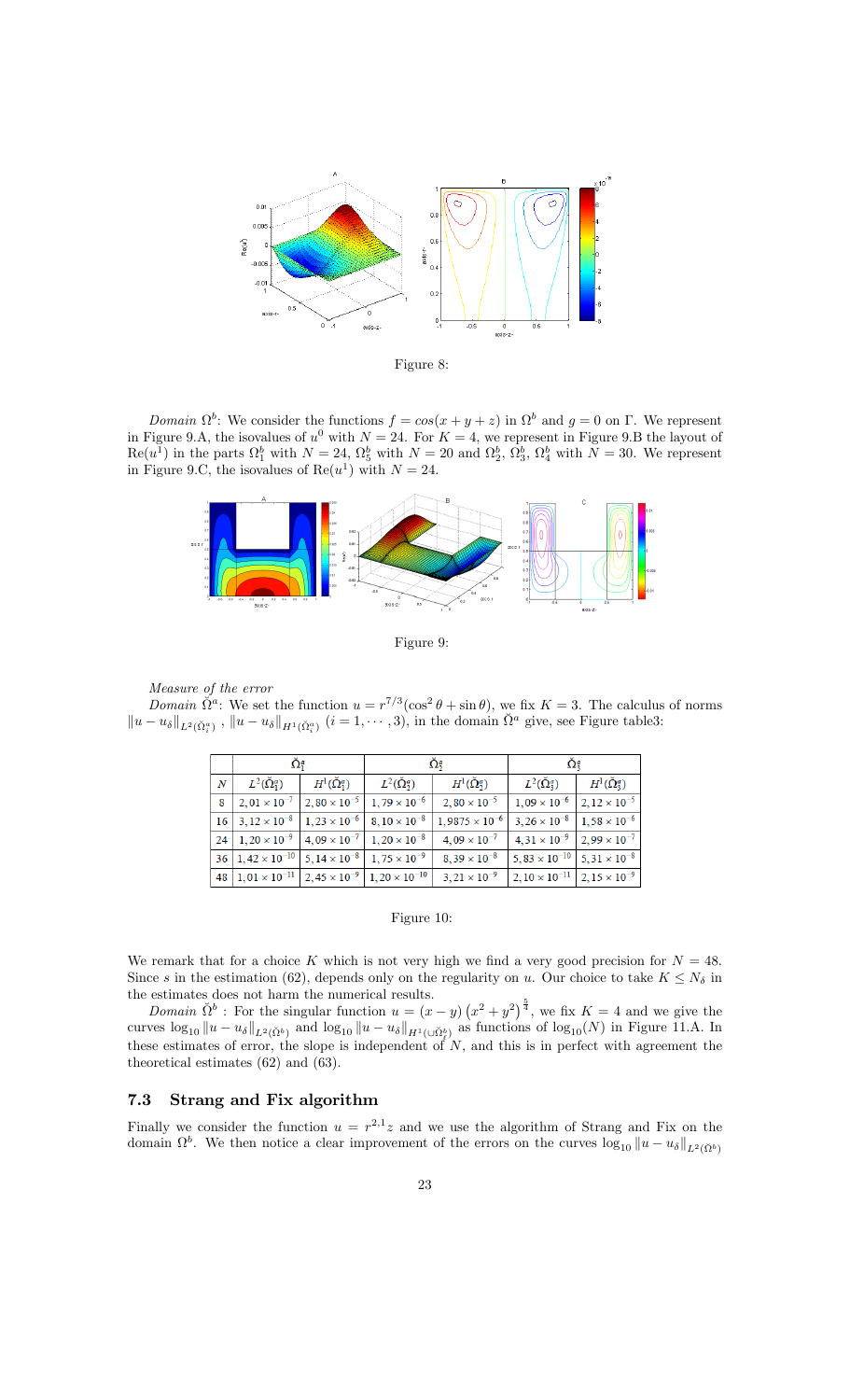resp.  $\log_{10} \| u - u_{\delta} \|_{H^1(\cup \check{\Omega}_{\ell}^b)}$ , as functions of  $\log_{10}(N)$  shown in Figures 11.B resp. 11.C.



Figure 11:

## References

- [1] S. S. Antman—Nonlinear Problems of Elasticity, 2nd Edition, Applied Mathematical Sciences, Springer Verlag, New York, 2004.
- [2] M. Azaïez, C. Bernardi, M. Dauge, Y. Maday— Spectral Methods for Axisymetric Domains, "Series in Applied Matimatics". 3, Gauthier Villars et North-Holland (1999).
- [3] C. Bernardi, M. Dauge, M. Azaïez Numerical Analysis and Spectral Methods in Axisymetric Problems. Laboratoire d'Analyse Numérique, Université Pierre et Marie Curie.
- [4] C. Bernardi, M. Dauge, Y. Maday Polynomials in weighted Sobolev spaces, basics and trace liftings, Internai Report 92039, Laboratoire d'Analyse Numérique, Université Pierre et Marie Curie, Paris (1992).
- [5] C. Bernardi, M. Dauge, Y. Maday Polynomials in Sobolev Spaces and Application to the Mortar Spectral Element Method, in preparation.
- $[6]$  C. Bernardi, Y. Maday  $-$  Properties of some weighted Sobolev spaces, and application to spectral approximations, SIAM J. Numer. Anal. 26 (1989), 769–829.
- [7] C. Bernardi, Y. Maday Approximations spectrales de problèmes aux limites elliptiques, Mathèmatiques et Applications 10, SMAI, Springer-Verlag (1992).
- [8] C. Bernardi, Y. Maday Spectral Methods, Handbook of Numerical Analysis, Vol. V, P.G. Ciarlet and J.L. Lions eds., North-Holland (1996), 209–485.
- [9] S. Bertoluzza, S. Falletta, V. Perrier The Mortar method in the wavelet context, Model. Math. et Anal. Numer. 35 (2001), 647-673.
- [10] H. Brezis Analyse fonctionnelle: Théorie et applications, Masson, Paris, 1983.
- [11] M.R. Capobianco, G. Mastroianni  $-$  Uniform boundedness of Lagrange operator in some weighted Sobolev-type space, Preprint, Italy (1993).
- [12] P.G. Ciarlet—A brief introduction to mathematical shell theory, in Classical and Advanced Theories of Thin Structures: Mechanical and Mathematical Aspects (A. MORASSI & R. PARONI, Editors), pp.111-185, Springer, Wien, 2008.
- [13] N. Chorfi Traitement de singularités géométriques par méthode d'éléments spectraux avec joints. Thèse de l'université Pierre et Marie Curie, Paris VI (1998).
- [14] M. Dauge Elliptic Boundary Value Problems on Corner Domains, Lecture Notes in Mathematics 1341, Springer-Verlag (1988).
- [15] V. Girault, P.-A. Raviart Finite Element Methods for Navier-Stokes Equations, Theory and Algorithms, Springer-Verlag (1986).
- [16] P. Grisvard Singularities in Boundary Value Problems, Collection RMA 22, Masson (1992).